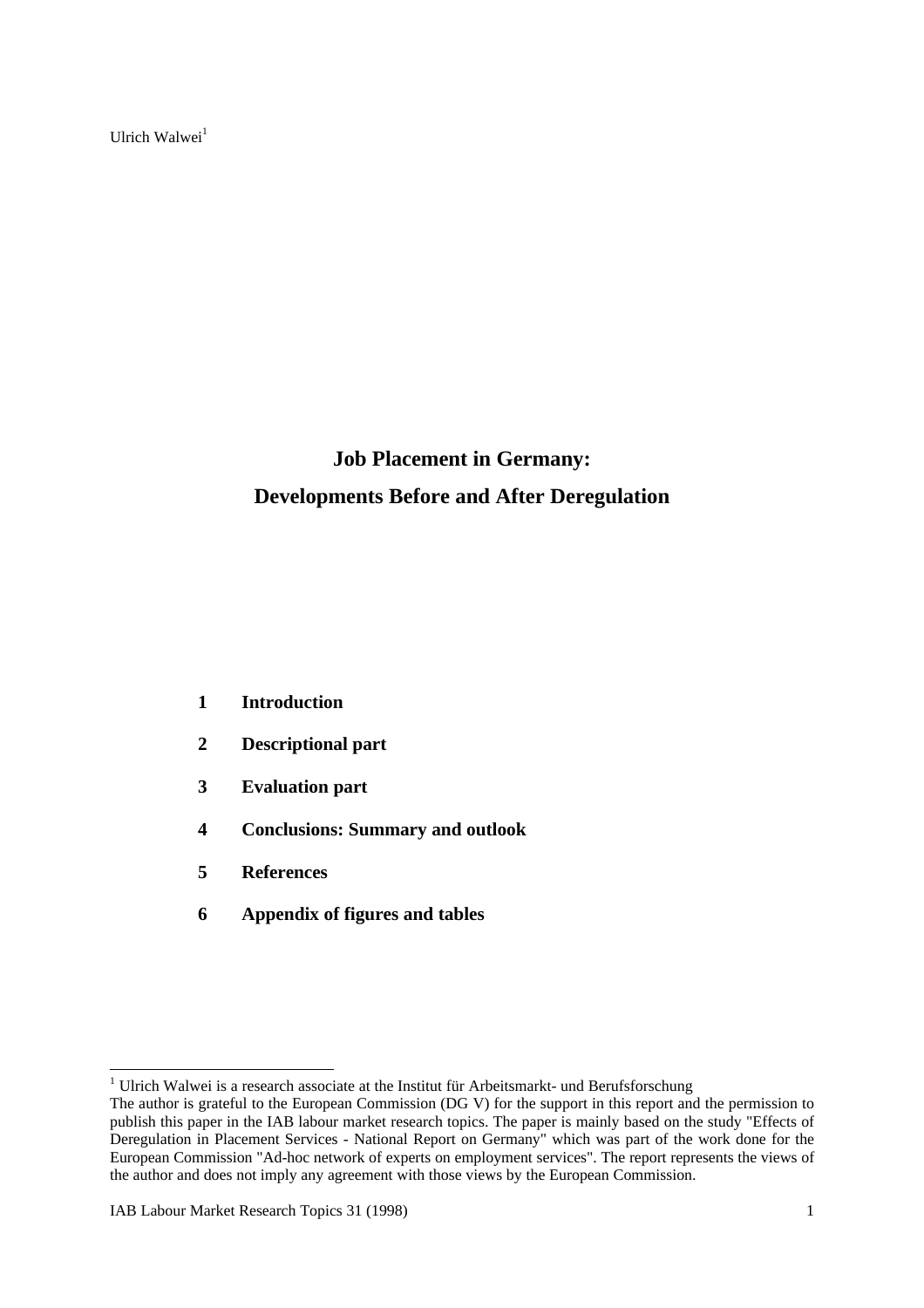### **1 Introduction**

### **1.1 Study plan**

For more than 60 years private job placement eked out a shadowy existence in Germany. Apart from a few exceptions, commercial forms of private job placement in particular were prohibited. The German public employment service (Bundesanstalt für Arbeit) had a so-called "placement monopoly". In 1994 the picture changed. Since then the conducting of private job placement (though not placement in training places) has been permitted as an independent activity, even when conducted with a view to making profit. In this way the public employment service has lost its exclusive right, i.e. public and private placement services can now exist side by side. However according to the new law, private placement services are only permitted with a licence from the public employment service. People considered not trustworthy or inadequately qualified can be excluded by a licensing procedure. This procedure is also intended to serve to protect the image of reputable placement agencies.

With the deregulation of job placement the legislator hoped to be able to acquire additional personnel resources for the matching of labour market supply and demand. It was hoped that this would lead to an improvement and acceleration in the matching procedures in the labour market (cf. the debate surrounding the abolition of the placement monopoly: Deeke 1992; Egle and Zahn 1992; Klein 1993; Klös 1991; Walwei 1991). The social policy task of the public employment service as an institution which is active throughout the country and whose placement services are open to everybody remained untouched. Three years after deregulation it is now time to take a look at both the expected and the unexpected and perhaps even undesired effects of this measure.

For the analysis a range of data sources can be utilised. The statistics of workers in employment covered by the social security system (employment statistics), which are recorded by the public employment service, provide information about the stocks and the flows (employment relationships commenced and terminated) on the labour market. The placement statistics of the public employment service provide information regarding the development and structure of the placement activities carried out by public and private services. A comparison of the placement statistics with the data from the employment statistics makes it possible to calculate the relative market importance of the public and private placement services. Finally there is the possibility to compare the official statistics named above with the results of a business survey on the national economic demand for labour, which is carried out regularly and also asks about search methods. As with all studies referring to post-reunification Germany, there are in this article, too, not inconsiderable data problems with regard to the new federal states or *Länder* (eastern Germany). In this respect the following report concentrates first and foremost on the old *Länder* (western Germany) and provides, as far as is possible, supplementary information regarding the developments in the new *Länder* (eastern Germany).

The study starts with some background information about the recent German labour market situation. It has two main parts: a descriptional and an evaluation part. In its descriptional part attention is focused on the changes in the law which were carried out in the process of deregulation. To facilitate better understanding, the section begins with the historical development and then describes the legal position before and after deregulation in 1994. On this basis the empirically measurable activities of private job placement services before and after deregulation can then be examined in detail. The evaluation part starts with a rather theoretical description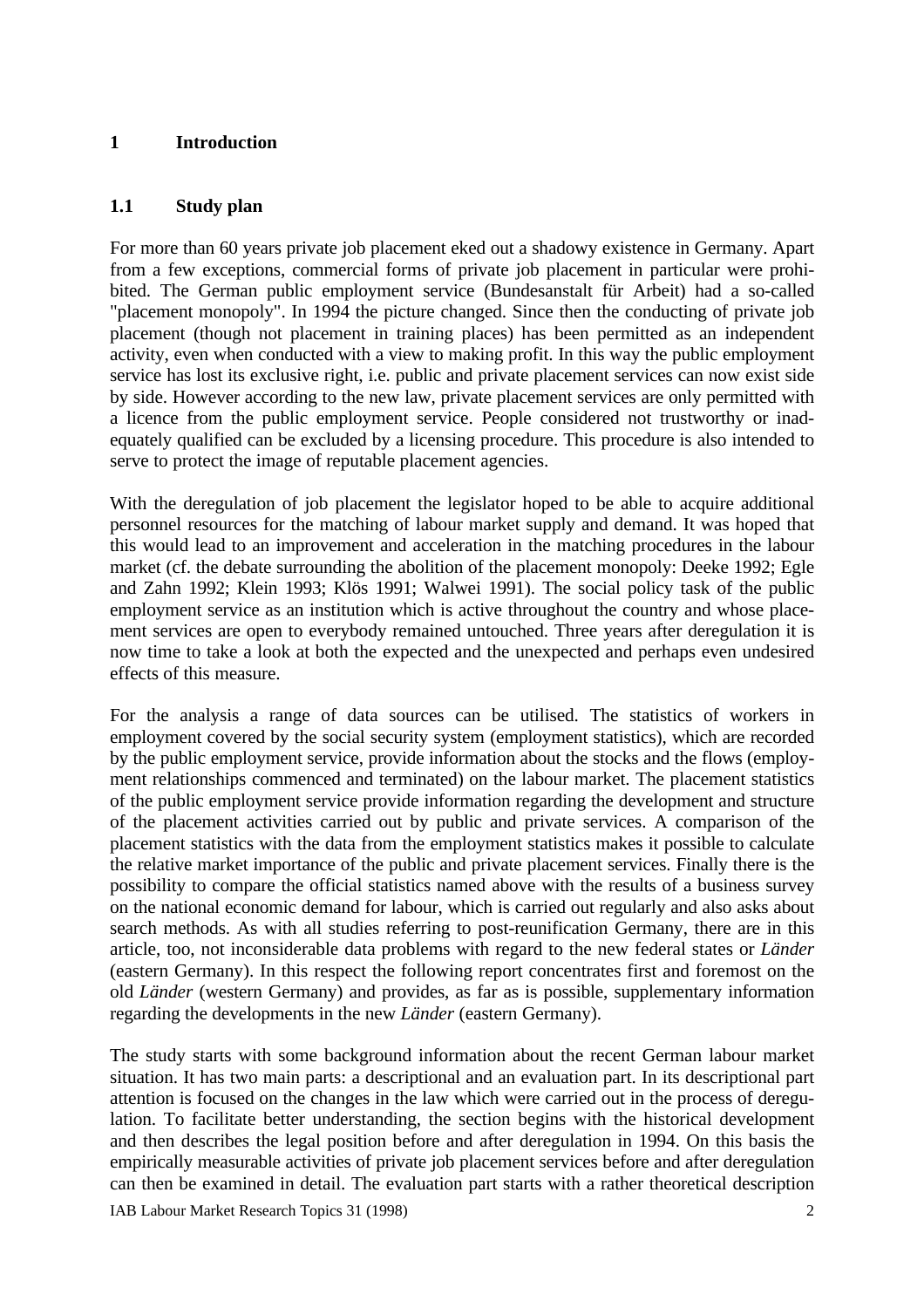of the peculiarities of job placement as a service. There then follows an estimation of the potential market for job placements and the quantitative role played by either public and private job placement agencies. Consistently this is followed by a look at the most important effects of the activities of private placement agencies which were only made possible by deregulation. This matter concerns the impacts of deregulation on the relationship between public and private placement services, the consequences for the labour market per se (i.e. for employment and unemployment), and the question as to whether the legislative framework has proved to be effective. The concluding section should finally summarize the main results and clarify the extent to which private job placement has already become established and how the relationship between public and private placement services is likely to appear in the longer-term.

### **1.2 Labour market background**

The labour market situation in Germany is marked by high and increasing numbers of unemployed. Approximately 4.39m people were registered as unemployed in the annual average in 1997. This is equivalent to an unemployment rate of 12.7 % (unemployed people compared with the civilian labour force). It can be assumed, however, that there are more potential jobseekers than the registered unemployed people. Participants in certain labour market policy programms in particular in training measures<sup>2</sup> and the people in the so-called "hidden labour force" must also be taken into account. The former group is estimated at 0.76m people in employment equivalents (see Table A1 in the Appendix). The "hidden labour force" consists of people who are not seeking a job through the employment office and people who are not seeking work at present but who would look for and take up employment if the economic situation improved. There are an estimated 1.9m people in this group.

The development of unemployment over the course of time is also worrying, as even after an economic upswing, unemployment has remained high. In the case of the economic recovery in the late 1980s and early 1990s, unemployment decreases considerably more slowly than employment increases. An increase in employment during an economic upswing is fed only partially by unemployment. The bulk of the newly employed people come from the hidden labour force or are people who are taking up work for the first time (e.g. school leavers) or are returning to work (e.g. women).

As a consequence of the persistent employment crisis, a hard core of unemployed people has developed, with a large proportion of long-term unemployed individuals. Long-term unemployment is defined as an uninterrupted period of unemployment lasting one year or longer. In Germany at present more than one third of all registered unemployed people have been unemployed for longer than a year. The labour force survey of the Statistical Office of the European Community (EUROSTAT) finds a significantly higher proportion of approximately 10 to 15 percent. This is due to the fact that in the official German statistics, short periods of sickness or employment interrupt the spell of unemployment. In the EU labour force survey, in which workers themselves are interviewed, such periods are often not regarded by those affected as interruptions in unemployment.

In addition to the long-term unemployed, hard-core unemployment is also increased by people whose employment is repeatedly interrupted by periods of unemployment. These multiple spells of unemployment - also referred to as "perforated" long-term unemployment - do not always receive the same attention as long-term unemployment, even though they can have

<sup>&</sup>lt;sup>2</sup> People in subsidised employment can not be seen as potential job seekers because they are part of the total employed.

IAB Labour Market Research Topics 31 (1998) 3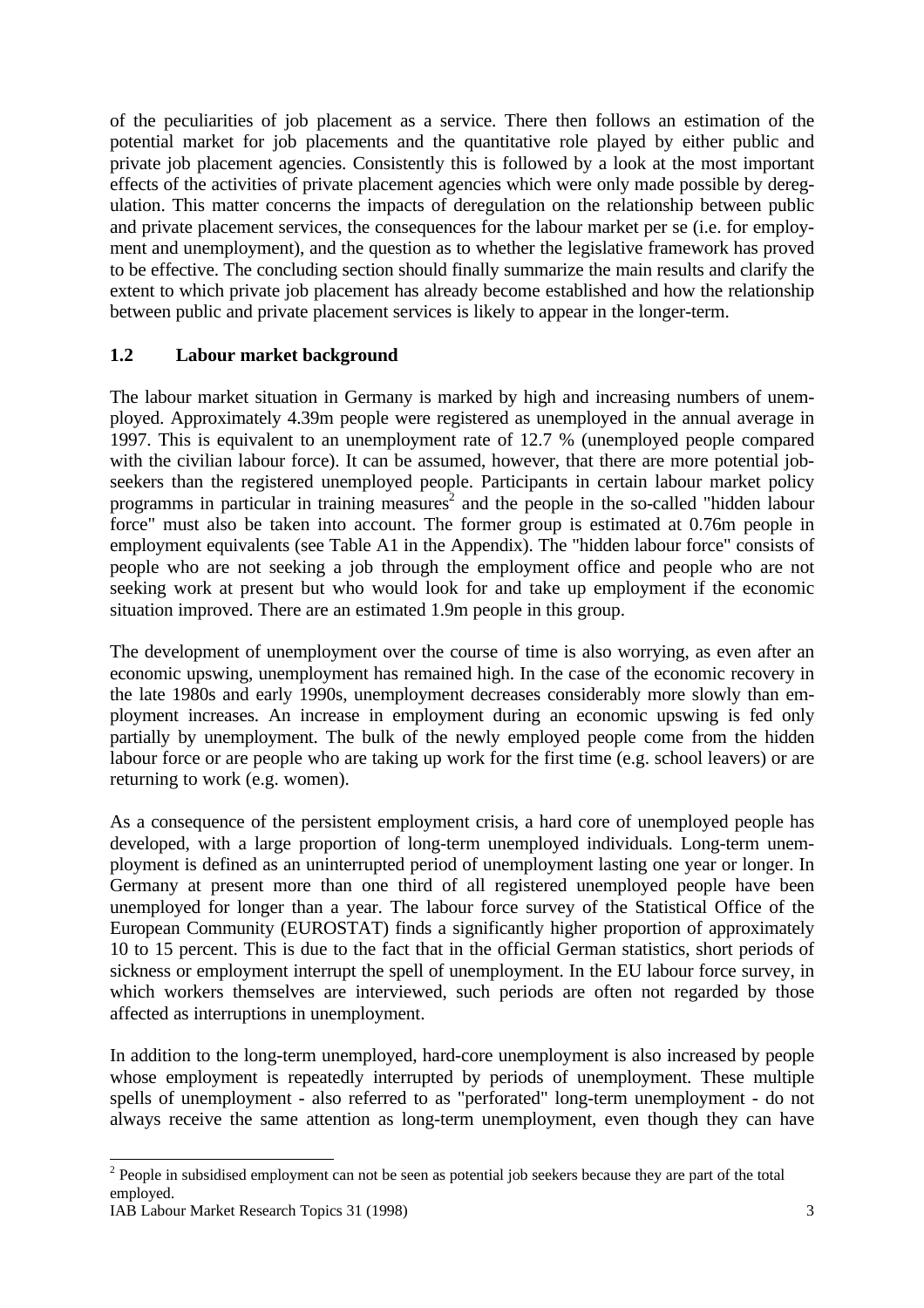similarly unfavourable consequences on an individual's subsequent career and chances of reintegration into the labour market.

From the point of view of labour market policy, particular attention is to be paid to the "hard core" of the unemployed: multiple spells of unemployment affect in particular young people and male workers with low qualifications, whereas long-term unemployment is concentrated in Germany more on older workers. The risk of older workers remaining permanently unemployed increases even further when they also have a lack of skills and health problems (see Rudolph 1994).

It must also be pointed out that the German labour market situation is characterised by considerable regional discrepancies. This is true firstly of the severe labour market problems in eastern Germany, which are the result of the transformation from a planned economy to a market economy, and the restructuring process linked with this. In 1997 when 9.8 % of the labour force was unemployed in western Germany, the figure was 18.1 % in eastern Germany. Secondly there are, however, also huge regional differences in the unemployment rates if regions within western or eastern Germany are compared with each other. In general, unemployment is higher in southern parts of western and eastern Germany than in northern parts.

### **2 Descriptional part**

### **2.1 Private job placement agencies before deregulation**

### **2.1.1 Historical overview**

For more than six decades (from 1931 to 1994) a placement monopoly existed in Germany which virtually prohibited private agencies, in particular those working on a commercial basis, from carrying out activities in the field of job placement and placement in training places, and granted the public employment service sole responsibility for job placement (cf. on this and the following: Egle and Zahn 1992). How did such a serious restriction of freedom of trade come about in Germany?

Although first forms of job placement are mentioned in German history as early as the Middle Ages, it was only in the course of industrialisation that an increased occurrence of private job placement agencies could be observed. This is explained by the fact that the jobseekers lacked knowledge of and an overview of the labour market due to the radical economic changes. In the 19th century the prevailing opinion was that free competition among the most widely differing placement organisations could best guarantee an effective offer of service. Thus with the introduction of freedom of trade in 1869, commercial job placement was permitted without restriction. In addition to the commercial job placement agencies, there were the most varied forms of non-profit-making job placement services in the late 19th century and the early 20th century. They can be seen as a response to the exceptionally difficult labour market situation at that time. An increasing role was played by placement facilities of the communities, of the trade unions and workers' associations, of charitable associations and of the employers' associations and chambers.

The end of the 19th century was characterised by a co-existence of high unemployment due to massive job losses in agriculture and a shortage of labour in the newly emerging industries. This situation was exploited by untrustworthy placement agencies. In quite a few cases the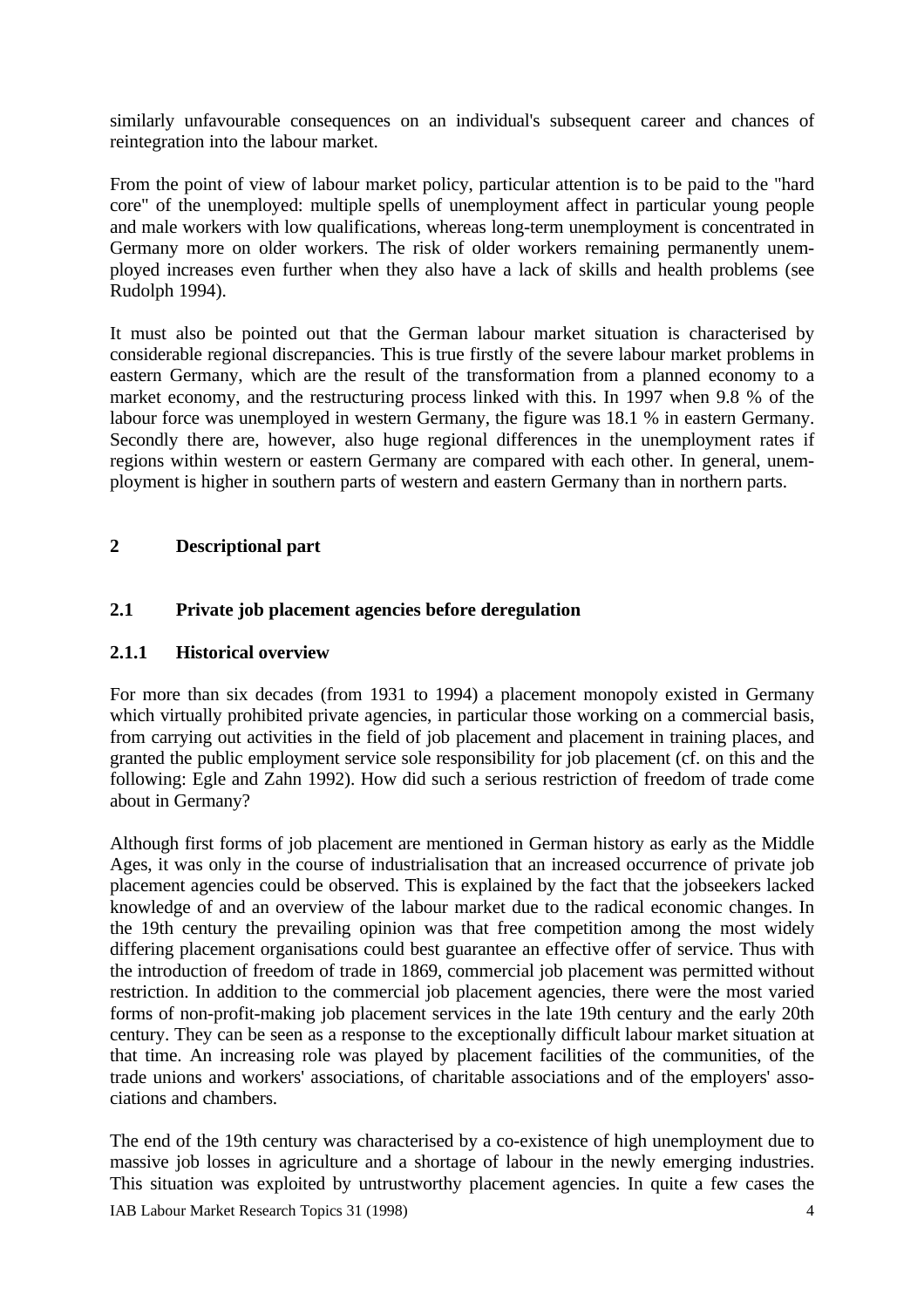commercial agencies made business out of the difficulties of those seeking employment, e.g. by practically auctioning jobs to those interested. From the employers' side, too, collaboration with commercial job placement agencies did not bring only advantages. In some cases they became victims of subtle poaching practices. It was also no seldom occurrence for cunning agencies to demand advance payment of fees from employers and then retain the fees without ever having produced an adequate service in return.

The cases of misuse in the end led in 1910 to the legislator making job placement a trade requiring a licence. The non-commercially operated placement agencies were placed under the control of the German *Länder*, and a needs-orientated control of trading licences was introduced for commercial placement agencies. With the end of the First World War and the subsequent recommencement of mass unemployment, the government became convinced that the fragmented and therefore unclear placement system was no longer able to fulfil the requirements of the labour market. A central, public placement service was seen as an answer to the labour market crisis. So in 1922 the local placement offices were put under the control of an Imperial Office for Job Placement (Reichsamt für Arbeitsvermittlung) (the predecessor of today's public employment service) and subordinate regional offices for job placement. As the problems caused by commercial placement agencies could not be eliminated permanently, in spite of the introduction of compulsory licences, the decision was also made in 1922 to stop issuing new licences for commercial job placement and to phase out the existing ones after a maximum of 10 years (1931). The independent, non-commercial placement organisations remained untouched and simply obtained a licence for job placement from the Imperial Office or the Regional Offices. In 1927 the independent local placement offices were disbanded altogether and were combined to employment exchanges under the umbrella organisation of the so-called "Imperial Institute for Job Placement and Unemployment Insurance" (Reichsanstalt für Arbeitsvermittlung und Arbeitslosenversicherung). Furthermore most of the non-commercial placement organisations were gradually transferred to the Imperial Office. The remaining placement organisations passed into insignificance. The phasing out regulations remained in place for the commercial job placement services. The ban on commercial placement services came into force on 1 January 1931. It accounted for the placement monopoly of the public labour administration and was to remain virtually unchanged until 1994.

National socialism then changed the public employment service into a pure labour deployment administration. After the Second World War, the restructuring of the public employment service made only slow progress. Not until 1957 was a centrally managed public employment service developed which included both the administration of unemployment insurance and the placement services. In carrying out ILO convention No. 96, which was ratified by the Federal Republic of Germany, job placement became a government sovereign task, incumbent solely upon the public employment service. Until the deregulation of job placement finally took place in 1994, private agencies had only very limited authorisations.

### **2.1.2 Legal situation until 1994**

In the period up to the introduction of new regulations in 1994 the public employment service was almost exclusively responsible for the placement in jobs and training places. Public placement services are an integral part of public labour market administration. In addition to the actual placement the German *Bundesanstalt für Arbeit* has tasks such as the administration of unemployment insurance schemes, the organisation of further training and retraining schemes for job seekers, the implementation of job-creation schemes and the distribution of labour market information. One of the main reasons for the job placement monopoly in the period after the Second World War was the idea that the incorporation of various and exclusive functions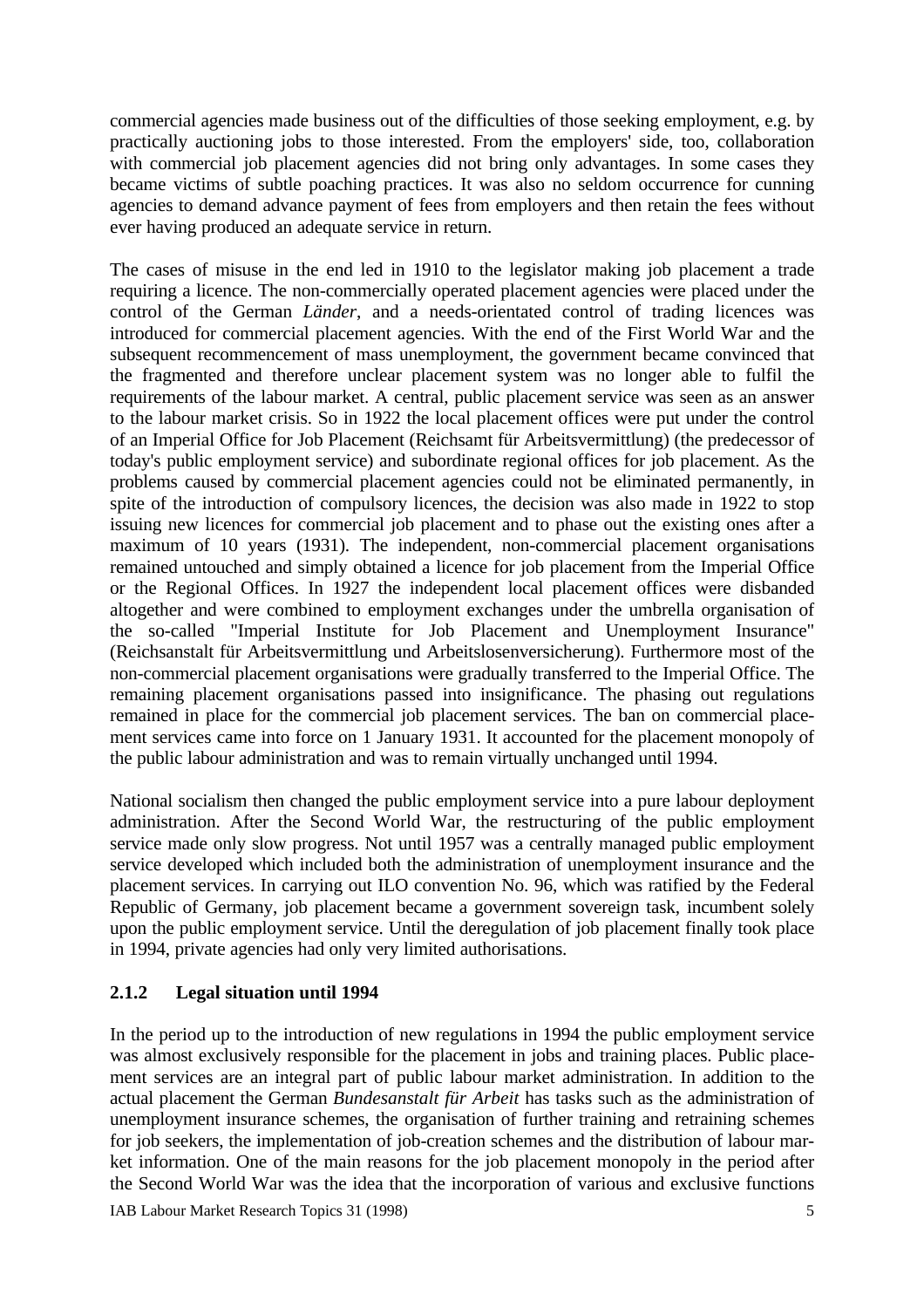in one institution may offer the advantage of comprehensive and active employment measures from one single source.

Personal jobsearch activities remained untouched by the placement monopoly. Although utilisation of the public placement services was basically voluntary, there was an obligation, which is still in place today, for unemployed benefit recipients to report to the employment service at regular intervals, and these people were usually not allowed to refuse placement suggestions. In contrast there has never been an obligation on the part of the employers to register job vacancies with the employment service. Thus in post-war Germany there was never a so-called "job filling monopoly", which would have enforced a compulsory involvement of the public employment service in job filling processes.

Logically job offers and candidate offers in newspapers and magazines, on the radio, television and teletext were not regarded as job placement. Occasional unpaid recommendations of workers for recruitment was not forbidden either. The old placement laws did not in any way restrict such measures on the part of the communities that were directed towards assisting certain disadvantaged groups (e.g. recipients of social assistance) in their re-entry into the labour market by providing them with information about jobs and targeted placement offers. There were four areas that, for different reasons, were exempted from the public placement monopoly, these were: (1) the delegation of placement tasks to non-profit, charitable organisations; (2) the delegation of placement tasks to profit-making performer and modelling agencies; (3) the supply of labour by temporary employment agencies; (4) the placement of managerial staff.

One of the exemptions from the placement monopoly was in the area of non-commercial agencies. Charitable organisations were able to obtain from the public employment service a concretely defined order for the placement of jobs and/or training places (e.g. for the placement of certain occupational groups or certain groups of people). Examples of this are placement offices at universities and polytechnics (primarily student placement offices), in cases of various voluntary charitable organisations as well as self-help organisations belonging to the professional associations and organisations. Non-profit job placement merely had to be reported to the public employment service. The organisations could only demand fees from the workers placed. These fees, however, were not to exceed 4% of the placed worker's gross monthly pay.

A further exemption concerned the profit-orientated placement of performers and similar occupations. This exemption took into account the specific interests of these occupational groups which are characterised by frequently changing assignments. In a similar way to the non-commercial placement services, however, contracts were issued here too by the public employment service. Unlike the non-commercial agencies, however, the performer agencies were obliged to have a special permit. Such permits were only granted after an individual, needs-oriented test. The permit was given to agencies that procured for example performers for the theatre, music, film, television as well as photographic models. The commercial performer and modelling agencies were also only allowed to take fees from workers for whom employment had been found. The maximum charge was 10% of the placed workers' gross monthly pay.

The supply of temporary workers by commercial agencies was permitted because it was not regarded as job placement. From a legal point of view we speak of hiring out labour when an employer (lessor) hires out workers (temporary workers) to a third party (lessee) to perform work. In 1972 the legislator regulated the supply of labour by temporary employment agencies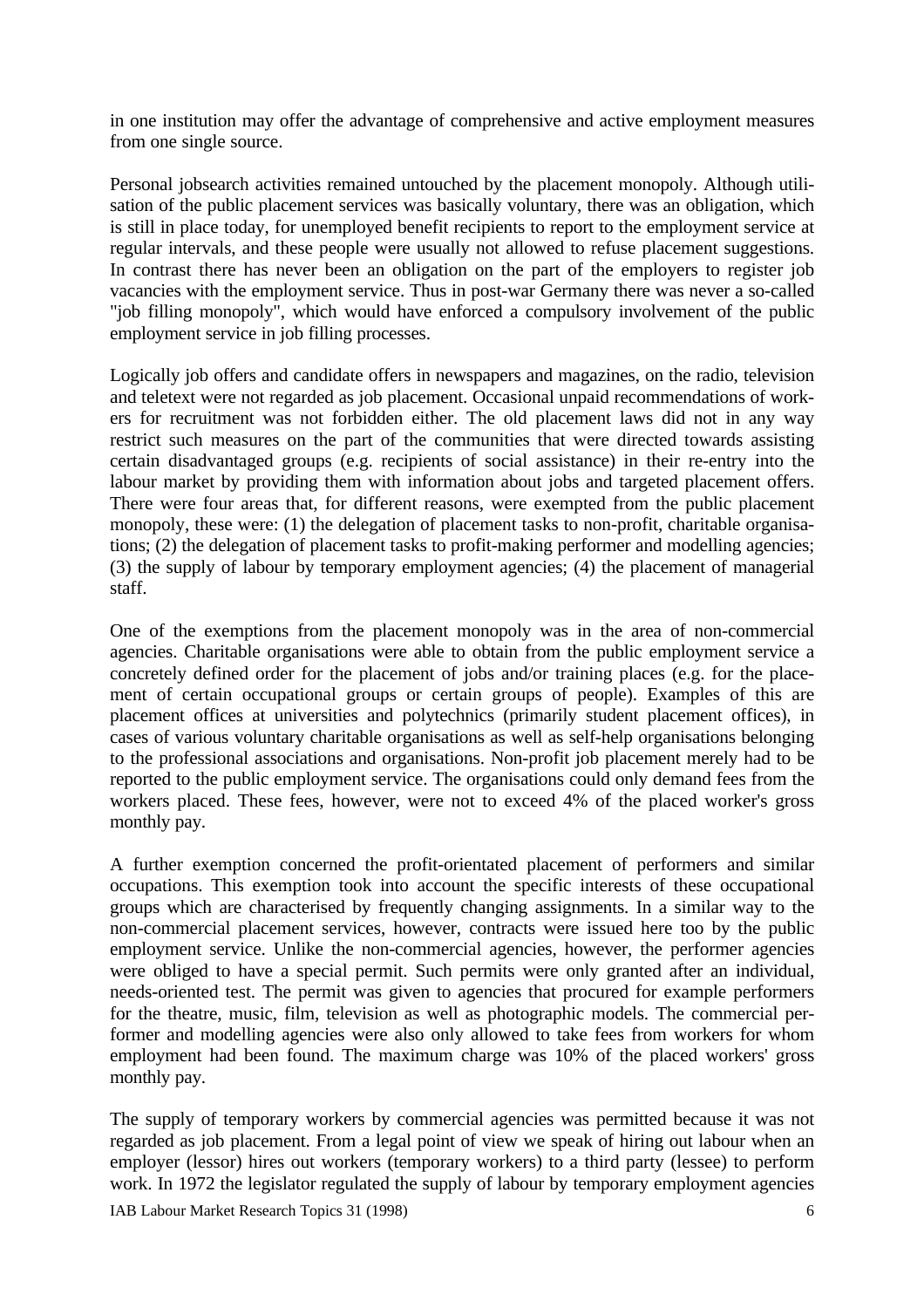with a special law. The intention of this law was to monitor the temporary employment business in order to prevent disruptions on the labour market. Furthermore the regulations were intended to ensure a minimum level of protection regarding industrial law and social insurance matters for the agency workers. This branch has, however, always been characterised by illegal forms of employment which are particularly common in the construction industry. In 1981 the legislator introduced a strict ban on the supply of temporary workers in the construction industry in an attempt to put a stop to illegal activities. There are also legal restrictions concerning the maximum duration of hiring out workers. These aim to emphasise the employer function of the lessor. The maximum duration has, however, been continuously increased in the course of time. It rose from three months in 1972 to initially six months in 1985 and finally nine months in 1994.

The legal regulations regarding the commercial supply of workers by temporary employment agencies have always been closely linked to job placement in Germany. What is decisive in the differentiation of the two issues is where the employee has his/her contract of employment. According to the currently valid law the employer function is concentrated on the lessor in the case of hiring out labour, and in the case of placement it is concentrated on the "lessee" company. For the practical implementation of the differentiation the legislator imposed a ban on fixed-term employment from the outset, requiring an absolutely unlimited employment relationship between the lessor and the agency worker. In addition there is the so-called "synchronisation ban", according to which the duration of the employment relationship must at least exceed the first period of temporary work done for a lessee. Independently of this the permission for hiring out workers made it possible to by-pass the placement monopoly, since businesses in which temporary workers are placed can utilise the deployment of agency workers in their search for employees to be employed on a longer-term basis. From an economic point of view the supply of labour by temporary employment agencies can function at least in certain cases as a substitute for job placement.

The activity of so-called "personnel consultants", who are active in particular in procuring and selecting managerial staff, constituted a grey area for a long time. As early as 1957 delimitation criteria were worked out between the umbrella organisation of management and personnel consultants and the public employment service. If these criteria were adhered to, the placement-related activities of personnel consultants were tolerated by the public employment service. Personnel consultants were allowed to operate if, on the basis of concrete orders, they were involved in the search for and selection of suitable candidates to fill managerial positions.<sup>3</sup> With a revised version of the delimitation criteria in 1990, personnel consultants were also given the entitlement to "head-hunting" as a search method. There was, however, a need for action for revised legal regulations in the field of job placement after a decision by the European Court of Justice on 23 April 1991, which declared its position in a lawsuit concerning the fee claims of a personnel consultant. In the opinion of the court the existing limitations of the placement of managerial staff contradict the EEC treaty. This was accounted for by the fact that the placement of managerial staff was regarded by the court as a business activity and is therefore fully subject to the rules of the European law on competition. The court saw in the job placement monopoly a violation of the prohibition of abuse of a dominant position on the market by a Member State, because the public employment service was not in the position to satisfy fully the demand on the market for the placement of managerial staff and

<sup>&</sup>lt;sup>3</sup> In contrast, activities were regarded as illegal job placement if they concerned the collaboration of personnel consultants in filling vacancies for workers who are not classed as managerial staff or if the activity was begun without prior concrete orders from a business referring to an individual case. The same was true for cases in which a personnel consultant puts forward a candidate who has become known to him during a personnel consultation for other jobs, or offers him other vacancies.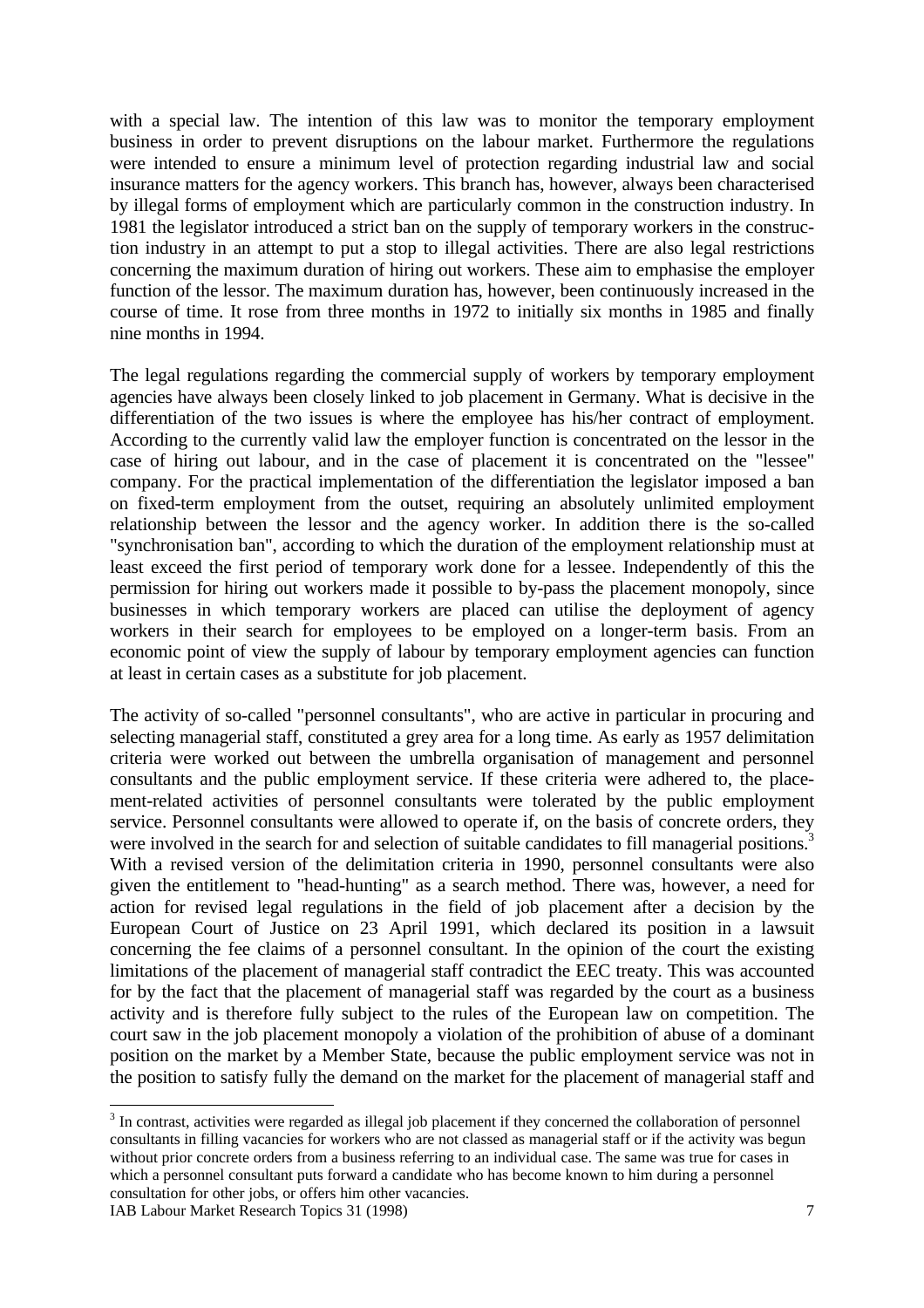at the same time private placement agencies were prevented from carrying out their activities in this way. After this decision the public employment service refrained from pursuit and prevention measures in the case of placement of managerial staff by personnel consultants in Germany until the law was revised in 1994.

### **2.1.3 Former activities**

The description of the development of private placement agencies in Germany up until deregulation in 1994 has four parts, analogous to the description of the legal regulations. Firstly the business statistics of the public employment service provide information about the non-profitmaking placement agencies commissioned until 1994. Secondly the same statistical basis can be used to follow the development of the commercial performer and modelling agencies. Thirdly a closer look is taken at the commercial supply of workers by temporary employment agencies, whose legislative framework was not so much affected by deregulation in 1994. Fourthly there follows a short overview of the activities in the field of placement of managerial staff, which although not allowed until 1994, was nevertheless tolerated.<sup>4</sup>

### *Delegation of placement tasks to non-profit-making placement agencies*

Information concerning the number of non-commercial placement organisations established and the number of placements made by them is shown in Table A2 in the Appendix. According to this table the number of such agencies changed only insignificantly from 49 in 1979 to 52 in 1988. After that, however, the number of non-profit-making placement organisations increased more considerably. In the year before deregulation there were some 65 not-for-profit placement agencies in western Germany and a further five in eastern Germany. A fundamental reason for this was the more relaxed practice of delegation since the late eighties. In contrast with this, the more liberal practice of delegation and the reunification had a far weaker effect on the overall number of placements. The 52 commissioned placement agencies in 1988 made 174,167 placements, which was almost as many as the 70 placement agencies made in 1993 with their 177,056 placements. The increase in the number of workers placed by noncommercial agencies took place before the practice of delegation was changed. By far the largest number of placements is made by student organisations<sup>5</sup>, which in 1993 made about 90% of all placements. The corresponding proportions of the welfare organisations<sup>6</sup> (7%), other organisations<sup>7</sup> (2%) and of professional associations and organisations<sup>8</sup> (just under 1%) were clearly lower in comparison with this. The vast majority of these placements (more than 90%) were in short-term employment, i.e. with a duration of up to seven days. Consequently not even 10% of all placements made were for a period exceeding seven days.

*Delegation of placement tasks to profit-making performer and modelling agencies*

IAB Labour Market Research Topics 31 (1998) 8

-

<sup>&</sup>lt;sup>4</sup> The description of the fields of the commercial supply of temporary workers and personnel consultation also includes the current developments because the major deregulation in 1994 brought about no serious changes for either of the two cases.

<sup>&</sup>lt;sup>5</sup> Student organisations were only allowed to place students in short-term employment (i.e. in employment relationships with a duration of up to seven days).

<sup>&</sup>lt;sup>6</sup> Welfare organisations belonging to churches and independent providers were able to receive permits for the placement of people in particular need (e.g. recipients of social assistance, people of no fixed abode or those released from prison.

 $<sup>7</sup>$  A whole conglomeration of institutions came under the category of other organisations, e.g. au-pair agencies</sup> or agencies for the placement of technical staff.

<sup>&</sup>lt;sup>8</sup> Professional associations and organisations only received permission for the placement of the occupational groups they dealt with. There were (and in some cases still are today) such self-help organisations for example for nursing staff, doctors, chemists and football players.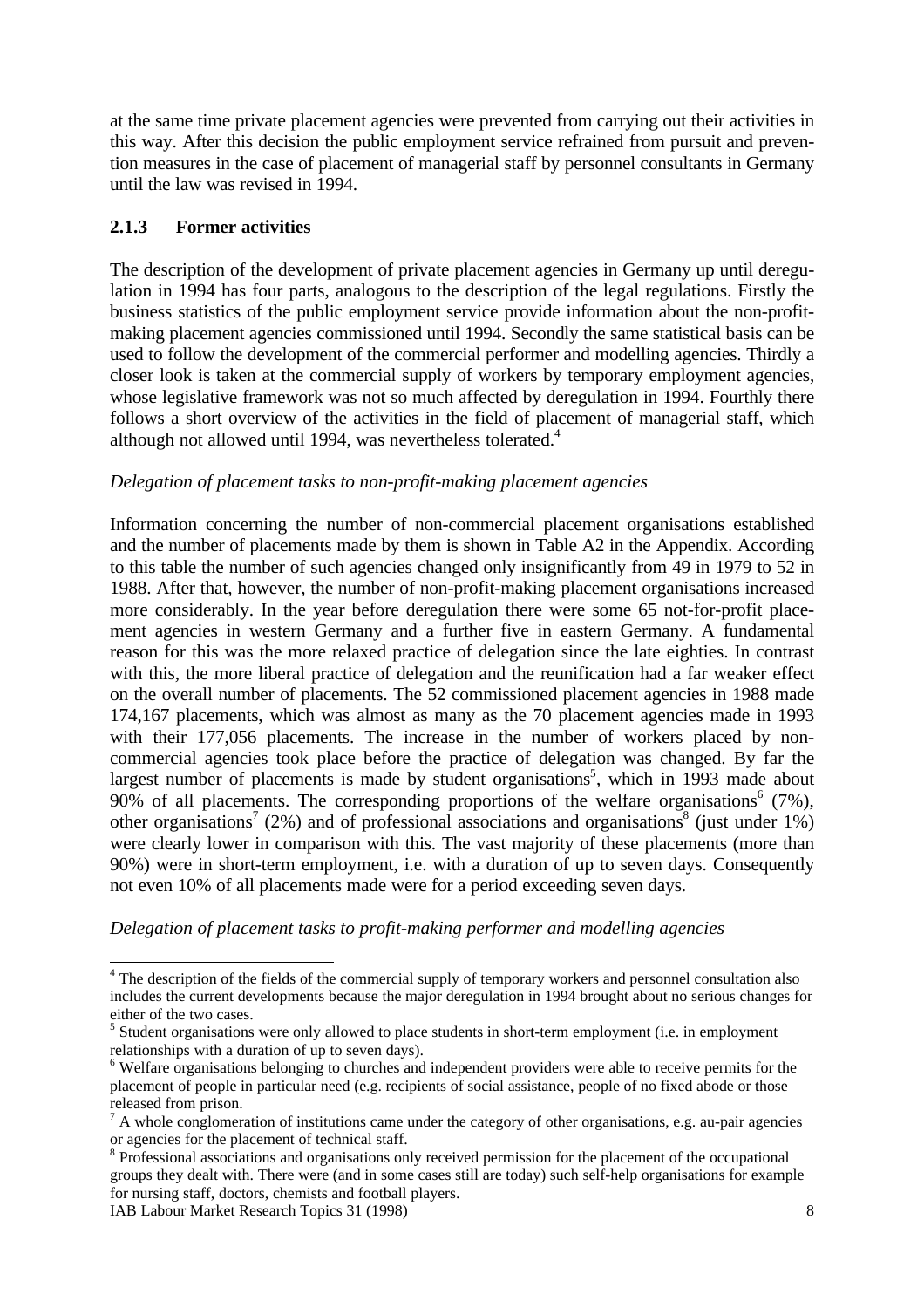Similarly to the situation with the non-profit placement agencies, the number of performer and modelling agencies has also increased steadily. In particular at the beginning of the 1980s and, as a result of reunification, in the early 1990s, the number of performer and modelling agencies grew (see for the following: Table A3 in the Appendix). In the last year before deregulation there were 220 agencies performing placement activities for arts-related occupations, above all in the fields of concert music (46 commissions), management of performers (42), photographic modelling (36) and shows/entertainment (32). Parallel to the number of performer and modelling agencies, the number of placements made by them also rose to more than 187,000 by 1992 from 115,000 in 1979. A sharp drop in the placement figures occurred, however, in 1993. This cannot, however, be put down to a decline in the placement business but to a change in the statistical demarcation. A considerable number of placement cases before 1993 were not dependent employment relationships but were freelance service contracts. This kind of placement did not come under the placement monopoly at all, however, so they did not need any kind of allowance. This also explains the decline in the number of performer and modelling agencies from 1992 to 1993 in spite of overall more liberal practice of delegation. In quantitative terms the largest role in the number of placements in 1993 was played by the fields of photographic modelling (43% of all the placements in the arts field) and concert music (39%). Just as with the not-for-profit placement organisations, the vast majority of placements made by the performer and modelling agencies (85%) were for short-term employment of less than 7 days. The proportion of placements in employment lasting more than seven days was once much higher, at least at the beginning of the eighties, e.g. in 1981 with almost 32% of a total of 120,000 placements in entertainment occupations.

#### *Commercial supply of workers by temporary employment agencies*

For years now there has been a clear increase in the importance of the supply of workers by temporary employment agencies in Germany. The number of such agencies increased strongly in particular in the second half of the eighties and the early nineties. The figure in 1985 was 1722 temporary employment agencies, but this rose in 1990 to 5343 and in 1996 even to 8298. It must be pointed out here, though, that at each of these times about a third of the temporary employment businesses registered reported no stock of temporary workers. Somewhat more than 40% of the temporary employment agencies with temporary workers in employment reported that the supply of temporary workers was their sole or principle business objective. The proportion of these businesses is, however, decreasing: in 1985 it still stood at almost 53%. Since 1986 the statistics have been dominated by so-called "mixed enterprises", in which "normal" employment in the company predominates against the hiring-out to another employer (lessee).

Taking employment trends as a basis, the supply of temporary workers is one of the most strongly expanding economic branches in the whole economy. The strong growth of the temporary employment business since the mid-eighties is mirrored in the official statistics with the number of agency workers in temporary employment reported by the temporary employment businesses to the public employment service at the end of each month. The development of the time series of agency workers hired out to companies at the end of the month clearly shows the expansion of this industry in the past years (see Figure F1 in the Appendix). The figures show furthermore the considerable seasonal fluctuations in the temporary employment business, whereby the peak is always reached in the summer months. Compared with the proportion of workers in employment subject to social security contributions in western Germany, the share of temporary workers increased from 0.22% in 1980 to 0.24% in 1985, 0.55% in 1990 and 0,72 % in 1996 (cf. on this and on the following : Rudolph und Schröder 1997)

IAB Labour Market Research Topics 31 (1998) 9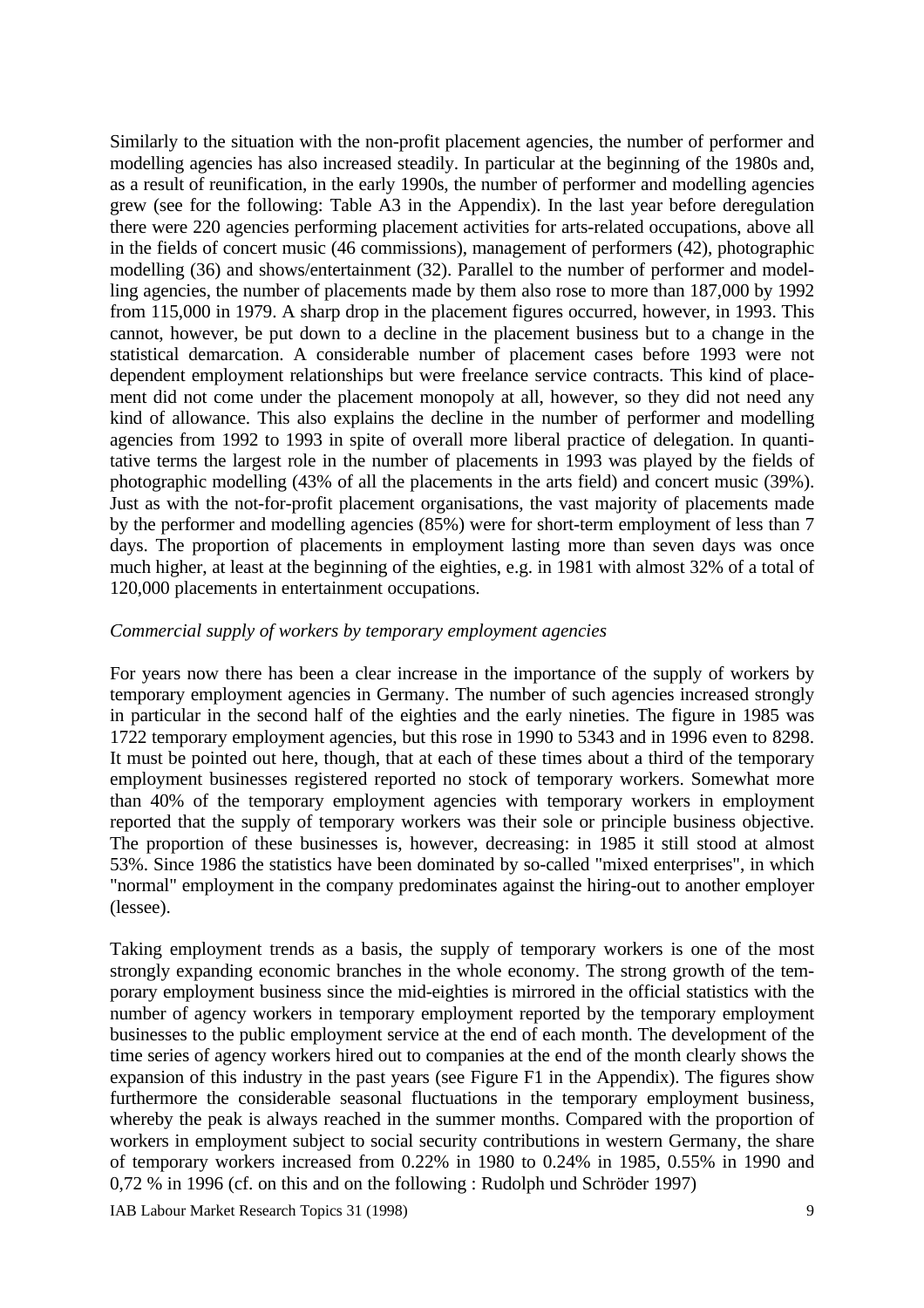The growth in the supply of temporary labour can be attributed to motives on the part of businesses and employees. For many lessee companies, using temporary workers also contributes to the reduction of costs and the externalisation of risk in addition to combating the problem of an unstable demand for labour. According to considerations of business economics, temporary employment constitutes a joint reserve of labour. Being able to fall back on an external employment pool enables the lessee companies to reduce their own manpower reserves without forfeiting the ability to react when there are fluctuations on the commodity market. Furthermore, temporary employment obviously constitutes an interesting option in the working life of more and more people, especially young people, and not only in the form of typical seasonal work, but also as a bridge or entry into permanent employment.

This latter aspect is also reflected in the official statistics of temporary work via temporary employment agencies, which record the terminated temporary employment relationships in the course of a year, differentiated according to their duration. On average in the years from 1980 to 1995, 70.9% of the workers terminating employment relationships with the agencies were under contract with the temporary employment business for less than three months (cf. Rudolph and Schröder 1997). Accordingly the employment relationships between employee and temporary employment agency are of a predominantly short-term nature. Core workforces play only a subordinate role in the temporary employment businesses. The supply of temporary workers is therefore taking on a placement function, to an extent which cannot be ignored, by workers first undergoing a non-binding work trial before being employed on a permanent basis.

#### *Placement of managerial staff via personnel consultants*

Personnel consultation in Germany emerged in the sixties from management consultancy. In the mid-seventies there was a real wave of such new businesses being set up. The reason for this was that managerial staff were being sought and exchanged increasingly. All sorts of personnel consultation services are offered by personnel consultants. Searching for and selecting managerial staff is only one block in a wider range of offers.<sup>9</sup> There are four different types of personnel consultation business. There are specialised personnel consultation firms which offer solely or at least predominantly services for the personnel management in companies. In addition there are management consultancy firms which work partially in the field of personnel consultation. Furthermore advertising agencies also offer personnel services (e.g. when using situations vacant advertisements). More and more information services which utilise the modern forms of communication technology (e.g. the Internet) for the dissemination of information on jobs and candidates are also moving to the fore in this market. Finally other businesses which deal in part with personnel matters can also deal in individual cases with searching for and procuring managerial staff, such as for example lawyers and accountants.

According to estimates by the Federal Association of German Management Consultants (Bundesverband Deutscher Unternehmensberater (BDU)) from the early to mid-nineties there were some 900 to 1000 consultancy businesses with 2500 personnel consultants. Roughly one third of these are specialised personnel consultancy firms. The association assumes that the majority of the personnel consultation orders (approx. 70-80%) are carried out by the 50 leading personnel consultation firms. The market importance of personnel consultants in the

-

<sup>&</sup>lt;sup>9</sup> Other typical personnel consultation services are: conception and implementation of special measures for staff development; assistance in the development, introduction and updating of personnel policy instruments; implementation of training instruments (e.g. management training); support in matters regarding labour law; assistance in the establishment of remuneration systems; outplacement; individual occupational guidance for managerial staff (cf. Gaugler 1991).

IAB Labour Market Research Topics 31 (1998) 10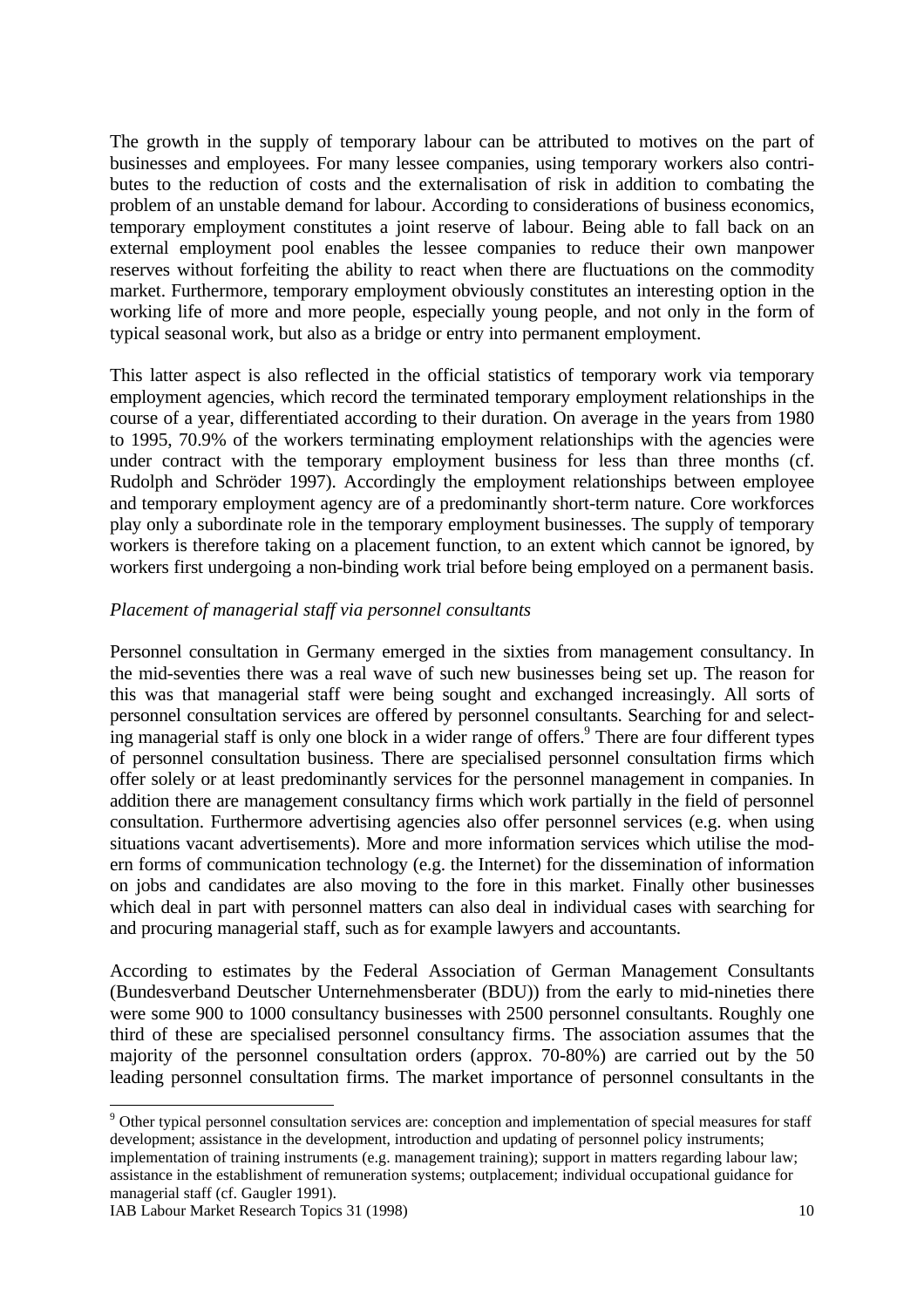field of placement of managerial staff can only be estimated with difficulty. This has to do with the fact that the term managerial staff is difficult to define statistically and that there is no reliable data concerning all the managerial staff recruited with the aid of personnel consultants. The Central Office for Job Placement (Zentralstelle für Arbeitsvermittlung (ZAV)) of the public employment service, which is responsible for the placement of managerial staff, assumes there to be some 30,000 managerial vacancies to be filled every year. According to available information half of these positions are filled from within the company and the other half are filled externally. Of the managerial positions filled from outside the company, according to the ZAV, half again (and therefore a quarter of all managerial vacancies) are filled via the search efforts of the company wishing to recruit (e.g. by placing advertisements in newspapers) and the remaining half are filled via the involvement of placement services (personnel consultants: estimated at 6000 to 7000; public employment service: according to official statistics 600 - 700).

### **2.2 Private job placement agencies after deregulation**

### **2.2.1 The two stages of deregulation in 1994**

The deregulation of job placement occurred in two stages (cf. on the legal aspects: Marschner 1994). Following the relaxation of the public employment service's job placement monopoly with effect from 1 April 1994, the exclusive right was severely limited as of 1 August 1994. Since then the monopoly has been limited only to vocational and occupational guidance and placement in vocational training places and no longer covers job placement. The areas that are still subject to the monopoly are, however, also to be opened up to private providers from 1 January 1998 at the latest.

As early as 1 April 1994 the authorisation process for placement agencies was remodelled from a legislative point of view. Instead of the delegation procedure that was valid previously (the public employment service giving placement orders to non-commercial organisations and profit-making performer and modelling agencies), a process similar to licensing was introduced. Since then the public employment service has issued licences for job placement activities. For this the law that was only valid until 31 July 1994 made the transitional regulation according to which all organisations which had already been carrying out placement activities on behalf of the public employment service received a licence. The revision of the law brought with it a less bureaucratic approach for the licence procedure for non-commercial agencies and legalised the placement of managerial staff. The legal situation valid in the short period from 1 April 1994 to 31 July 1994 allowed private placement agencies a legal entitlement to being granted a licence in as far as it concerned the placement of managerial staff. Only in this respect was the placement monopoly of the public employment service broken. With regard to personnel consultation, which was already largely tolerated before deregulation, it was legally laid down that this service, which lies outside the field of actual job placement, does not require a special licence. In order to prepare further liberalisation steps the law planned for regionally limited model experiments towards a complete elimination of the placement monopoly. This was never to occur, however, because of a more extensive revision which took effect from 1 August 1994.

The law which has been in place since 1 August 1994 adheres to the licensing procedure from a legal point of view. According to this law, private job placement is only allowed with the authorisation of the public employment service. The requirement for authorisation is an application for a licence to carry out job placement activities. There are two different types of licence for job placement activities: a general licence and a special licence. In general, job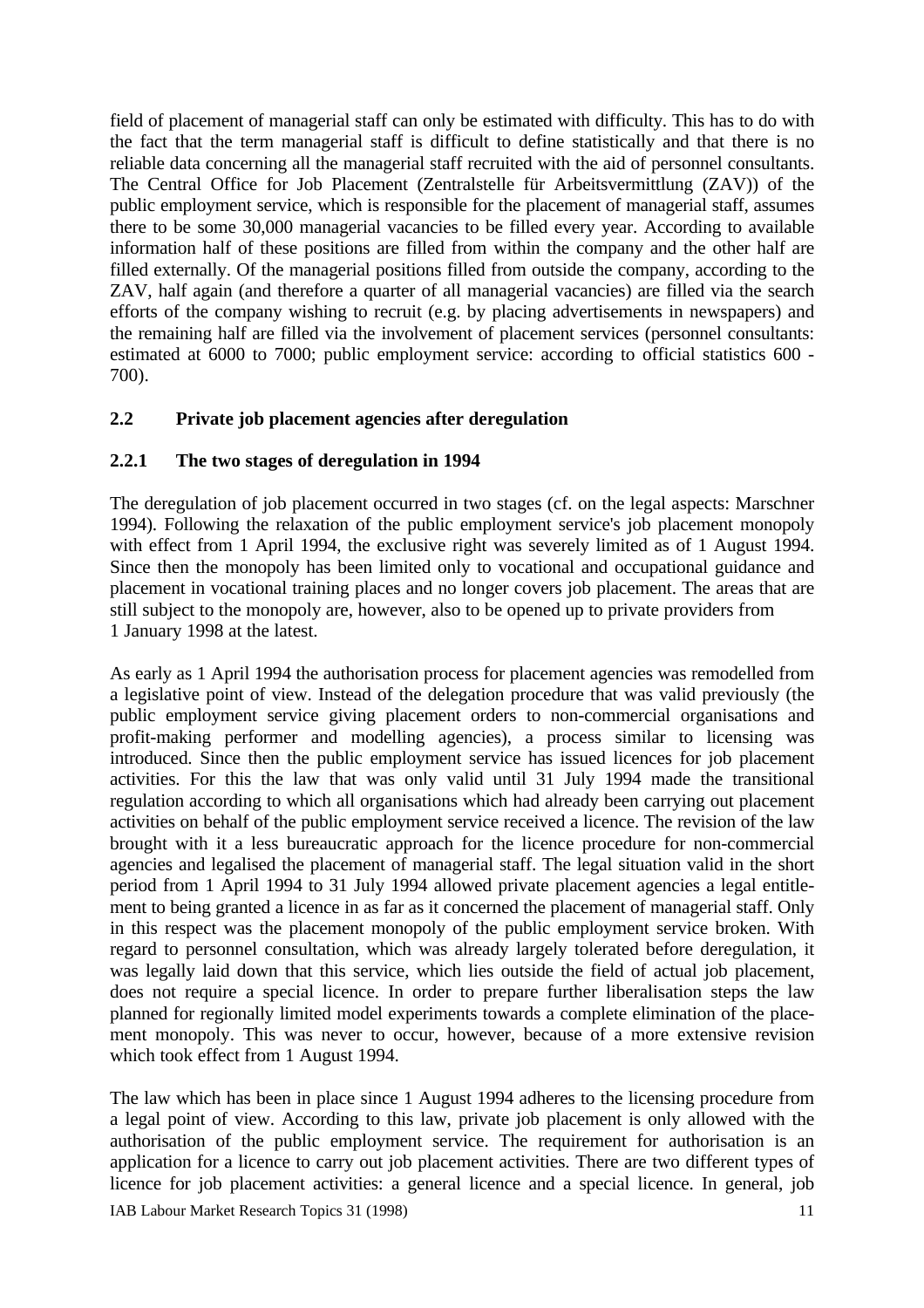placement is permitted for all occupations and groups of people, now irrespective of whether it is carried out with a view to profit or not. A general licence is issued for job placement activities within the Federal Republic of Germany as well as to and from other EU states or states covered by the convention on the European Economic Area. The application can (but does not have to) include details of which region the applicant wishes to conduct job placement activities in and whether the job placement activity is restricted to certain occupations or groups of people. If placement is to be conducted to or from states outside the European Union or the European Economic Area, a special job placement licence is required. This special licence is, however, only issued for certain workers, e.g. performers, entertainers, photographic models, sports professionals, sports coaches and managers, au-pair workers under the age of 25 as well as in cases of holiday employment for school pupils and students as a part of international exchange programmes.

A licence holder can be either a natural person or a corporate body. The licensing procedure is carried out by the Regional Employment Offices. It is stipulated here that the task of dealing with licence applications may not be given to any members of staff or departments in the Regional Employment Offices that come into contact with tasks of job placement in the public employment service. Unlike the law that was decisive until the end of July 1994, the law valid since then allows anyone who meets certain minimum requirements legal entitlement to obtaining a licence for job placement.

A licence for job placement is issued when four requirements are met. Firstly the applicant must possess the required suitability for job placement. People are considered suitable if for at least three years their work involved tasks in the field of personnel management, job placement, personnel consultation or the supply of temporary workers and if they have a recognised vocational qualification or a degree from a university or other higher education establishment. Secondly the application documents submitted (in particular the certificate declaring that the applicant does not have a criminal record) must lead to the expectation that the applicant will comply with and follow the regulations valid for private job placement and the adjoining fields of law (criterion of reliability). Thirdly the applicant must provide proof that he or she lives in well-ordered financial circumstances. Finally suitable business premises must be available. These can also be part of a private house or flat which is used solely for business purposes.

When an application is made for the first time the licence is initially limited to three years. On further application it can then be extended indefinitely. The public employment service charges a fee of DM 1000 for issuing a limited licence and DM 2000 for a permanent licence. The licence can be revoked if no placement activity has been performed during a period of more than two years. It must be revoked if the applicant has repeatedly or seriously contravened legal regulations.

In the performance of job placement activities the licence holder has to comply with a range of regulations. He or she does not only have to observe the special rulings valid for private job placement, but over and above that also the rest of the law in as far as it is relevant for the activity of job placement (e.g. regulations in the area of labour law). A licence holder is not allowed to arrange either with a jobseeker or with an employer that an employment relationship may only be effected via his placement activity. He or she is also obliged at all times to provide information to the public employment service, as the licensing authority, to submit documents and tolerate checks. This also includes passing on data regarding his or her placement activities at six-monthly intervals.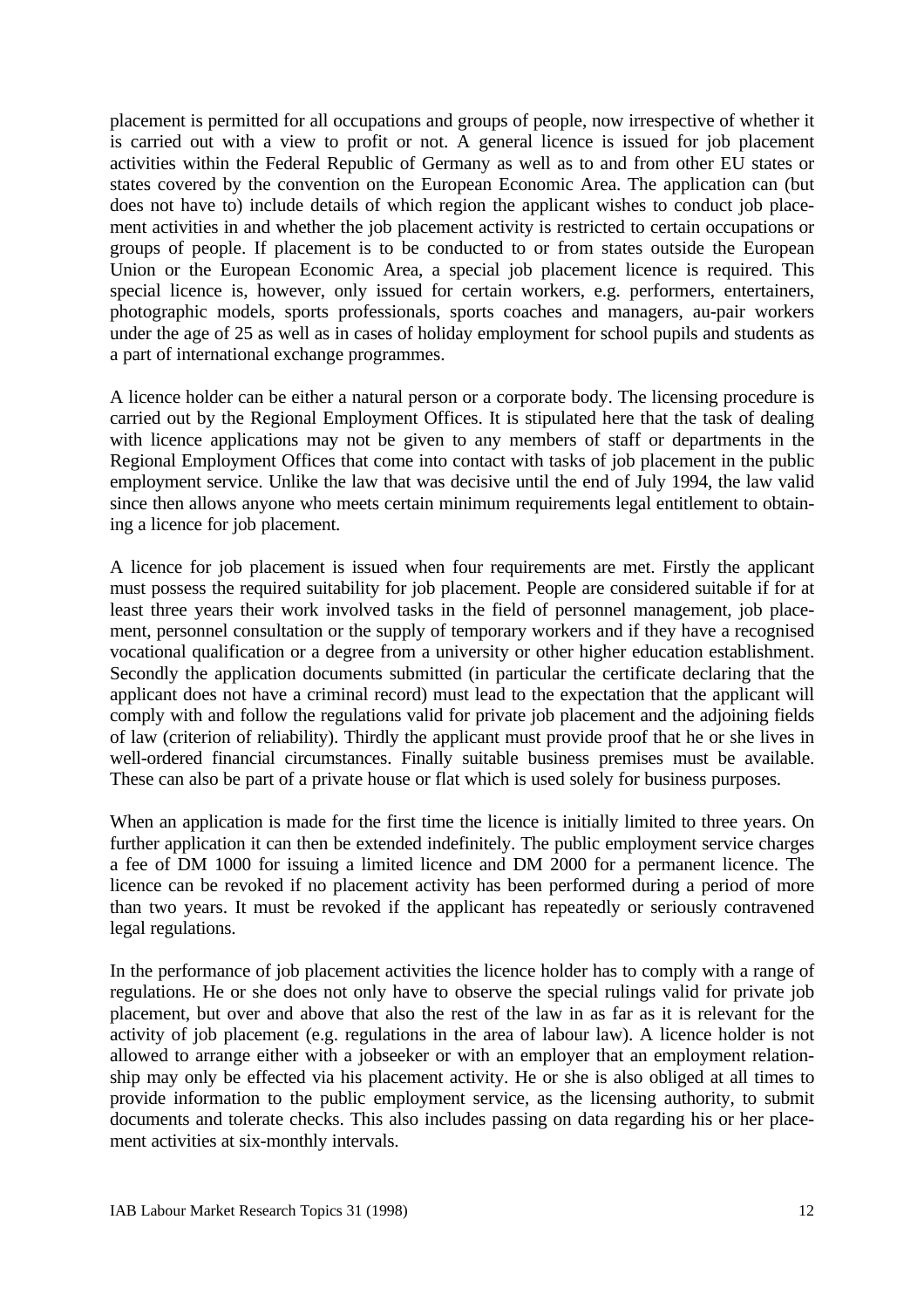The regulations regarding payment for placement services are of particular importance. In principle private placement agencies may only demand or accept payments from the employer and not from the jobseeker. The amount, the method of calculation, and the settlement date of the payments to be made by the employer for placement services can in principle be arranged freely. The placement agency cannot, however, demand any payment, not even an advantage equivalent in value to a payment, from the employee. It is also not allowed to accept any payment that the employee offers of his own accord. There are, however, some exceptions to this generally valid regulation which are worth mentioning. Analogous to the regulations valid previously, employees may be charged fees when they are placed in arts-related activities. Placement fees may also be demanded and accepted from sports professionals and people working in au-pair jobs. The amount to be paid by the employees is graded according to percentages of the remuneration that the employee who has been placed is entitled to for their period of work and ranges from 12-15%. In the case of job placement in au-pair jobs the maximum amount is DM 300.

At the same time as the deregulation of job placement, some changes also came into force in the field of the supply of temporary labour. Also with effect from 1 August 1994 the legislator relaxed the "synchronisation ban" mentioned earlier which prohibits restricting the duration of an employment relationship with the agency to the time of the first period of work for a lessee. The revision made this regulation not valid if the agency worker enters into an employment relationship with the lessee immediately after the period of temporary work and the agency worker had been classed by the public employment service as hard-to-place. A person is considered hard-to-place in particular when one or more hindrances to placement exist, e.g. serious disability, a lack of vocational qualifications or a low level of qualification, age (usually at least 50 years old), health-related limitations, a longer period of unemployment (at least a year) or personal reasons on the part of the jobseeker.

The model for this reform was the "START" organisation founded in 1977 in the Netherlands. In 1992 the first German Start branch was set up in Gronau in Westphalien (near the German-Dutch border) as a part of a model experiment. Representatives of employers, trade unions, and public authorities accompanied the experiment to obtain permanent employment with the lessee for hard-to-place unemployed people via the cost-effective but not-for-profit supply of temporary workers. The German Ministry of Labour made available loans and subsidies to support such providers. Financial support is available to companies whose proportion of hardto-place people constitutes at least one quarter of the workers employed by them. For the allocation of funds it is irrelevant whether the companies are commercial or non-profit-making companies.

### **2.2.2 New activities**

-

### *Private job placement services*

The revision of the law made private job placement possible for all occupations and groups of people with the permission of the public employment service. The question arises first of all as to what influence in quantitative and qualitative terms this had on the placement business conducted on a private  $basis^{10}$ . How has the number and type of private placement agencies changed compared with the time before deregulation? What was the extent of the increase in

 $10$  Basic information on the subject of private job placement in Germany can also be found in Employment Observatory 1996 and OECD 1996

IAB Labour Market Research Topics 31 (1998) 13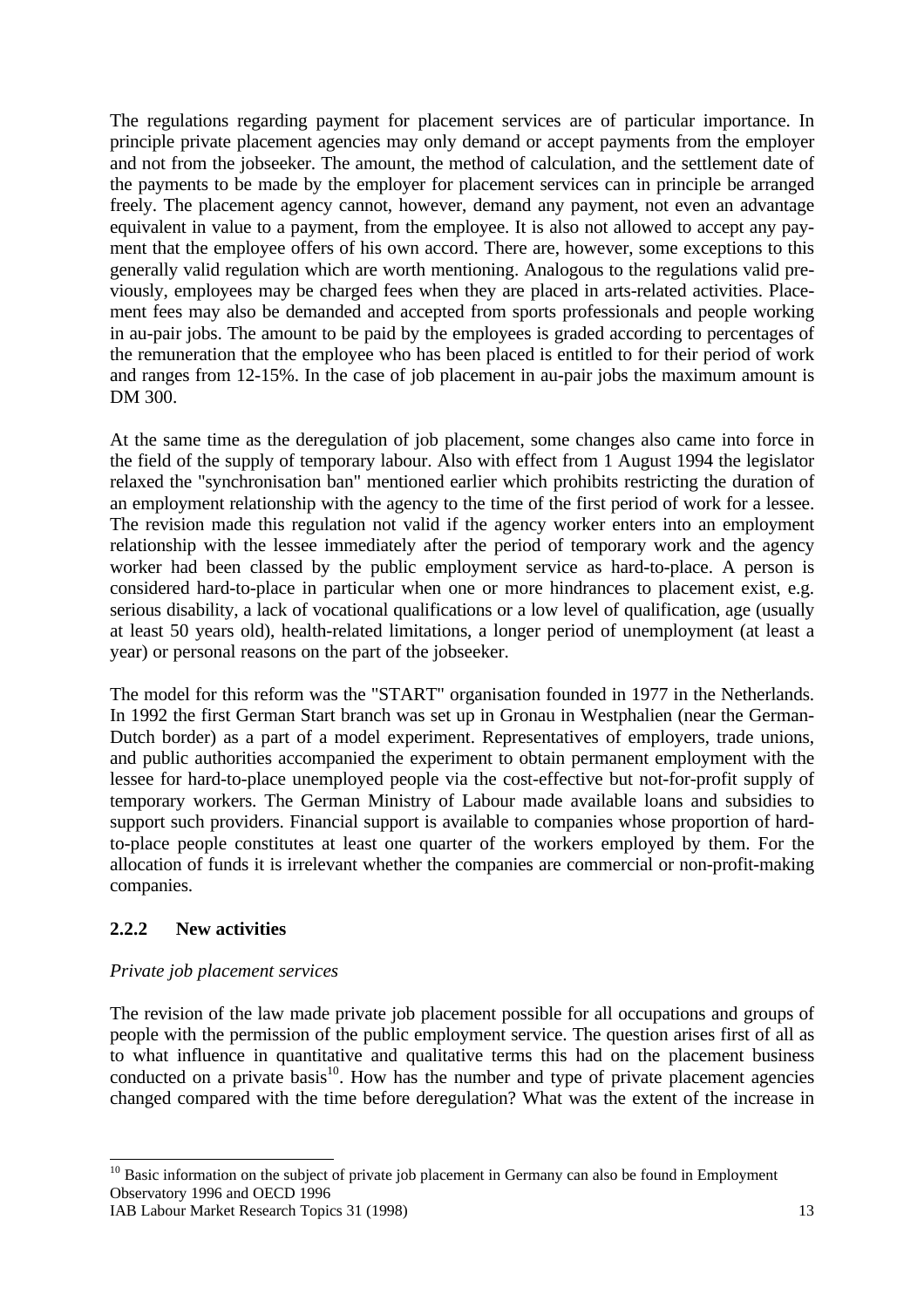the number of placements made by private agencies? Which markets (structure of the vacancies filled and the jobseekers placed) are served by private job placement?

Since the two stages of deregulation in 1994 the number of job placement licences increased until 1996 (see Figure 1 below). Whereas at the end of the second quarter of 1994 653 licences were registered, at the end of 1994 there were already 2,485, by the end of 1996 they had increased in number to 4368. However at the end of the fourth quarter of 1997 the number of licences decreased to 4277. As one person can hold more than one licence (e.g. a general licence and a special one or several general licences), the 4277 licences at the end of the fourth quarter of 1997 are spread over 3192 licence holders. With the licences it is generally necessary to distinguish between general licences for placement services in Germany and the European Economic Area and special licences for placement activities to and from countries outside the European Economic Area.

Compared with the 290 organisations (performer and modelling agencies and non-commercial agencies) which already existed before deregulation, a job placement trade has developed within the shortest time. It must be taken into consideration here, though, that personnel consultants, who were already active and more or less tolerated before the deregulation, continue to carry out placement of managerial staff - without special authorisation and without being recorded statistically (see on this matter also the remarks in section B.1.3.). A small number of the agencies which have appeared since the deregulation in 1994 are performer and modelling agencies and non-commercial placement organisations which could also have been commissioned according to the old law. The majority of the new agencies are commercial placement agencies offering job placement as a principal activity or a secondary activity in combination with other personnel services (including the supply of temporary workers). The number of "inactive" licence holders is, however, still greater than the number of "active" agencies. At each of the times when a survey has been conducted (from August 1994 until now) about two thirds of all licence holders (and 50-60% of the new licence holders) reported that they had not made any placements. Among the "active" agencies there are larger firms (e.g. branches of the large temporary employment chains) and smaller, relatively independent firms.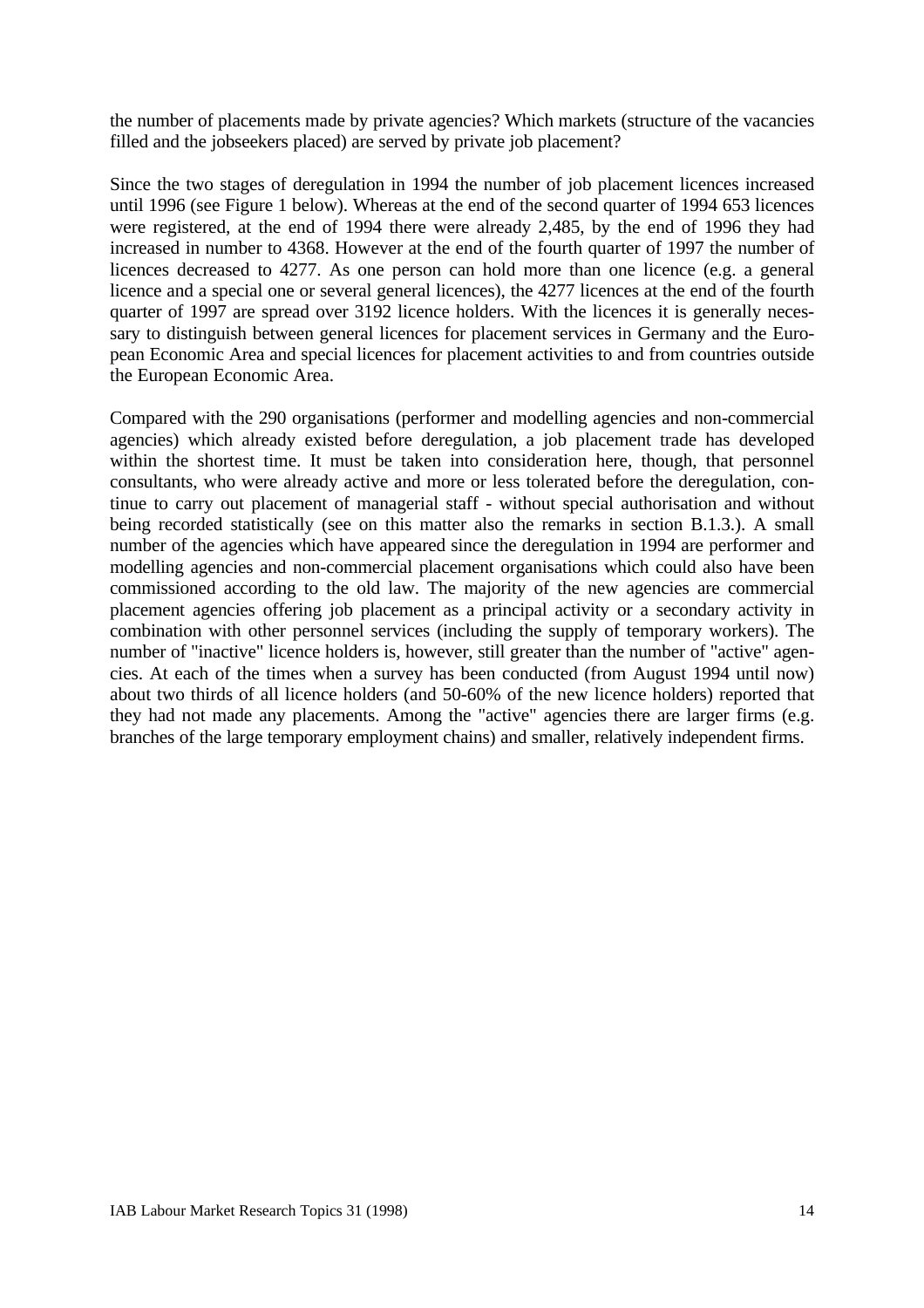

Source: Bundesanstalt für Arbeit (Arbeitsmarkt in Zahlen)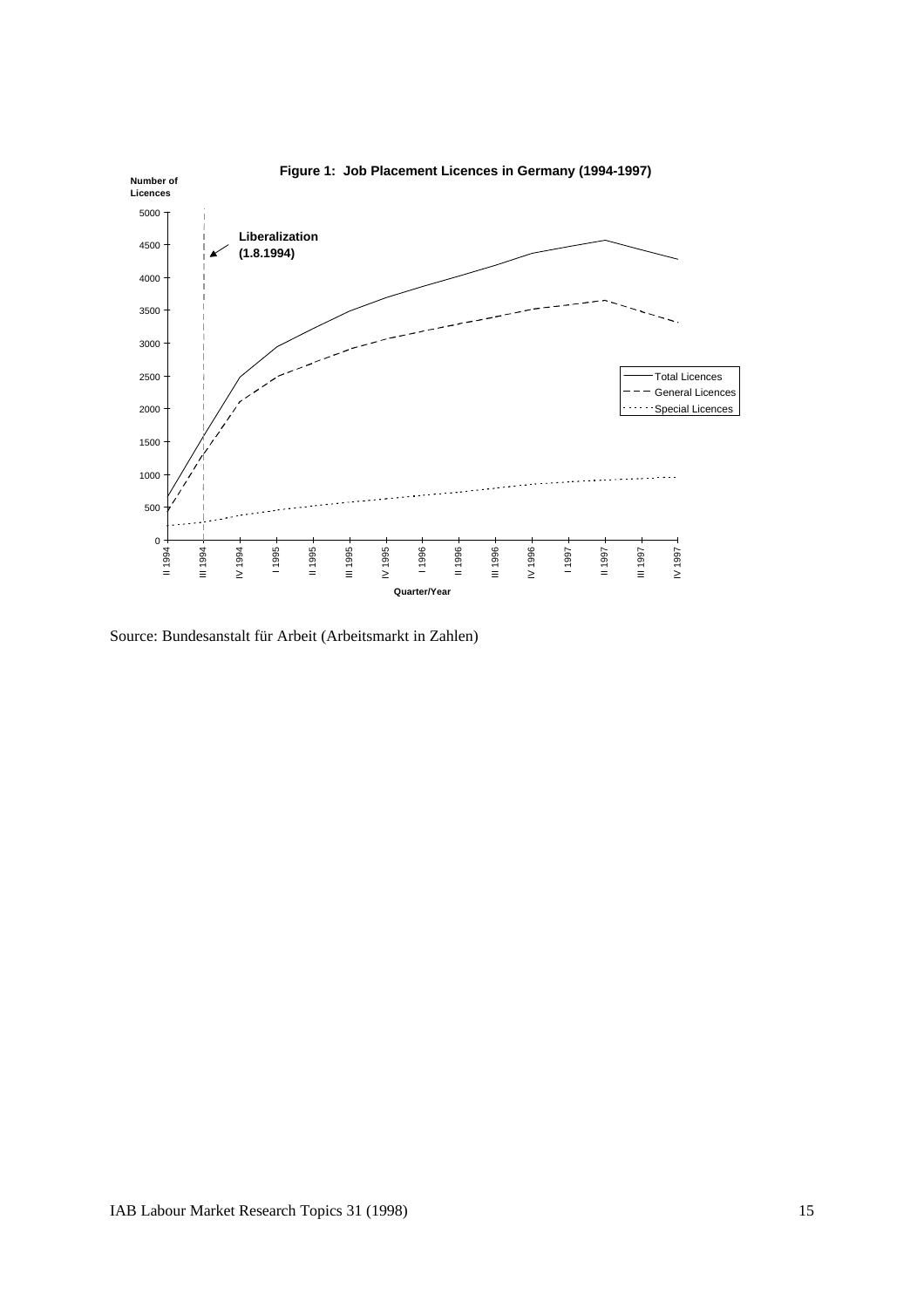All licence holders are obliged to make available to the public employment service statistics concerning the number and structure of their placements. Here the "reported" placements are to be seen as the lower limit for the market importance of private agencies, because on the one hand there are omissions in reporting and on the other hand various activities similar to placement (e.g. of personnel consultants or of placements after deployment of temporary workers) are only insufficiently recorded. Table 1 below shows the development of the job placements made by private agencies according to various structure characteristics for the period from 1 August 1994 to 31 December 1996.

In spite of the continuous increase in the number of licence holders and licences, the number of placements made by private agencies has remained relatively constant over the course of time at  $170,000-180,000$  per six-month period.<sup>11</sup> A good 5% of these placements (just under 10,000) were placements to or from countries outside the European Economic Area. It is not possible to differentiate the remaining placements into those concerning Germany and those concerning the rest of the European Economic Area. However, it can be assumed that there are likely to be extremly few private placements to or from other countries in the European Economic Area.

With regard to the groups of people placed, it is noticeable that there is a very large number of foreigners (without any further specification, e.g. by nationalities) and part-time workers, but that older workers, seriously disabled people, new entrants into the labour market and the unemployed play a minor role in quantitative terms. Short-term placements definitely constitute an emphasis of the activities of private agencies. Some three quarters of all placements are in employment relationships lasting up to 7 days. A mere 10% of all private placements were for longer-term employment relationships, i.e. permanent jobs or fixed-term contracts for a duration of 18 months or longer. If the developments are regarded over time, however, the proportion of longer-term employment relationships as a part of all private placements is increasing - although still at a low level. A similar trend can also be observed to a certain degree for the placement of new entrants to the labour market and the unemployed.

The notifications of private agencies also provide information about the occupational groups into which they were able to place workers. The definite emphasis here is on artists, performers and sports professionals as well as unskilled workers, in other words occupational groups with a very high degree of fluctuation. This is especially true for the placements in short-term employment relationships (lasting up to seven days), where these two occupational groups, when counted together, make up 90% of all placements. But also in the case of longer-term employment relationships (lasting more than seven days) still more than 50% of such placements are for these occupational groups. In the case of the "new" commercial agencies, an emphasis can be seen in the occupations in general services, organisational, administrative and office occupations as well as in construction and construction-related occupations.

IAB Labour Market Research Topics 31 (1998) 16 - $11$  If one takes into account the fact that the 161,300 private placements in the period from 1.8.1994 until 31.12.1994 refer to a period of only five months, even this number lies within the scope of the number of placements which were made by private agencies in the subsequent six-month periods.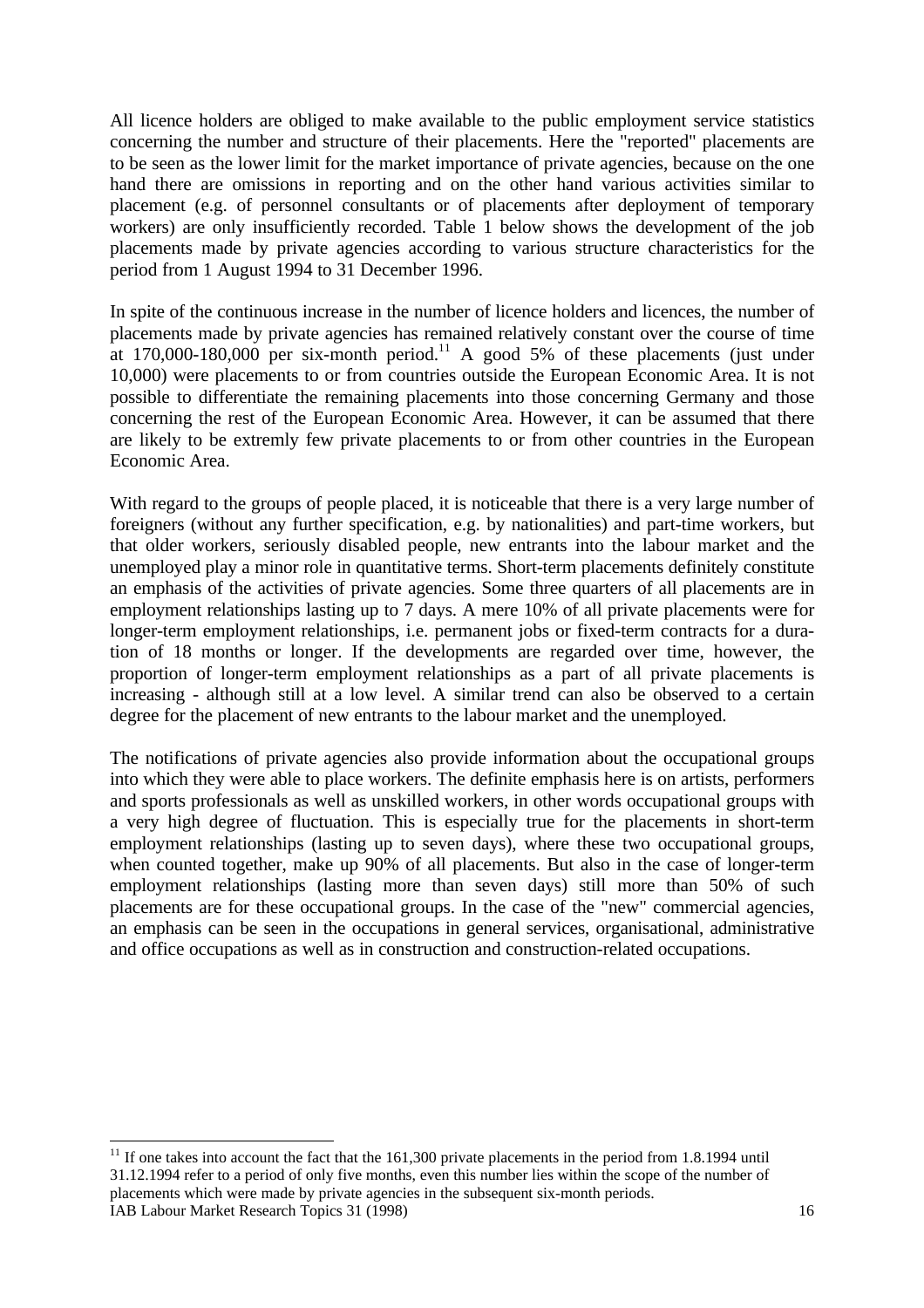|                                                                                                                |                                                  | Germany                                          |                                                  |                                                  | <b>Western Germany</b>                           |                                                    | Eastern Germany                                  |
|----------------------------------------------------------------------------------------------------------------|--------------------------------------------------|--------------------------------------------------|--------------------------------------------------|--------------------------------------------------|--------------------------------------------------|----------------------------------------------------|--------------------------------------------------|
|                                                                                                                |                                                  |                                                  | 1.8.-31.12.94  1.1.-31.12.95  1.1.-31.12.96      | 1.1.-31.12.95                                    | 1.1.-31.12.96                                    | 1.1.-31.12.95                                      | 1.1.-31.12.96                                    |
| <b>Total</b>                                                                                                   | 161300                                           | 354825                                           | 359053                                           | 326459                                           | 275076                                           | 28366                                              | 83977                                            |
| <b>Duration of Employment</b><br>as a % of total                                                               |                                                  |                                                  |                                                  |                                                  |                                                  |                                                    |                                                  |
| up to 7 days<br>8 days - 18 months<br>18 months and longer<br>total                                            | 78,6<br>13,5<br>7,9<br>100,0                     | 75,2<br>14,6<br>10,2<br>100,0                    | 73,2<br>16,4<br>10,4<br>100,0                    | 76,7<br>14,1<br>9,2<br>100,0                     | 72,9<br>15,5<br>11,6<br>100,0                    | 58,3<br>19,7<br>21,9<br>99,9                       | 74,2<br>19,8<br>6,0<br>100,0                     |
| <b>Jobseekers</b><br>as a % of total                                                                           |                                                  |                                                  |                                                  |                                                  |                                                  |                                                    |                                                  |
| Women<br>Older than 45<br><b>Disabled</b><br>Foreigners<br>Part-time workers<br>New entrants<br><b>Jobless</b> | 39,9<br>4,1<br>0,1<br>39,1<br>49,5<br>0,9<br>3,1 | 40,7<br>5,1<br>0,2<br>37,5<br>60,0<br>1,1<br>3,5 | 39,6<br>5,4<br>0,1<br>37,3<br>57,7<br>1,6<br>4,0 | 40,8<br>4,7<br>0,1<br>39,7<br>60,8<br>0,9<br>1,7 | 43,1<br>6,2<br>0,1<br>35,5<br>48,3<br>1,7<br>3,2 | 39,0<br>10,1<br>0,8<br>11,7<br>50,3<br>2,7<br>25,2 | 28,2<br>2,8<br>0,2<br>43,2<br>88,5<br>1,0<br>6,7 |

#### **Table 1: Job Placements through Private Agencies in Germany since liberalization (1.8.1994)**

Source: Bundesanstalt für Arbeit (Arbeitsmarkt in Zahlen)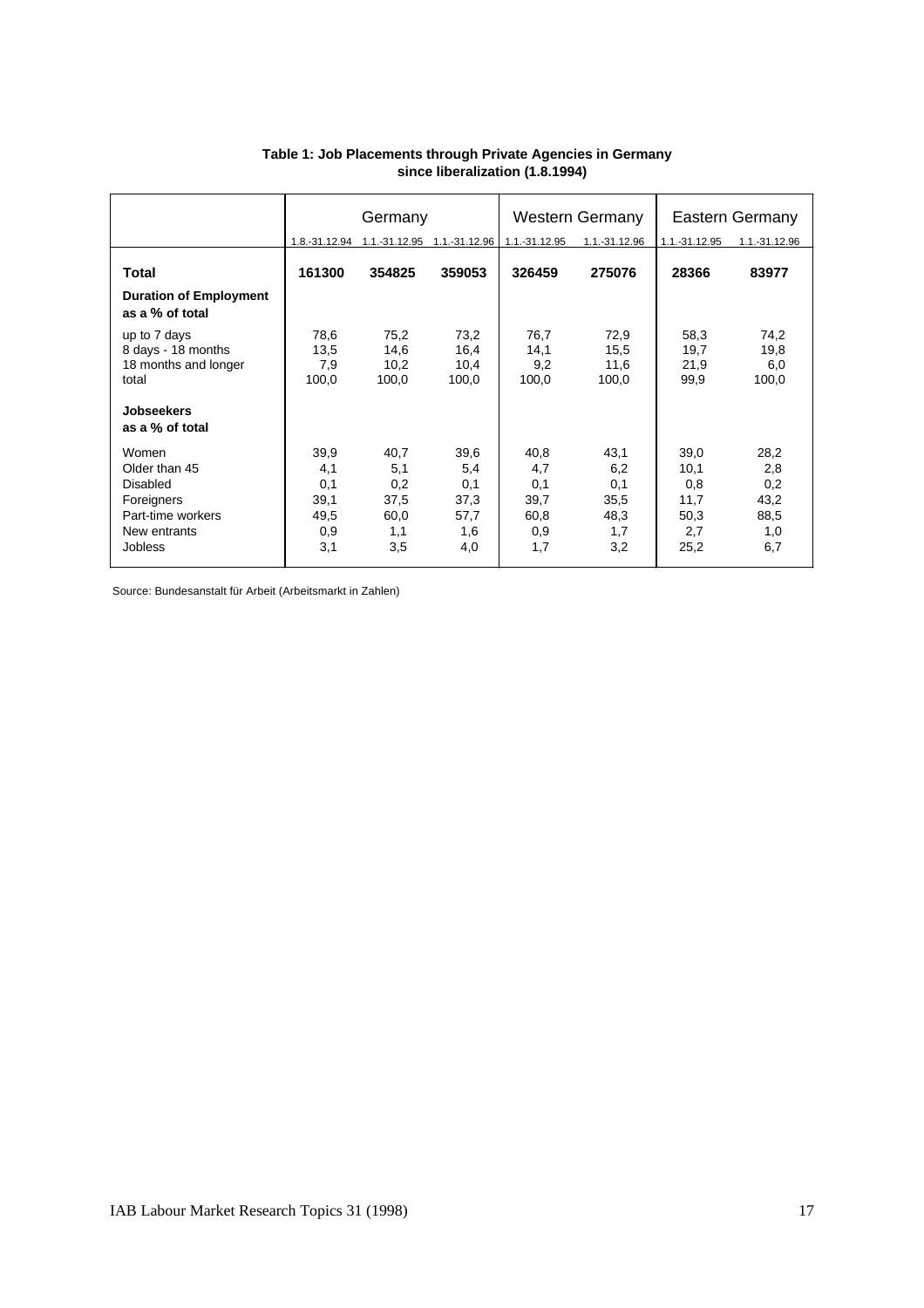The information given by the agencies regarding the placements made according to occupational groups are also confirmed by the fact that the majority of placements are for jobs requiring only few skills. It must be pointed out here, however, that this is even more the case the shorter the employment relationships are. Consequently the proportion of placements dealing with unskilled and semiskilled work lasting up to 7 days was more than 80%. In the case of longer-term employment relationships (lasting at least 18 months), the proportion of activities requiring a minimum qualification level stood at 60% for 1996.

Differences also result with regard to quantities and structures when the placements made by private agencies in the old and the new *Länder* are compared. Whereas eastern Germany accounts for less than 10% of all placements in 1995 the share increased in 1996 to about 24% (see Table 1 above). This considerable increase is mainly due to a shift of activities from the western part of Berlin to the eastern part. Many former West Berlin agencies moved to East Berlin because of tax advantages and other incentives such as cheaper accommodation. If the structures are compared it is noticeable that in eastern Germany in particular the proportion of unemployed people as a percentage of all placements made by private agencies is in general clearly higher than in western Germany. This could be attributable to the considerably higher unemployment rate there (see also Section 1.2). The larger share of longer-term employment relationships among all private placements in eastern Germany must also be pointed out.

Using the official statistics of the placement activities by private agencies, the quantitative effect of deregulation can also be estimated (cf. Figure 2). It is first necessary to distinguish between "old" agencies that were already active before 1 April 1994 and "new" agencies which commenced their activity after 1 April 1994. In 1996, the new agencies contributed, with their 105,000 placements, nearly 30% of the roughly 360,000 private placements. In 1995 it was somewhat less than a quarter with 81,000 of 354,000. However, the placements made by performer and modelling agencies and by non-commercial agencies must be deducted from these figures. In both of these fields placement was already permitted before deregulation albeit to a lesser extent. This leaves about 36,000 placements by new commercial agencies (outside the arts-related field) in 1996 (in the whole of 1995: 21,000). This means that approximately one tenth of all private placements made so far can be attributed to the deregulation in 1994. The new commercial agencies placed all in all 4,700 people in 1996 who were not employed before getting the new job. Even if the global deregulation effect can therefore only be classed as rather low, the relative significance of the deregulation effect becomes more clearly noticeable, however, in individual market segments. Thus the number of private placements in employment relationships lasting more than 7 days has more than doubled, to which the new commercial agencies have contributed substantially (cf. on this Section 3.2.2). Independently of the personnel consultants, who are more strongly orientated towards the field of managerial staff, the new private placement agencies have therefore opened up new markets in particular in the field of qualified skilled workers.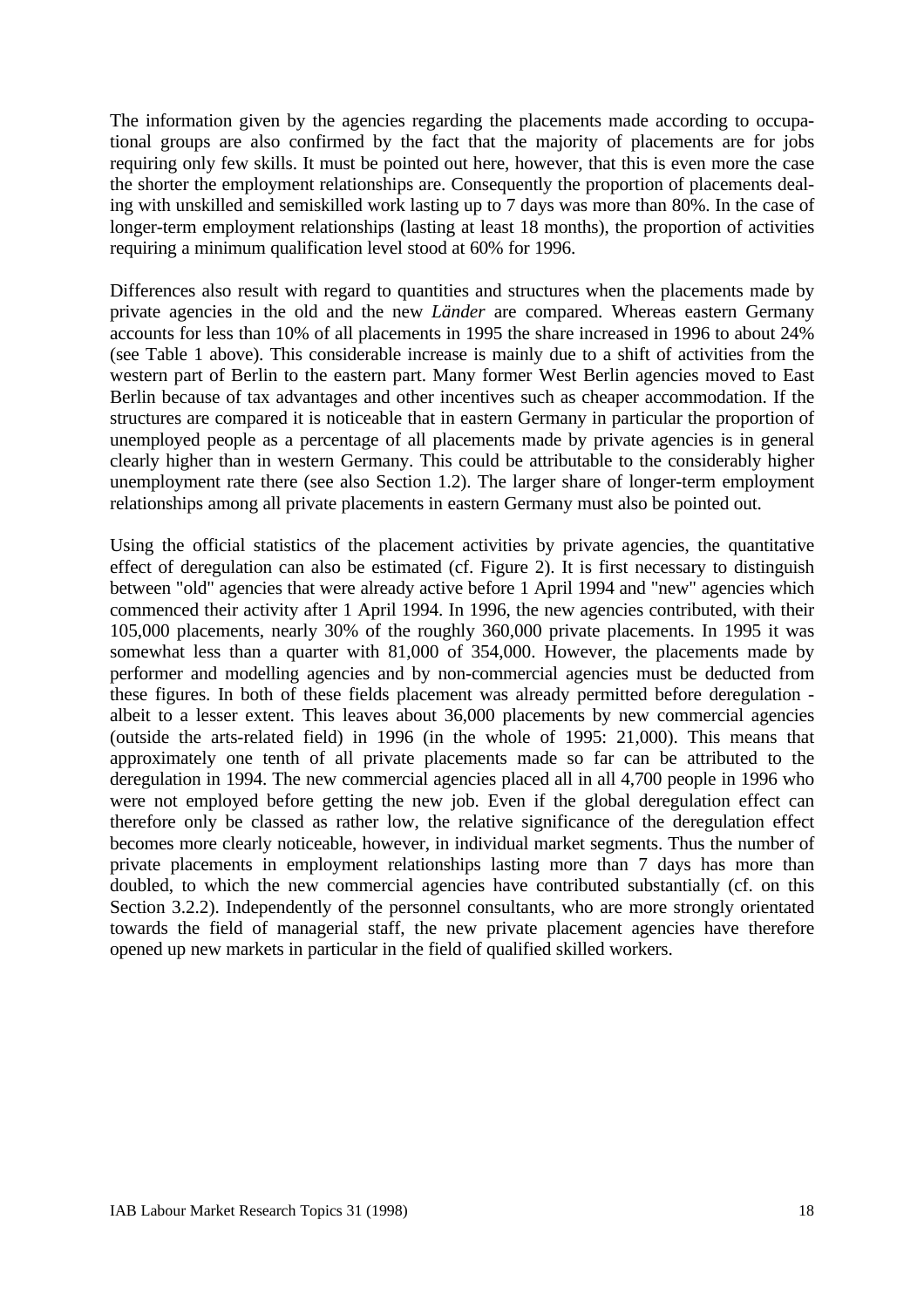



Placements of "new" agencies excluding agencies placing entertainers and non-commercial agencies

Source: Bundesanstalt für Arbeit (Arbeitsmarkt in Zahlen)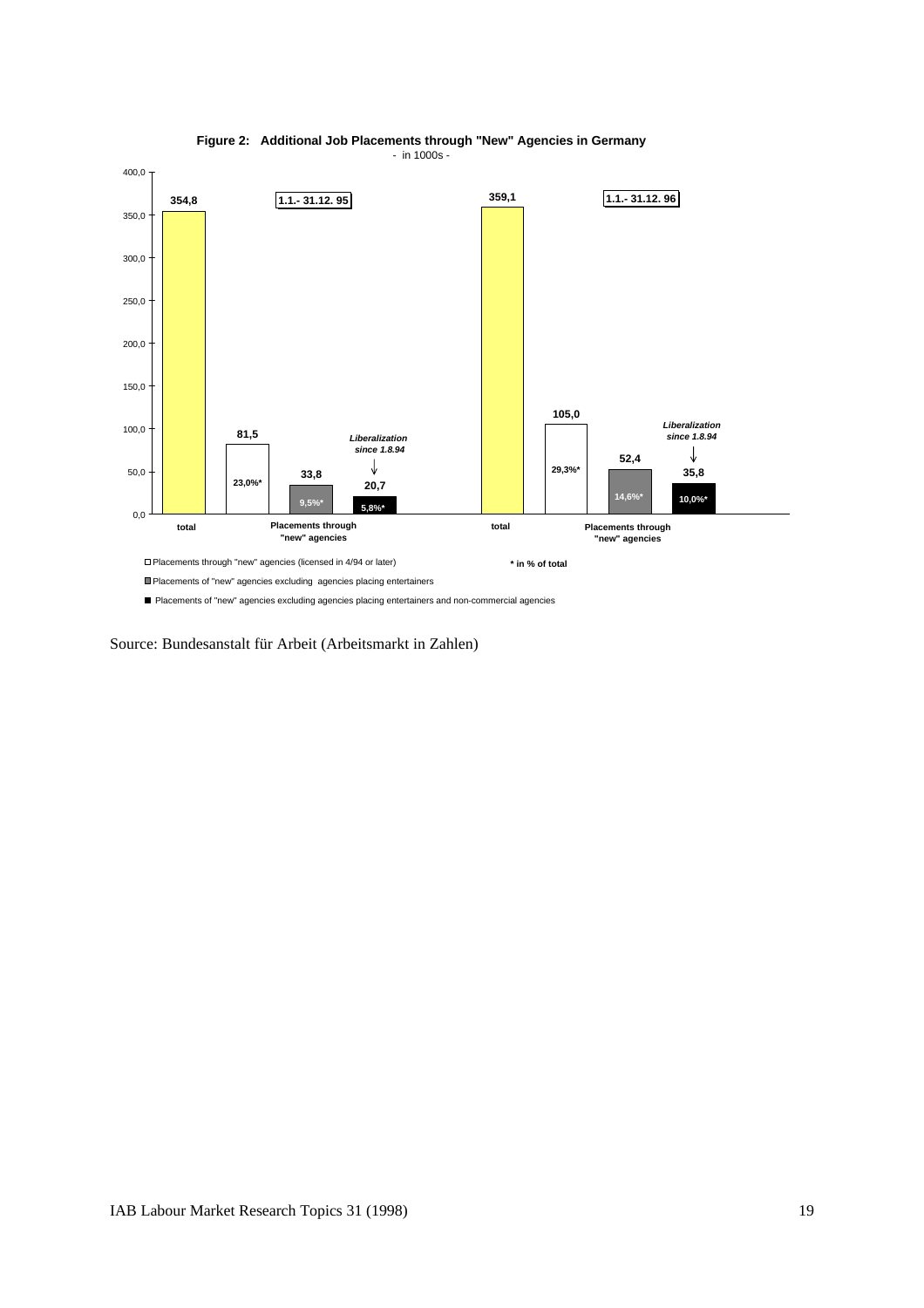### *Supply of workers by temporary employment agencies*

To a large extent independently of the deregulation of job placement, the trend towards an increased utilisation of commercial temporary employment agencies continued (see on this matter also Figure F1 in the Appendix and the remarks in Section 2.1.3). The key legal revisions in 1994 in the context of job placement also include the exemption rulings in connection with the state financial support of non-commercial temporary employment agencies. Until March 1997, 104 temporary employment businesses in the entire country received financial support. 86 of those are non-profit temporary employment businesses.

One of the important start-ups at the beginning of 1995 which had an impact extending across several regions was the company called START-Zeitarbeit NRW GmbH (START temporary employment NRW Ltd.). This enterprise was not only granted a loan of some DM 5.4 million from the Ministry of Labour until the end of the period of support in 1996, but also funds to the sum of DM 5.3m were made available by the *Land* of North Rhein-Westphalia in 1995, DM 3.32m of which was a subsidy from the *Land*. Among other things, in addition to the *Land* of North Rhein-Westphalia, the Trade Union Council of North Rhein-Westphalian and employers' associations are shareholders of START.

In March 1997 START NRW employed about 150 people as core staff in its 29 branches. From March 1995 until March 1997 3,966 previously unemployed people were recruited as temporary workers to be hired out (see Vanselow and Weinkopf 1997). 1,178 of these people (29,7%) were classed as hard-to-place according to the Ministry of Labour guidelines. In March 1997 1169 temporary workers were still employed with START NRW. Of the 2,797 temporary workers no longer with START NRW at that time, 1,185 (about 40%) had been either taken on by lessee companies or by other companies. The remaining 1,612 were in most cases (about 90%) made redundant by START NRW or in few cases left after terminating their contracts themselves. In this way it becomes clear that the non-profit supply of temporary workers has a double function for hard-to-place people: firstly an employment variant with a stabilisation function and secondly a placement variant with the aim of reintegration.

### **3 Evaluation part**

### **3.1 The market for job placement**

### **3.1.1 Theoretical considerations**

Labour markets are a good example of so-called "search markets" in which there is a lack of information concerning the quality of supply and demand. If a national economy had only one labour market which offered homogeneous work performances, and if this fact was known to all the market participants, there would be no need for any facilities to support the matching of supply and demand on the labour market balance. The search for jobs and workers would proceed smoothly. As is generally known, however, this is not so in reality. Workers possess very different vocational skills, qualifications and personal abilities. Employers, too, demand very different qualifications for the supply of their products and services. There is not therefore a homogeneous labour market, but rather heterogeneous labour market segments, and this is a tendency that is clearly increasing.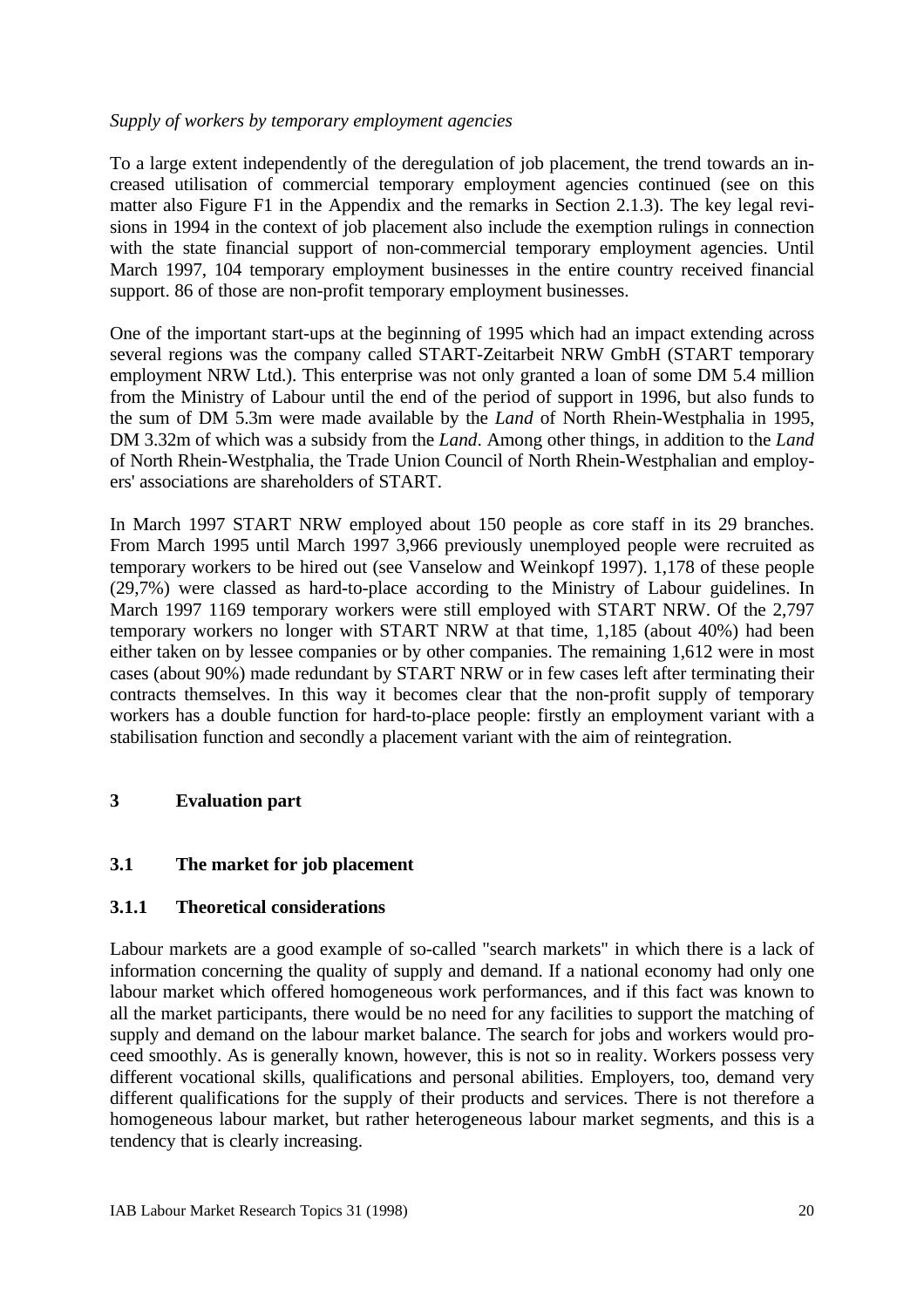Because obtaining information can require time and sometimes also a lot of money, mechanisms have developed on the labour market which facilitate the matching of supply and demand. Examples of this are newspaper advertisements, informal contacts or so-called "intermediaries". Fundamentally there are two types of intermediary: dealers and mediators. Dealers buy and sell on their own account or on behalf of a third party (e.g. stockbrokers or used-car dealers). Mediators, in contrast, do not sell. They merely bring together potential suppliers and potential demanders. The task of job placement is also the matching of supply and demand, in other words the bringing together of jobseekers and employers.

Job placement filters information on both sides of the market and can be of use by contributing to a successful filling of job vacancies. It fulfils all the conditions for a marketable service, as its customers can be expected to be willing to pay for the provision of the scarce commodity of information - about the availability and quality of jobs and candidates. The precondition for turning to a job placement service and therefore its market success is, however, its market reputation. The customer extrapolates the quality of the placement service in the past and assumes that it will remain constant in the future. Job placement is therefore one of the socalled "experience goods". This means that only if a cost/use calculation based on expectations shows job placement to be advantageous compared with other search alternatives, will potential customers voluntarily make use of placement services. At least in theory all job offers in a national economy can be regarded as a potential market for job placement. However, the real size of the market can only be examined from an empirical viewpoint.

### **3.1.2 The potential market from an empirical viewpoint**

In order to determine the supply of jobs for the national economy in the Federal Republic of Germany both official statistics and the results of business surveys carried out regularly can be consulted. The different data sources provide national economic information about the stock of vacancies at a particular time and/or the recruitments in a particular period.

Table A4 in the Appendix provides an overview of the vacancies registered at the public employment service. It shows the annual average stocks of registered vacancies for the period 1980 to 1996 in western Germany and for 1991 to 1996 in eastern Germany. The comparison with the unemployment figures shows the well-known converse relationship for western Germany, according to which unemployment falls and the number of vacancies rises in times of an economic boom, and unemployment increases and the number of vacancies decreases in economically weak phases. Table A4 in the Appendix also indicates how many job offers were received by the employment offices between 1980 and 1996 (annually in each case). The size of this flow also confirms - at least for western Germany - the economic trend mentioned above.

The reliability of the vacancies statistics recorded by the public employment service is restricted for various reasons. Recording problems can lead to both an overestimation and to an underestimation of the actual national economic supply of jobs. There are three possible reasons for an overestimation of the national economic supply of jobs through the business statistics of the public employment service. Firstly it is conceivable that one and the same job is registered by one employer with several employment offices and is therefore counted more than once. Secondly it can happen when businesses have a larger number of vacancies to fill (for example 20 jobs at once) that they revise the demand downwards in the course of the job filling process. Thirdly it can be assumed that in some cases the period when a vacancy is registered (the period between the initial registration and the cancellation) is longer than the period in which the company concerned is seeking to fill the vacancy. This would be the case if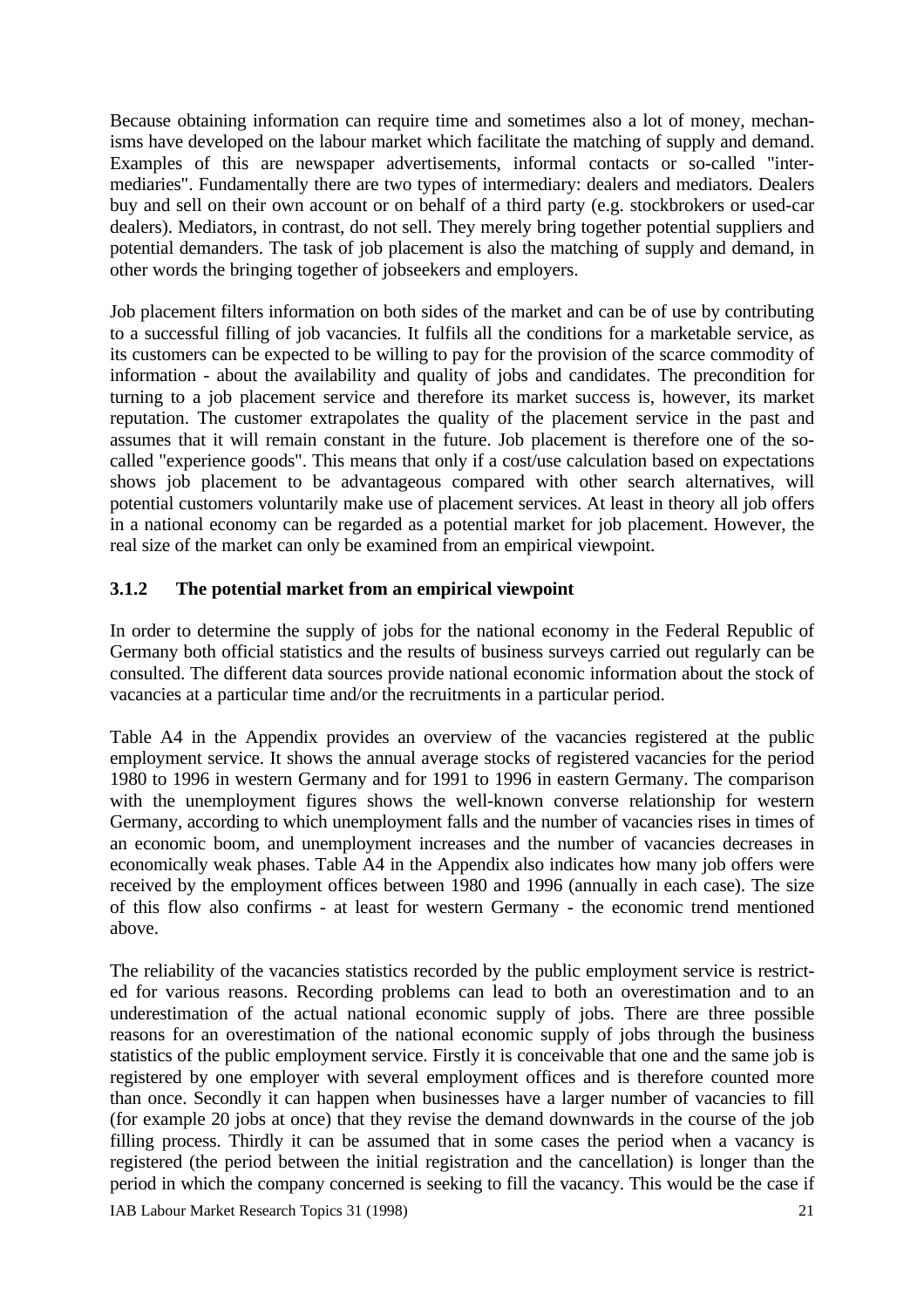some of the vacancies registered at the employment offices were so-called "file corpses" (i.e. vacancies that should no longer be in the files). What is even more important than the overestimation of the actual national economic supply of jobs by the official labour market statistics as mentioned above is a possible underestimation. There are two essential reasons for this. First of all a company's search period can also be longer than the period of registration at the employment office. Such is the case when the company does not involve the employment office until a later point in the search process after first trying unsuccessfully to carry out the search alone. Secondly, as a result of notification by the companies not being compulsory, the employment offices are not involved by any means in all job filling processes. Above all for the latter reason, since 1989 the Institute for Employment Research (*Institut für Arbeitsmarkt- und Berufsforschung*) has regularly carried out a business survey on the labour requirements in the national economy. The survey is based on the replies from some 8000 companies and administrations from all over the country.

Table A5 in the Appendix provides a time series from 1989 to 1996 of the total number of job vacancies in western and eastern Germany in the fourth quarter of each year. As expected, the data obtained from the enterprise survey also follows the course of economic activity. One peculiarity of the survey can be seen in the fact that two categories can be distinguished in the registration of job vacancies: positions which are to be filled immediately and those to be filled later. In western Germany, however, irrespective of the economic situation, the respective shares of vacancies to be filled immediately or later as a percentage of the total number of job offers are obviously relatively constant over time. The survey also provides information as to the share of vacancies registered at the employment offices as a percentage of the total supply of jobs for the national economy. Between 1989 and 1996 the registration rate fluctuated between a minimum of 27.9% (1990) and a maximum of 37.7% (1994) and was generally higher in western Germany than in eastern Germany. In this respect it is noticeable that the registration rate develops conversely to the economy, i.e. in economically weaker phases the employment offices are notified of a clearly larger proportion of the national economic supply of jobs than in economically better times.

The vacancy survey also permits statements as to what kind of jobs are chiefly registered at the employment offices (see Table A6 in the Appendix for this). Irrespective of the qualification requirements, the registration rate was clearly higher for blue-collar than for white-collar workers. It must also be added that the employment offices are more frequently involved for vacancies to be filled immediately than is the case with vacancies to be filled at a later date. This indicates that in many cases companies seeking staff first make use of other search methods before falling back on the employment office.

A further source of information which is considered for the estimation of the market for job placement is the statistics of workers in employment covered by the social security system, which are also recorded by the public employment service. On the basis of the regular notifications by companies regarding social insurance, these statistics provide full data on the stock, the beginning and the termination of employment relationships liable to social security contributions. The statistics contain a wealth of personal details about the employee (e.g. sex, age, nationality, income, qualifications, occupation) and certain characteristics regarding his/her place of work (e.g. the size or the branch of industry of the employing company). It must be taken into account, however, that the statistics of people in employment covered by the social security system do not include all people in dependent employment. Employees who are not subject to social security contributions are excluded. These are on the one hand civil servants (*Beamte*) and on the other hand so-called "marginal part-time workers" who have low working hours and/or a low wage.

IAB Labour Market Research Topics 31 (1998) 22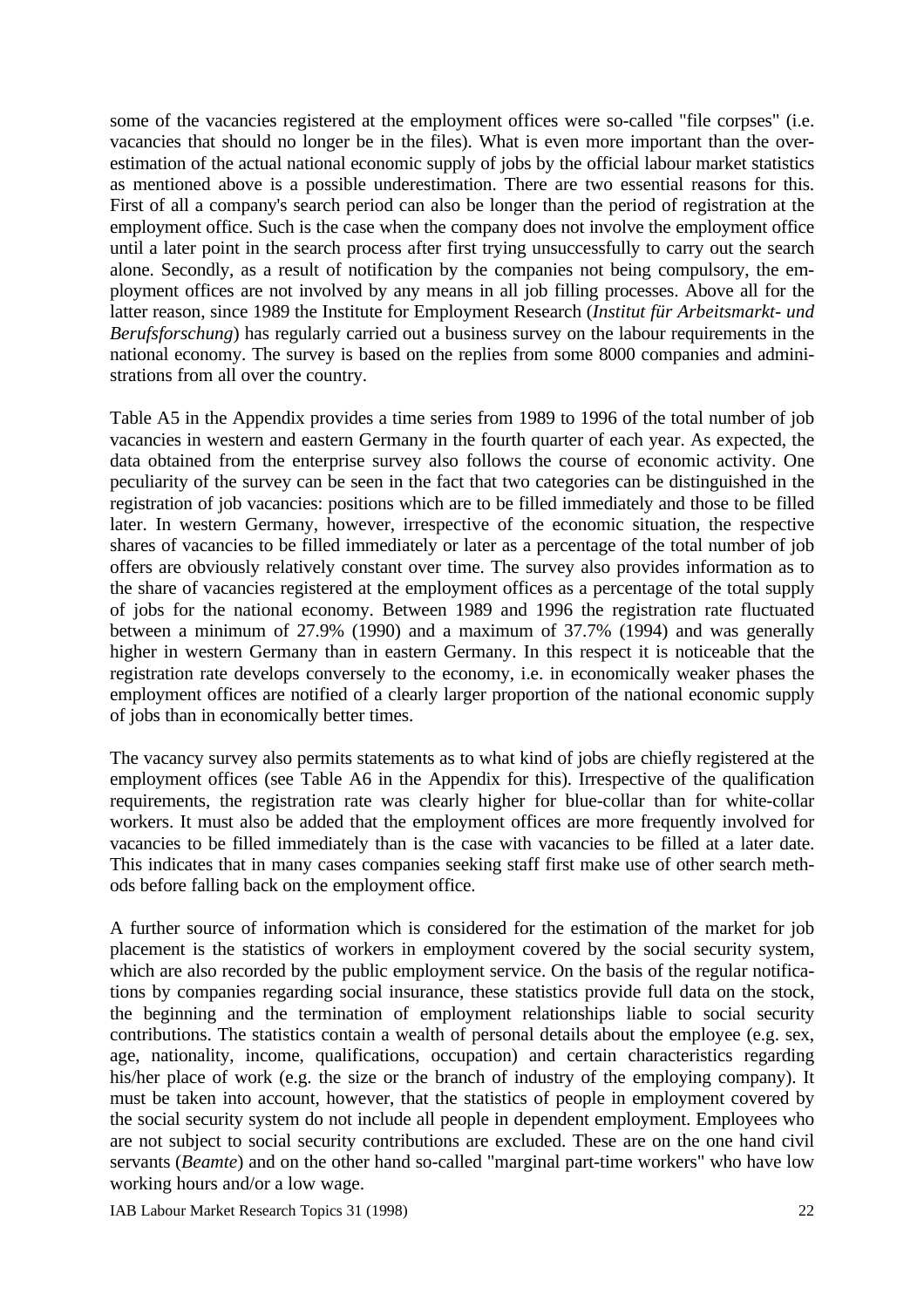In Figure F2 in the Appendix the number of employment relationships commenced is related to the stock of workers in employment liable to social security contributions for the years 1984- 1996. The recruitment or fluctuation rate determined in this way provides clues as to the intensity of job turnover on the labour market. The time series shows that in the mid-1980s the recruitment rate stood relatively constantly at a quarter and with the improved economy in the late 1980s and the early 1990s it increased to almost one third. During the course of the recession tendencies, however, the recruitment rate in western Germany dropped back to the level that had been usual in the 1980s.

The market on which job placement can operate is frequently equated with the number of recruitments at a national economic level. This can lead to an overestimation of the relevant market for job placement and to an underestimation of its actual importance. There are reasons for this which are related to the collection of data and the search requirements of the parties involved. An active search is not necessary for each of the employment relationships counted as commenced in the social security statistics. For example transfers of workers into separate companies belonging to one and the same company group are statistically counted as terminated and commenced employment relationships. Furthermore, "new" employment relationships can occur in the case of a company takeover, such as when the buyer officially starts a new company. In principle the same is true in the case of direct "recalls" of seasonal workers. It is therefore not surprising that business surveys reveal a lower number of recruitments for the national economy than the non-adjusted statistics of workers in employment liable to social security contributions (see Table A7 in the Appendix). The IAB panel on establishments, which has been carried out since 1993, however, obtains such low recruitment figures that these in turn have to be called into question. With retrospective examination (of a six-month period in the establishment panel) the companies usually underestimate short-term employment relationships and orientate themselves mainly by the mere change in stock between two points of time. Brief periods of employment, breaks, fixed-term contracts and extra staff even if registered and deregistered are sometimes not regarded as in- and outflows. An additional reason for the lower labour turnover in the IAB panel is that it covers all employed persons (i.e. selfemployed, family workers, civil servants) - not only those covered by social security (around 80% of the workforce). Labour turnover for the whole economy can expected to be lower as more stable employment is included.

Even if exact recruitment figures were available, further methodical problems would arise in the demarcation of the relevant market for job placement. Thus many jobs which are filled using informal methods (e.g. via recommendations or waiting lists) can lie outside the range of job placement. If, for lack of better alternatives, the placement figures are compared with the number of recruitments, the latter is to be seen as the upper limit of the market for job placement. The market shares of public or private job placement determined on this basis then represent the lower limit of its market importance. That means, there are unavoidable difficulties in defining the size of the total market for job placements in empirical terms. These difficulties should be borne in mind when interpreting the available information about public and private market shares based on either official statistics as well as business surveys in the following section.

### **3.1.3 Public and private market shares before and after deregulation**

The relative significance of the placements made by private agencies before and after deregulation can only be estimated if they are compared with the public placements and related to the potential market (overall number of recruitments for the national economy). Figure 3 below

IAB Labour Market Research Topics 31 (1998) 23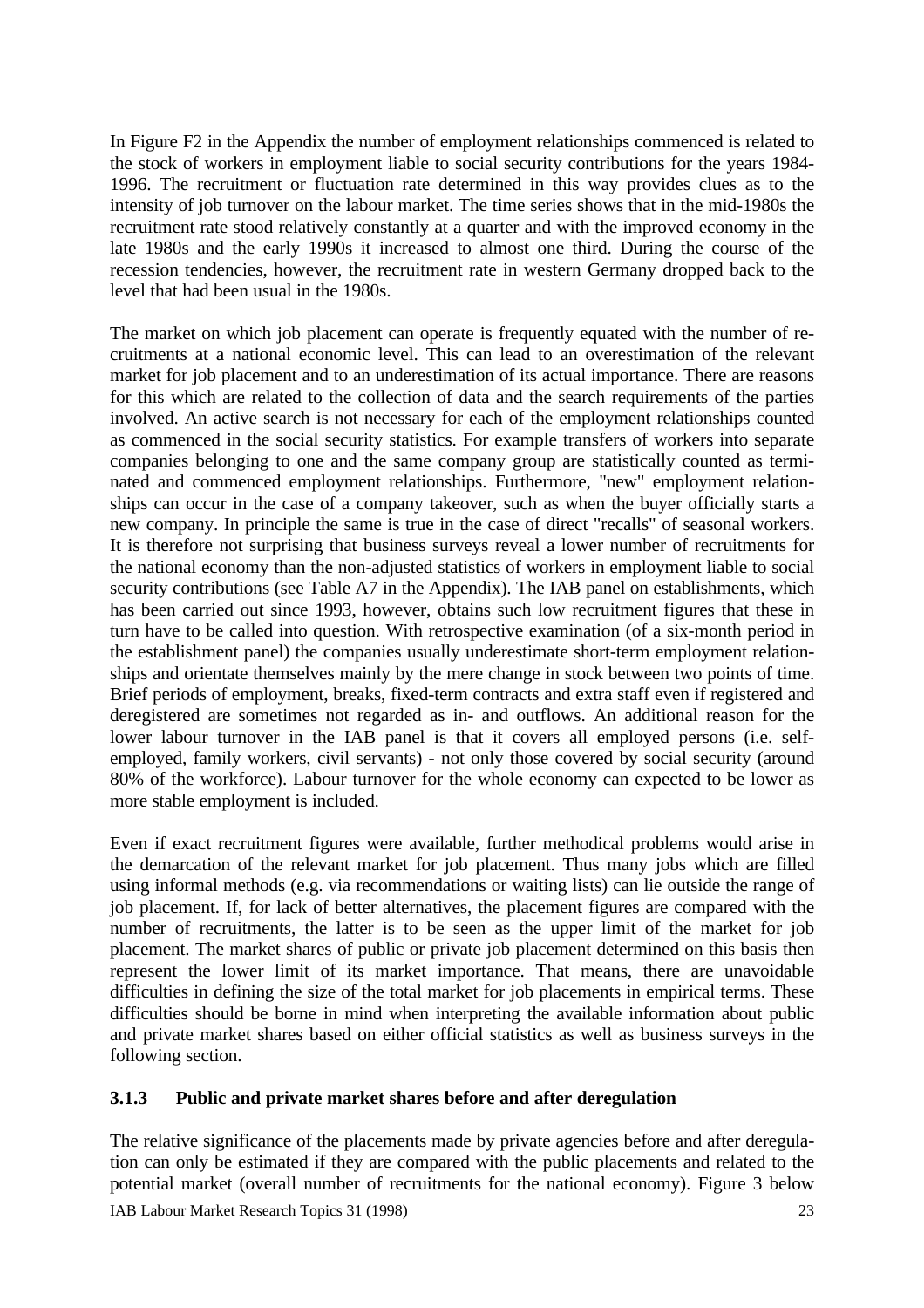shows the market share of the placement services from 1979 to 1996. The market share is defined as the share of placements as a percentage of all recruitments. It thus indicates how often public or private placement organisations succeeded in contributing to a successful filling of a vacancy. Only placements in employment relationships lasting more than seven days are included because with even shorter-term employment relationships it cannot be assumed that they were employment relationships subject to social security contributions. The reason for this is that the recruitment figures available are based on the statistics of workers in employment subject to social security contributions.

A comparison of the market shares of public and private job placement services shows a definite picture at a macro level. In quantitative terms the public employment service is the dominant provider of placement services before and after liberalisation. After somewhat lower market shares during a period of increasing unemployment in the early eighties, the public employment service, according to their own statistics, managed to increase their market importance continuously in western Germany. In the end, the market share stood at nearly 32% in 1995 (share of placements as a percentage of all recruitments). The deregulation of job placement in 1994 also clearly did not disturb this development. The structure of public placements in employment of more than seven days in western and eastern Germany can be seen in Table 2 below. What is remarkable here is the relatively high proportion of registered unemployed people among all those placed, and the large quantitative significance of placements in job creating measures in the new *Länder.*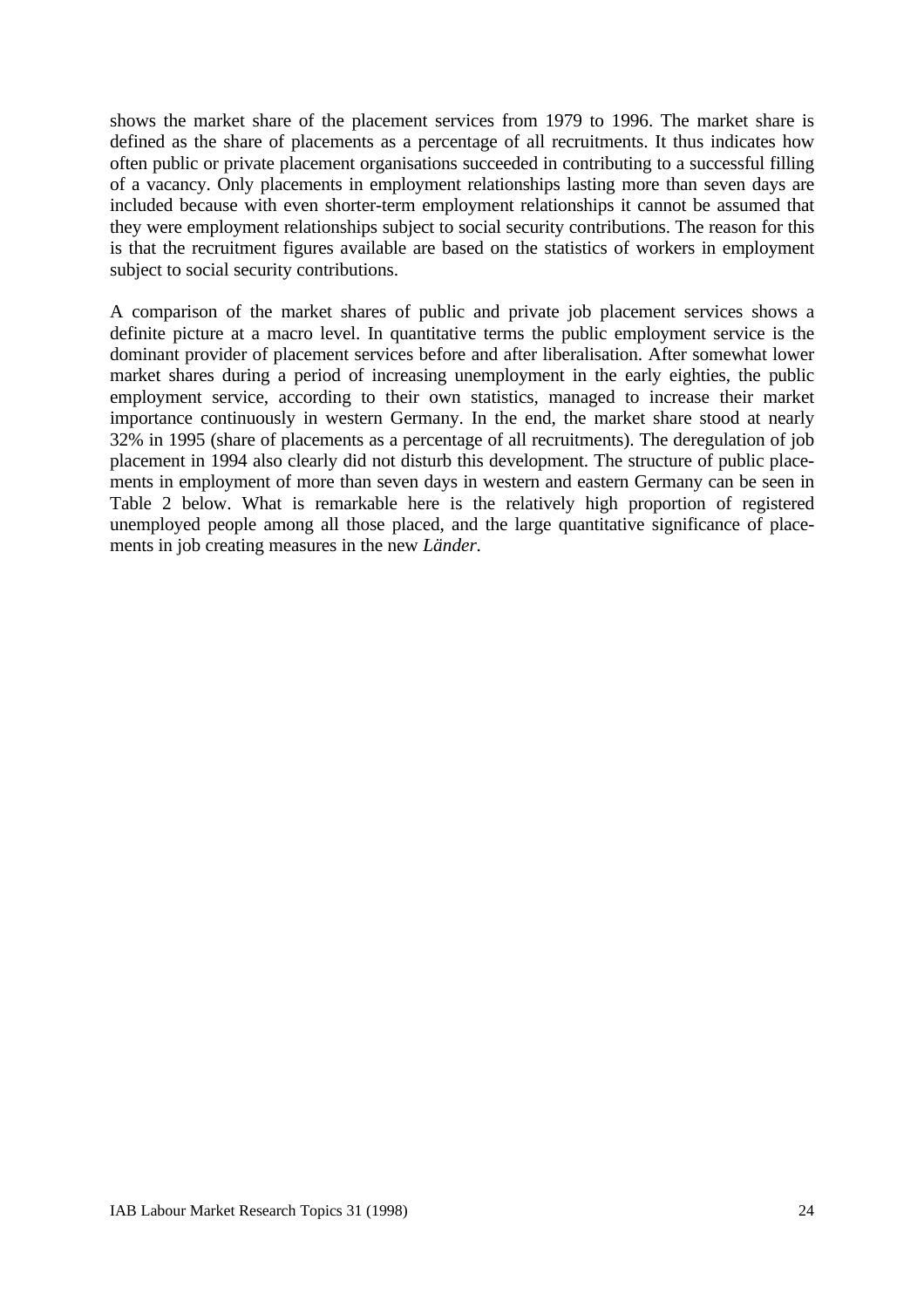

 1980 1981 1982 1983 1984 1985 1986 1987 1988 1989 1990 1991 1992 1993 1994 1995 1996 1) Defined as the number of placements (>7days) divided by the number of recruitments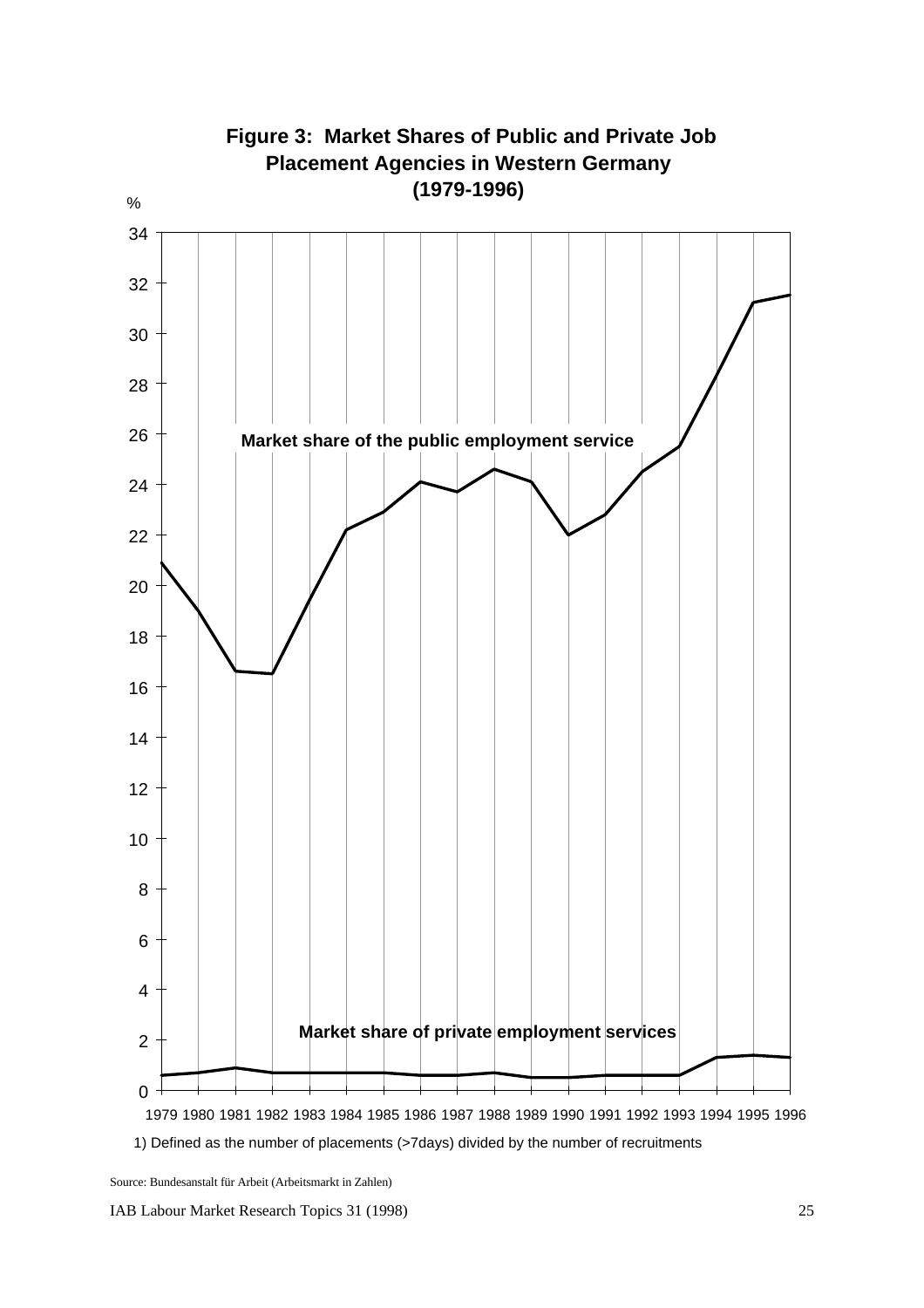|                              | <b>Placements in</b><br>Jobs lasting<br>> 7 days<br>in 1000s | Unemployed | Women | <b>Fixed-term</b><br>contracts<br>as a % of placements | Part-time<br>iobs | measures | Job-creation Other subsid.<br>employment |
|------------------------------|--------------------------------------------------------------|------------|-------|--------------------------------------------------------|-------------------|----------|------------------------------------------|
| <b>Western Germany</b>       |                                                              |            |       |                                                        |                   |          |                                          |
| 1991                         | 1569                                                         | 56,2       | 39,6  | 41,7                                                   | 12,4              | 6,2      | 5,9                                      |
| 1991                         | 1532                                                         | 49,2       | 38,3  | 46,0                                                   | 13,6              | 5,3      | 4,1                                      |
| 1993                         | 1442                                                         | 48,6       | 38,4  | 47,2                                                   | 17,1              | 4,4      | 1,2                                      |
| 1994                         | 1596                                                         | 52,5       | 37,6  | 47,6                                                   | 18,4              | 6,0      | 1,2                                      |
| 1995                         | 1731                                                         | 50,1       | 37,6  | 46,8                                                   | 19,6              | 5,3      | 3,6                                      |
| 1996                         | 1795                                                         | 49,9       | 37,5  | 46,6                                                   | 21,5              | 5,3      | 2,3                                      |
| 1)<br><b>Eastern Germany</b> |                                                              |            |       |                                                        |                   |          |                                          |
| 1991                         | 662                                                          | 65,8       |       |                                                        |                   | 63,8     | 20,0                                     |
| 1992                         | 638                                                          | 83,8       | 43,7  |                                                        | 6,5               | 46,4     | 21,5                                     |
| 1993                         | 667                                                          | 82,5       | 45,5  |                                                        | 26,1              | 47,0     | 7,7                                      |
| 1994                         | 752                                                          | 86,3       | 47,8  |                                                        | 39,0              | 47,4     | 5,3                                      |
| 1995                         | 705                                                          | 84,5       | 48,0  | 55,3                                                   | 26,6              | 39,7     | 9,0                                      |
| 1996                         | 735                                                          | 86,8       | 45,0  | 54,3                                                   | 22,1              | 38,5     | 6,1                                      |

#### **Table 2: Composition of Public Job Placements in Germany (1991-1996)**

1) Data for Eastern Germany is incomplete.

Source: Bundesanstalt für Arbeit 1997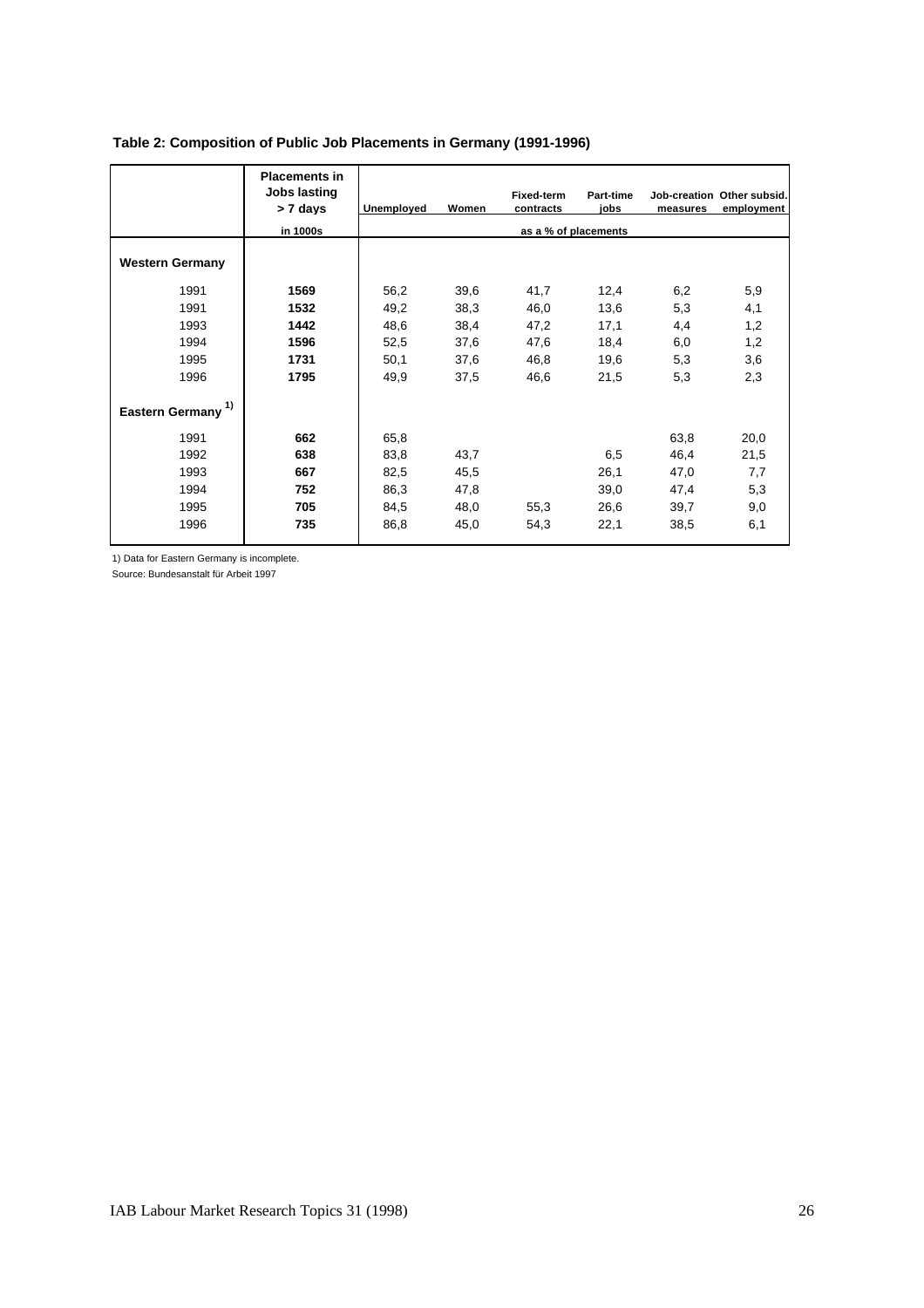The public placement figures stand in contrast to relatively small market shares of private job placement, which turned out to be well below 1% of all recruitments in the 1980s. Although the number of placements lasting more than 7 days in western Germany more than doubled between 1993 and 1996, the market share of private placement agencies still stood at only 1.3% in 1996. If one adds together public and private job placements in employment relationships lasting more than 7 days, only 4% of all job placements were made by private agencies in 1996. In eastern Germany, where no recruitment figures are available yet, the share of the private placements as a percentage of all public and private placements was as low as nearly 3%. The difference can be put down to the fact that private job placement has not yet gained a foothold in eastern Germany (with the exception of eastern Berlin as already mentioned) as it has in western Germany and a not inconsiderable number of the placements in the east are in forms of subsidised employment operated solely by the employment service (in particular job creation schemes).

The private agencies are of greater importance in quantitative terms in certain market segments. Thus nearly 21% of all placements in short-term employment (0.2 million of 0.96 million) were made by private placement agencies in western Germany in 1996. There were, however, similar relations at the beginning of the nineties, e.g. 0.26 million private placements of a total of 1.1 million), so in the case of short-term employment relationships, no immediate deregulation effect can be determined. It is also worthwhile taking a look at the placements according to occupational groups. Here it can be seen that private job placement actually plays a dominant role in the placement of performers and sports professionals. Something similar is also likely to be true for the placement of managerial staff, which is not included here and is difficult to record at all (cf. section 2.1.3). Since private activities were hardly restricted in these special fields even before deregulation, however, it is unlikely that a significant deregulation effect would be ascertainable there. What is noticeable, however, is the large number of unskilled workers (also compared with the placement figures of the public employment service, although these are not entirely comparable according to the occupational classification) for whom private agencies were able to find employment. This contradicts prior expectations that private agencies would almost solely deal with jobs with higher qualification requirements and the workers who could be considered for such jobs.

In addition to the business statistics of the public employment service, the IAB survey of vacancies has also provided information since 1994 regarding methods of filling vacancies (cf. Reyher/Spitznagel/Kretschmer 1990 and Leikeb/Spitznagel/Vogler-Ludwig 1995). Table 3 below reveals indicators for the use and the success of various search methods for 1994, 1995 and 1996 (in each case separately for western and eastern Germany). According to this information the newspaper advertisements placed by companies are (particularly in western Germany) the most frequently selected and most successful search method. Also informal channels play an important role in the search for suitable candidates (cf. in more detail on this subject: Deeke 1991). This is true irrespective of whether the jobs concerned are for blue and white collar workers or whether they are jobs with lower or higher qualification requirements. These figures for private placement agencies, which are based on the survey, confirm to a large extent the official statistics of the public employment service. Also the employers interviewed indicate that in western Germany 2% in 1996 (and 1% in 1994 and 1995) of the vacancies were filled through the successful involvement of private placement agencies.

It is necessary, however, to draw attention here to a definite discrepancy between the results of the business survey and the official statistics of the public employment service. It concerns the rate of use, the success rate and the market share of the placements made by the public employment service. The official statistics revealed a rate of use of some 42%, a success rate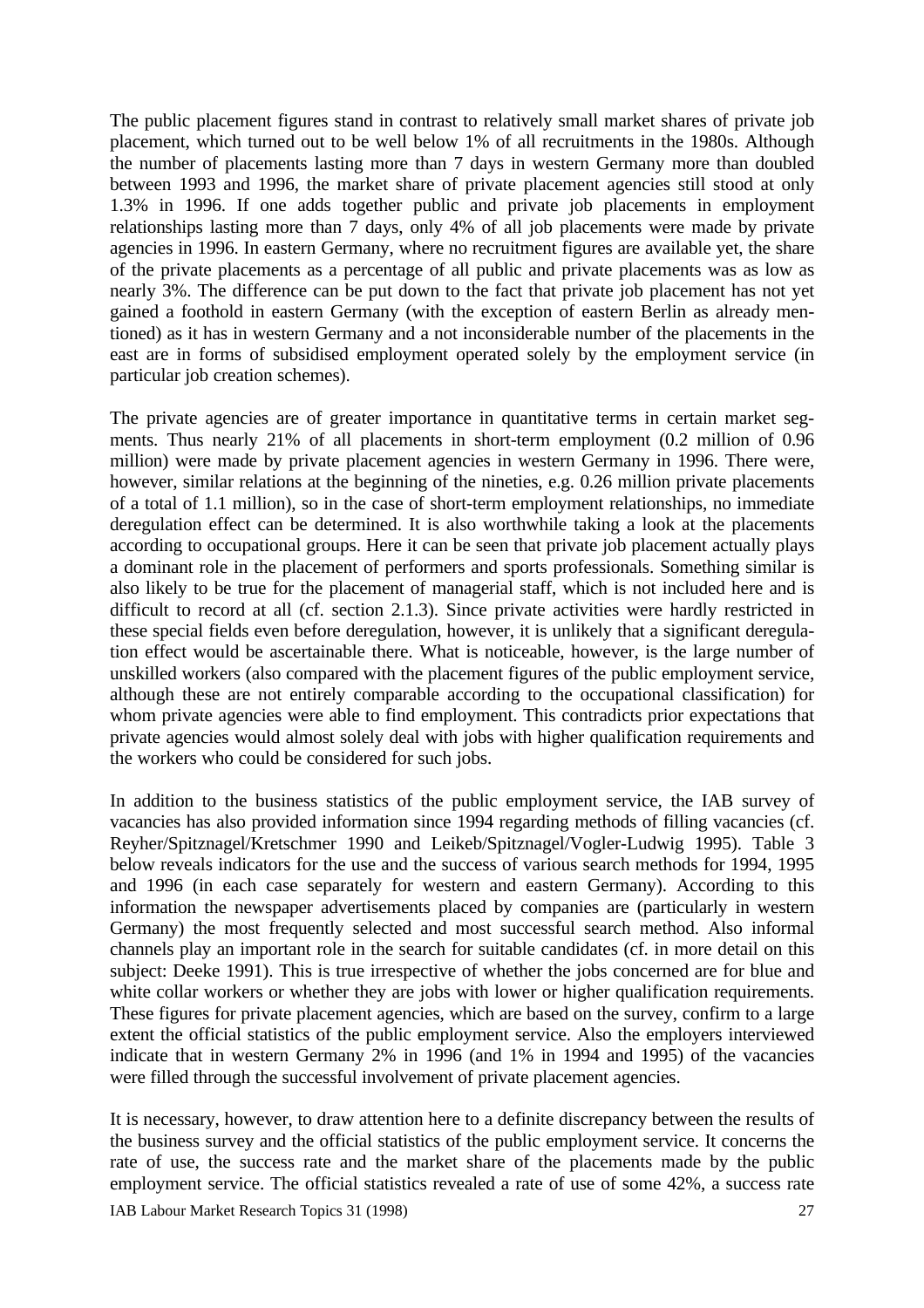of 75% and a market share of nearly 32% for western Germany in 1996. The business survey, however, found a not much lower rate of use of 38%, but a lower success rate of 32% and a lower market share of 13% for the public placement services in western Germany. Either an overestimation of the market share on the part of the official statistics or an underestimation by the survey could be responsible for this. There are good arguments for both of the possibilities.

One possible source of error in public statistics can result from placements involving more than one region. Activities could be counted twice if several employment offices were involved and each then took credit for the success of the placement. Inconsistencies can also arise through the recording of the public placements, if jobseekers were able to find a job with the aid of selfservice facilities provided by public placement services (e.g. the computer-assisted job information system). Finally manipulation of the official statistics can - although difficult to prove never be ruled out entirely, in particular because the overall number of placements acts as an important business performance target. In the case of the surveys it is, of course, necessary to ask first of all how representative they are. The number of short-term employment relationships, which is used to measure the extent of recruitment activity, is likely to be underestimated in business surveys. In retrospective surveys many companies no longer remember these marginal forms of employment. The companies are just as unaware of which search method contributed to the vacancy being filled in the end. Details differing from the official statistics can arise in surveys because searches are often carried out using several methods at the same time (cf. the last line methods per placement in Table 3 above), and the use of the public placement service (e.g. the open self-service facilities) is not always clear to the companies. This may also explain the comparatively high number of cases (more than 10% without any specification, cf. Table 3 above) in which firms were not able to indicate which search method had finally led to the successful filling of their vacancy. That means in the case of public placements, surveys probably mark the lower limit of the actual market importance (as a percentage of all recruitments) and official statistics mark the upper limit.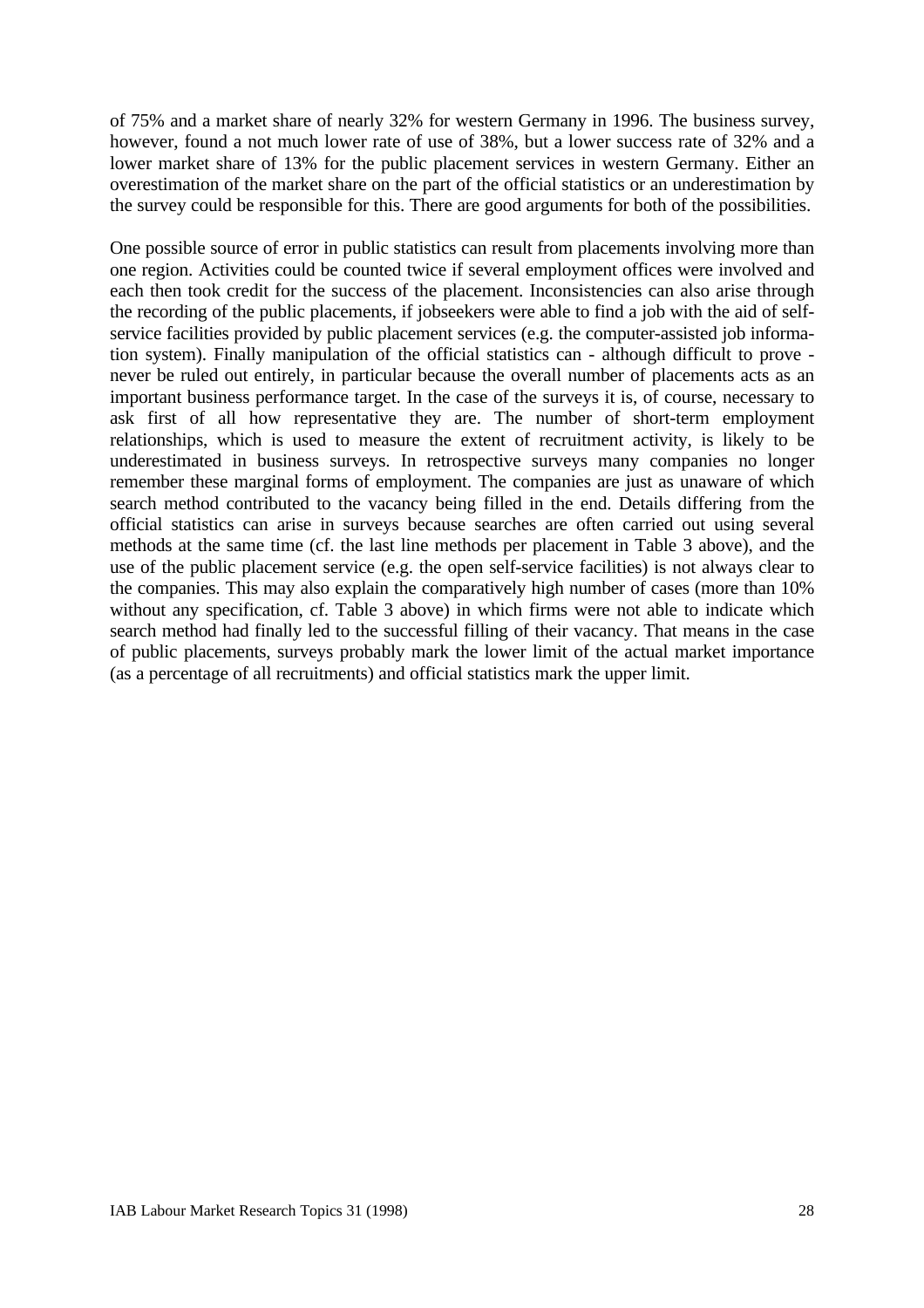|                                                                      |              |                 | <b>Western Germany</b> |                |                  |              |                |                 | <b>Eastern Germany</b> |                |                  |      |
|----------------------------------------------------------------------|--------------|-----------------|------------------------|----------------|------------------|--------------|----------------|-----------------|------------------------|----------------|------------------|------|
| <b>Recruitment Methods</b>                                           |              | User rate $(%)$ |                        |                | Success rate (%) |              |                | User rate $(%)$ |                        |                | Success rate (%) |      |
|                                                                      | 1994         | 1995            | 1996                   | 1994           | 1995             | 1996         | 1994           | 1995            | 1996                   | 1994           | 1995             | 1996 |
| Wanted aids placed by company                                        | 51           | 45              | 50                     | 42             | 36               | 39           | 24             | 30              | 23                     | 16             | 21               | 13   |
| Reply to ads placed by job-seekers                                   | 6            | 6               | 6                      | 3              | $\overline{2}$   | 1            | 6              | 5               | 4                      | 2              | 1                | 1    |
| <b>Public employment service</b>                                     | 32           | 30              | 38                     | 13             | 12               | 13           | 37             | 31              | 49                     | 22             | 18               | 34   |
| <b>Private placement agencies</b>                                    | $\mathbf{2}$ | $\mathbf{2}$    | $\mathbf{2}$           | 1              | 1                | $\mathbf{2}$ | $\mathbf{2}$   | 3               | 1                      | 1              | 1                | 1    |
| Display at the company gate                                          | 3            | $\overline{2}$  | 4                      | 1              | 1                | 1            | $\overline{2}$ | 2               | 1                      | 1              | 1                | 0    |
| Internal advertisement of job                                        | 14           | 22              | 17                     | $\overline{2}$ | 4                | 3            | $\overline{7}$ | 17              | 6                      | $\overline{2}$ | 5                | 2    |
| Selection from applicants who had<br>applied on their own initiative | 18           | 26              | 18                     | 12             | 19               | 12           | 18             | 22              | 13                     | 17             | 17               | 9    |
| Information from already employed                                    | 25           | 21              | 24                     | 16             | 14               | 15           | 36             | 26              | 28                     | 27             | 17               | 18   |
| Without specification                                                |              |                 |                        | 10             | 11               | 14           |                |                 |                        | 12             | 19               | 22   |
| Total                                                                | 151          | 154             | 159                    | 100            | 100              | 100          | 132            | 133             | 125                    | 100            | 100              | 100  |

#### **Table 3: Recruitment Methods: Use and Success of Filling Vacancies in Germany (1994-1996)**

Source: IAB survey of vacancies (different years)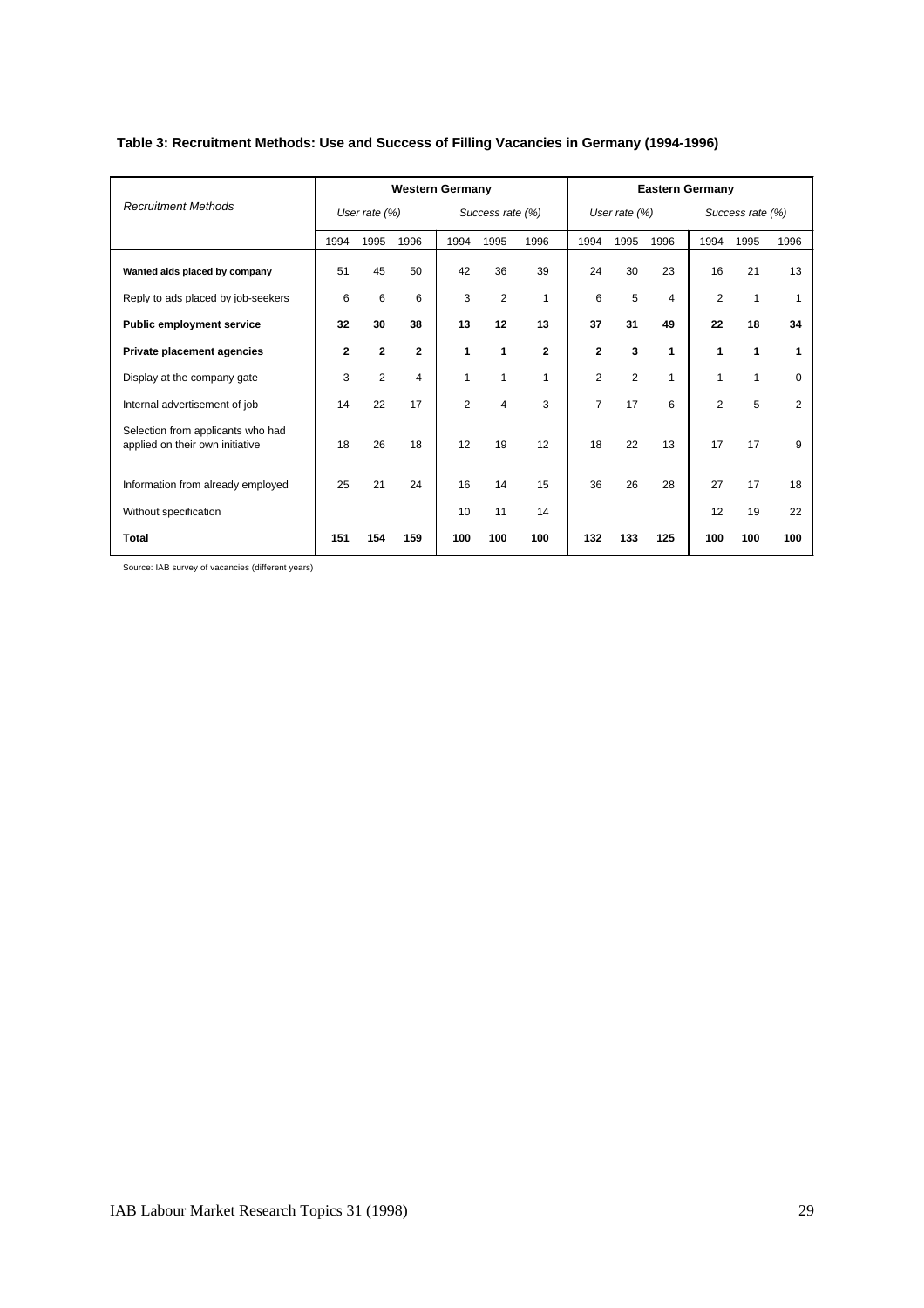But irrespective of whether official statistics or results of surveys are taken as a basis in the measurement of the market importance of public job placement, the market for private job placement still seems to be rather small and clearly has not exactly exploded as a result of deregulation either. How can this be explained? The deregulation in 1994 took place during a phase of unfavourable basic economic conditions. Unemployment rose considerably in Germany in 1994 and increased again clearly in 1996 and at the beginning of 1997. The years following 1994 were characterised by a multitude of redundancies and by companies showing a rather restrained willingness to take on staff. It was, however, not just because companies were recruiting less often that private placement agencies had poor market prospects, but because in such an economically difficult position, the companies wished to avoid as far as possible the staff recruitment costs which are inevitably linked with the utilisation of private placement services.

Another argument for the obvious initial difficulties experienced by private placement agencies in Germany can be seen in the fact that it clearly takes some time before the agencies can establish their services on the market in such a way that potential users also take advantage of them. According to official statistics many placement agencies are not (yet) active; a few of them have even returned their licences. Although according to the information available many jobseekers, including unemployed candidates, have approached private placement agencies, the companies, which mainly seek skilled employees, have so far only come to private agencies with occasional requests for filling vacancies. Thus private placement agencies are still operating more in certain regional or occupation-specific market niches. This can also be attributed to the fact that companies of course first make at least a rough estimate of the costs and benefits to be expected before turning to a private placement agency. As long as comparably qualified and productive workers can be procured more easily using other search methods, there is no reason for the companies to make use of private placement services. According to various statements from insiders the placement industry will take until the end of the century to be able to establish itself.

A further question for the evaluation of the deregulation effect is which search method lost out as a result of the private placements made additionally since 1994. In principle it is not possible to explain with the empirical material available which search methods the companies would probably have used if private placement services had not been available. There is thus no answer to the question whether more private placements were made at the expense of newspaper advertisements, informal contacts or of the public placement services. In view of the still small volume of private placement activities, as described above, this question is, however, not (yet) relevant. What is of importance at present appears to be merely the aspect as to whether private placement stands more in a complementary relationship or more in a competitive relationship to public placement services. The data available gives no indication that at a national economic level the growth of private placement services has led to public placement activities being displaced. On the contrary, the official statistics even indicate on the whole a higher market importance of (public and private) placement services. Thus the market share of public and private placement services in western Germany (as a percentage of all recruitments) increased from 26% in 1993 to more than 32% in 1995. This is at least for 1996 (but not for 1995) in line with the findings from the business survey, according to which in 1994 14% of all jobs filled in western Germany (23% of all jobs filled in eastern Germany) were effected via public and private placement services and in 1996 these proportions increased to 15% in the west and 35% in the east. Irrespective of changes in the quantitative market importance of job placement in the course of time, the influence private placement services have had on this seems to have been rather limited. A key question is therefore to what extent deregulation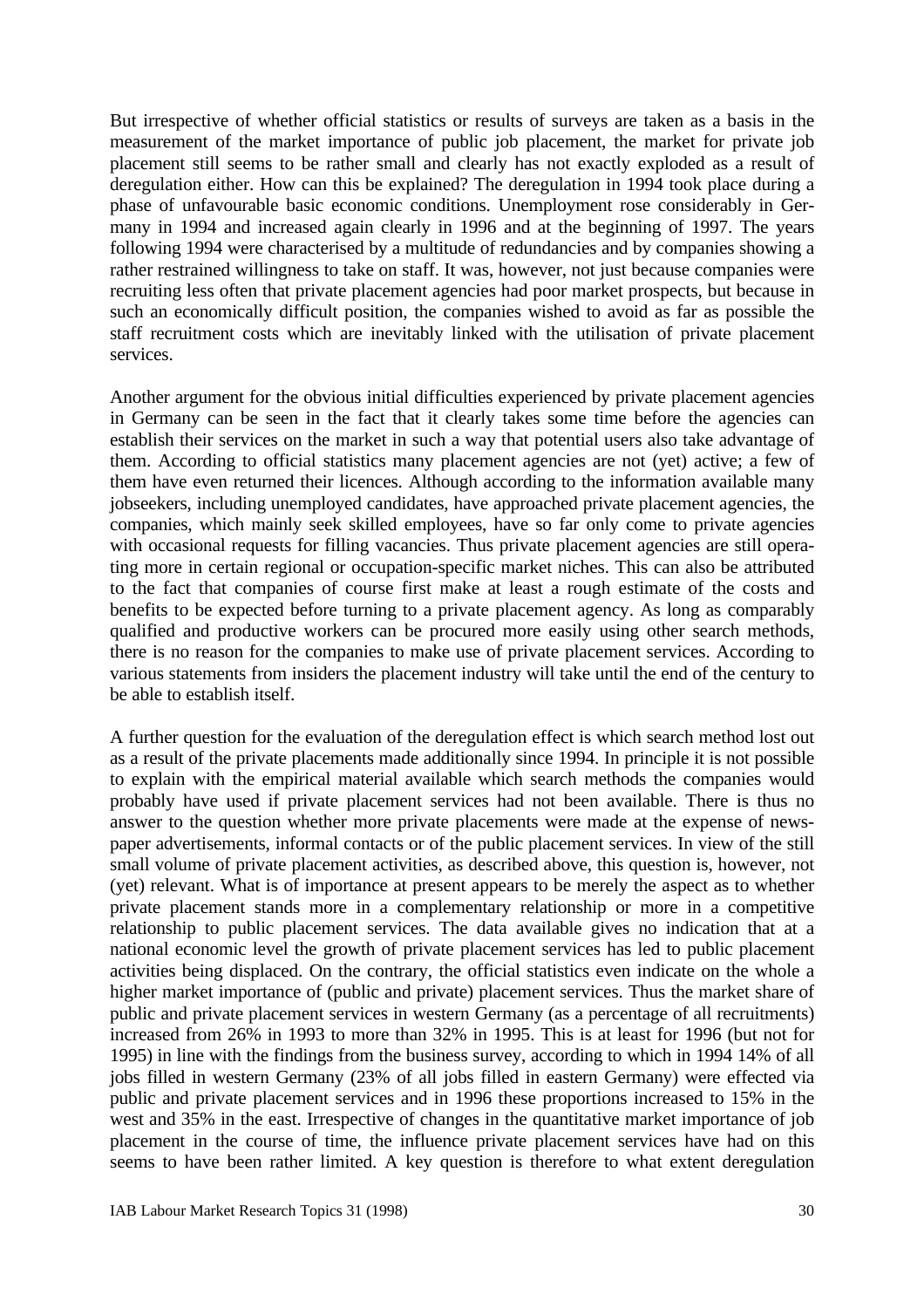could indirectly have influenced public placement services (and thus the level and the structure of their activities).

### **3.2 Impacts of new private placement activities**

### **3.2.1 Public intervention in job search**

Until deregulation in August 1994 the public employment service was the sole provider of job placement services, apart from a few exceptions. As the market shares of the public employment service shown in Figure 3 above clearly indicate, a majority of 70-80% of vacancies were filled without the active involvement of the public placement service. Newspaper advertisements and informal channels have always played an important role as a search method used by companies and workers. But already before deregulation in 1994 it was becoming increasingly clear that in view of limited public resources and the growing complexity of the labour markets it would become more and more difficult for the public employment service to be able to serve the entire placement market in quantitative and qualitative terms. Since deregulation this is no longer even necessary, as the following, rather theoretical considerations are intended to make clear (cf. Walwei 1996).

Since deregulation public placement services have no longer needed to deal with the kind of cases which can be adequately served by the market (private placement agencies or any other search channels). Now they can concentrate their limited resources more on those issues for which the market is unable to offer any solutions. The key clientele of the public placement service would be those jobseekers and companies which are not at all or only inadequately served by the private agencies and have only poor chances of success with a personal search. These are in particular the less wealthy companies and hard-to-place jobseekers. In this respect public placement services intervene in ongoing sorting processes on the labour market and change them above all in favour of groups of people and companies which would otherwise come off badly.

Besides a stronger target group orientation the deregulation opens up a further option for the public placement service. Public and private placement organisations can work together at least now and again. They can exchange experience and information and recommend each other. In this way they would be in the position to offer their particular clientele more alternatives than would be the case without co-operation. Public tasks can also be delegated entirely or in part to private agencies, by bonuses being promised to private agencies for the placement of certain target groups. There are therefore two issues to be discussed as a possible effect of deregulation on the role of the public employment service: has the public employment service been pursuing a target group approach to a greater extent since then or does it continue to aim for a strong market participation? Has there already been co-operation between public and private job placement organisations, and if so, with what intensity?

At the same time as the deregulation of job placement in the second half of 1994 took place, the public employment service launched a so-called "placement offensive". In this context it should be pointed out that the staff capacities in the PES for job placement remained unchanged despite deregulation (cf. Table A8 in the Appendix). In the second half of 1994 the employees of the public employment service were to call on companies in order to acquire vacancies for their own placement services. In 1995 and 1996, too, the quantities, with a business performance target of 3 million placements per year in the whole country, played a greater role than the structures behind them. It is only recently, and especially with the debate surrounding the reform of the Employment Promotion Act, that target group orientation is also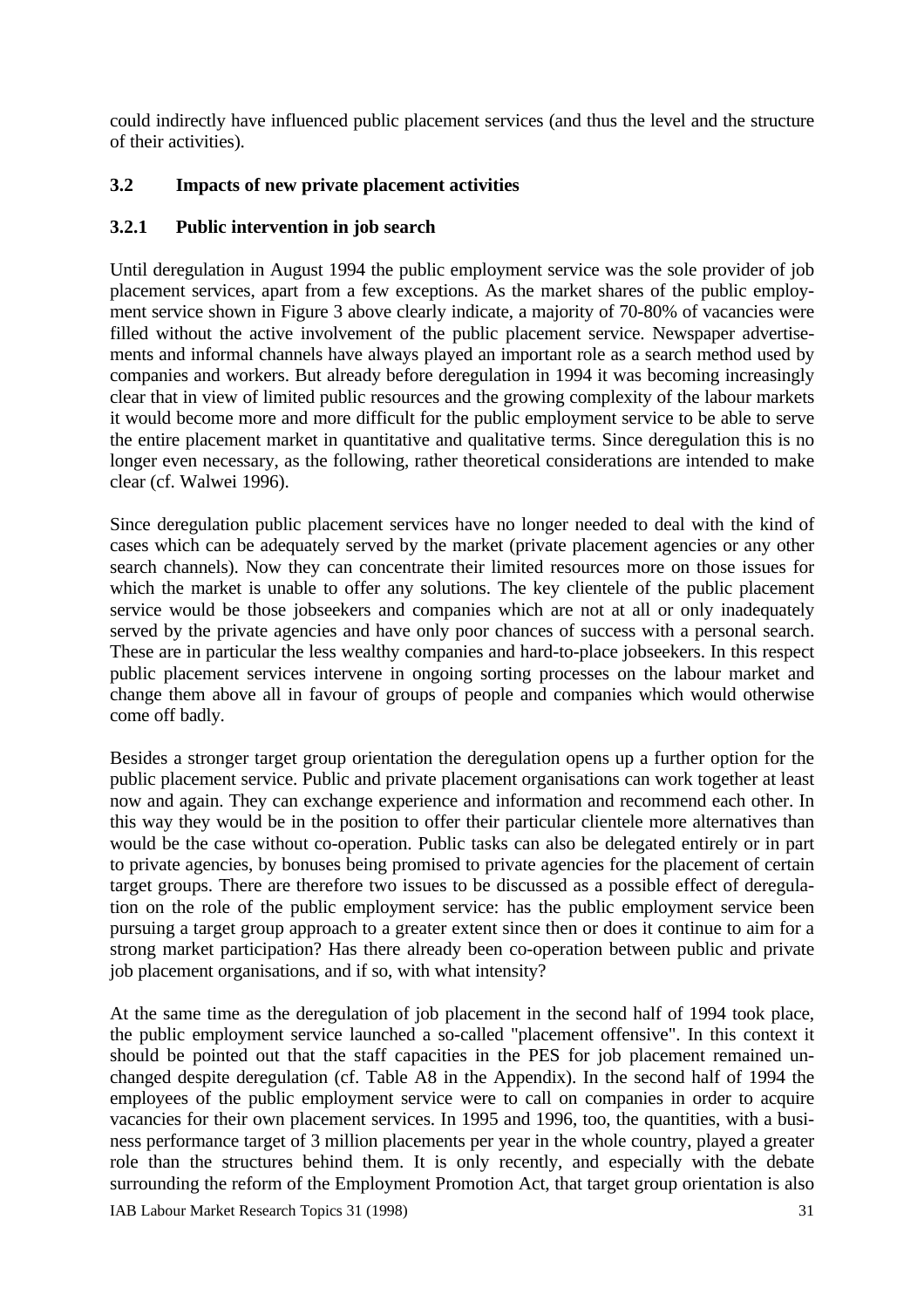becoming more visible in the field of public job placement. Unlike the old Employment Promotion Act, which was still orientated towards the target of full employment, the new regulations see the role of active labour market policies (including job placement) more as an improvement in the matching of supply and demand on the labour. So-called "integration results" should indicate how many people and which people were able to be reintegrated into the labour market with which support measures and which support costs. More possibilities of a targeted use of scarce public resources also result from the nationwide introduction of selfservice systems orientated towards jobs and candidates.<sup>12</sup> Such computer-assisted information systems in general follow the principle of "helping people to help themselves". They create more market transparency and facilitate searches for the "easier cases". In this way the staff capacities in the PES for job placement can be focused on the "more difficult cases" on both sides of the market.

Co-operation between the public employment service and private placement agencies has so far been rather rare and is generally not based on concrete agreements. Informal co-operation (e.g. in the form of information exchanges or on the basis of mutual recommendations) exists more or less intensively at a local level, i.e. between employment offices and local private placement agencies. This statement refers first and foremost to the co-operation of the public employment service with commercial placement agencies. The situation is somewhat different with regard to non-commercial placement organisations (e.g. the Chamber of Crafts or the Chamber of Commerce). In some local employment office areas there are far more formalised forms of cooperation between these institutions and the offices of the public employment service.

Also at a local level, albeit without the involvement of the public employment service, cooperation has developed in some places between local government and individual private placement agencies. In these places private agencies are commissioned for a fee with the placement of social assistance recipients. This so-called "Maatwerk approach" originated in the Netherlands in 1985 and was first put to the test in Germany in Hamburg-Harburg<sup>13</sup> in 1996. The responsible regional employment office granted Maatwerk a licence to conduct job placement activities from February 1996. With the collaboration between Maatwerk and the Hamburg Authority for Labour, Health and Social Affairs an attempt is being made to place 300 social assistance recipients in employment within a period of 15 months and with only six members of staff. The social assistance recipients for whom employment is sought must be able to work, have been in receipt of social assistance for at least one year, and must not at the same time be eligible for unemployment benefits. A placement is regarded as successful when the social assistance recipient placed no longer has to rely on social assistance for at least six months as a result of employment. In addition, the welfare recipient should be placed in a regular job with a net monthly wage of at least DM 1,350. For the successful placement of the 300 social assistance recipients Maatwerk receives a total fee of DM 1.2 million (i.e. DM 4000 per social assistance recipient placed). This project was expected to be financially advantageous for the authorities responsible for social assistance: each successful placement brings with

-

 $12$  After the open job information system "SIS" (Stelleninformationssystem) was introduced in the early nineties, an equivalent information service for employers was introduced in the mid-nineties. This service is intended to provide information on company-oriented measures of active labour market policy and make available candidate data on an anonymous basis through an electronic information system. It is intended especially to meet the needs for information of small and medium-sized businesses. This offer was created firstly because even with a reinforced field service not all small businesses could be taken care of. Secondly it is the small and medium-sized enterprises that frequently complain about difficulties in finding staff.

<sup>&</sup>lt;sup>13</sup> A total of about 200,000 people live in the Hamburg-Harburg district. In May 1996 about 10,800 people between the ages of 18 and 65 received assistance for their subsistence there.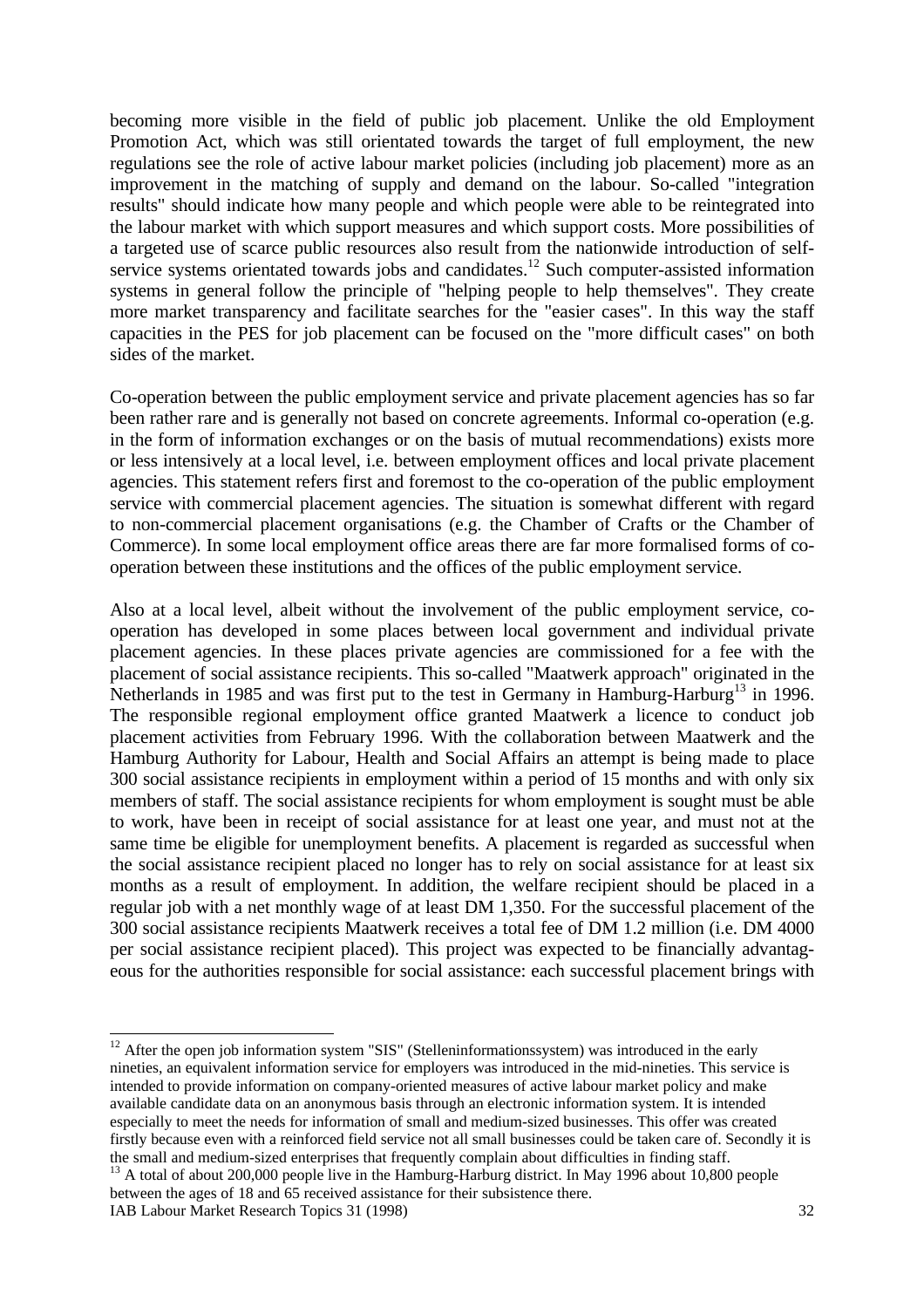it a saving in social assistance, as the placement costs can already refinance themselves after 3- 4 months in some cases.

At the beginning of the project in February 1996 Maatwerk was allocated approximately 900 people from the stock of social assistance who fulfilled the criteria for the job placement (period of receipt of social assistance, employability). During the project the pool of candidates was extended continously. Another 650 welfare recipients took part in the project from February 1996. Until January 1997, Maatwerk invited all in all about 1550 people for an interview. But in a third of these cases Maatwerk was for several reasons unable to do anything for their clients. Some recipients did not show up, others found a job before they were interviewed by Maatwerk, and again others were sent back to the Local Authorities due to their considerable physical or psychological handicaps. In spite of this, 268 of the remaining 1000 employable welfare recipients found a job with the help of Maatwerk in the period between February 1996 and January 1997. However, not in all cases was the net wage higher than the expected monthly wage of DM 1,350. But especially for single mothers part-time jobs implying lower wages were just what they were looking for. It should also be mentioned that 49 of the Maatwerk placements were terminated during the probationary period, i.e. within the first six months of employment. Taking this into account Maatwerk was able to make 219 successful placements (following the criteria above) in a period of 11 months. Recent information suggests that Maatwerk will probably reach its target of 300 placements in Hamburg-Harburg during the project period of 15 months.

The "Maatwerk approach" differs from traditional placement approaches in particular in that the Maatwerk placement officer goes in search of a job for one particular person to be placed. For this he or she approaches in particular smaller and medium-sized enterprises directly and looks for the job that suits "his" unemployed client. The Maatwerk principle is thus based not on a group of placement suggestions but on one single targeted placement suggestion. After its first use, the Maatwerk approach has now also been copied in other places (e.g. in Offenbach) and demonstrates that more variety can also constitute a valuable addition in the spectrum of publicly funded placement services. The most important criticism against the Maatwerk approach is that they have reached their target by creaming the pool of welfare recipients, i.e. by concentrating on the most promising of them. But this criticism can be countered by the argument that Maatwerk was allocated a group of really hard-to-place people which under other circumstances (especially without the programme) would probably not have found a job.

### **3.2.2 More placements and the labour market**

In principle job placement<sup>14</sup> focuses on matching employers and people seeking work, so that they can enter into an employment relationship. The essential task of job placement involves keeping to a minimum any friction in the search for work and the filling of vacancies on increasingly less transparent labour markets. Through the provision and passing on of information concerning jobs and candidates, job placement can contribute to an improvement in market transparency and thus to the balance of supply and demand on the labour market. In concrete terms it fulfils the function of finding suitable candidates for the employers as quickly as possible, and suitable jobs for the jobseekers as quickly as possible. To what extent can jobs

<sup>-</sup><sup>14</sup> There is no need here for an account of the conceivable employment effects of an increased use of temporary workers by companies, because this study concentrates predominantly on the placement-related aspects of the supply of temporary workers (e.g. work trial during the hiring period). A discussion of the economic importance of the supply of workers by temporary employment agencies would go beyond the scope of the report.

IAB Labour Market Research Topics 31 (1998) 33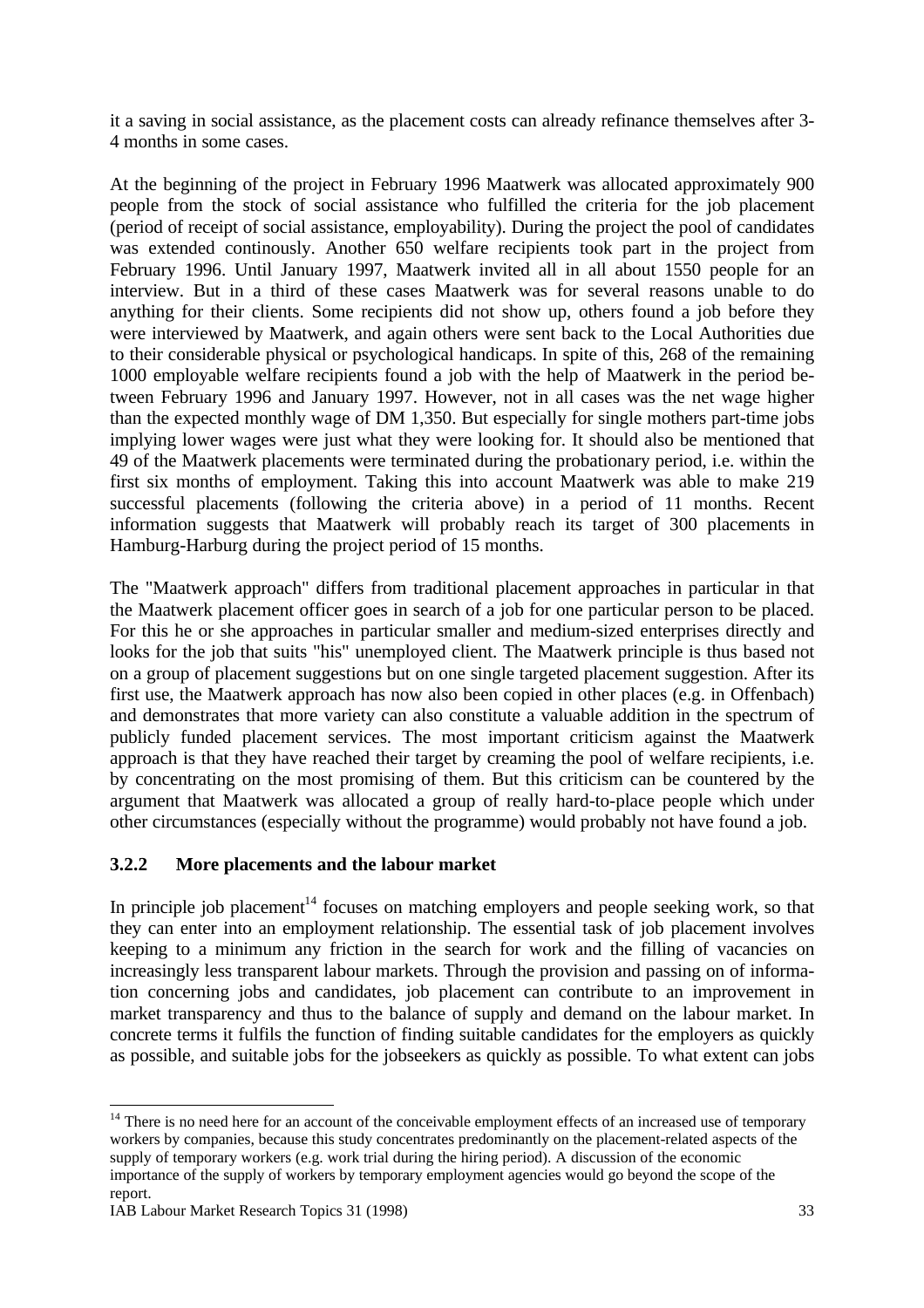be created and unemployment reduced by the additional activities of private placement agencies?

In so far as this question is focused on whether the private placement agencies have created jobs in their own firms (e.g. for themselves or for additional placement and office staff) at best only estimates are possible. The authorised placement agencies (licence holders) are not obliged to give details about the number of their employees etc. However, due to the fact that some 60% of the approximately 3,200 placement agencies which have received new licences since April 1994 (figure as per the end of 1996) have not yet registered any placements, one may be permitted to draw the conclusion that they are not (yet) employing any (placement) staff. The remaining 40% probably do not yet employ many staff as a result of the still relatively small extent of private placement activity, so that an increase in the stock from about 1000 before deregulation to roughly 5000 workers in the field of private job placement (including the owners and their employees) seems to be realistic. This direct net employment effect turns out lower, however, when it is taken into account that the activities of private placement agencies can at least partly be seen as contracting out staff procurement by companies. In combination with other personnel services therefore, private job placement would give rise to a trend towards relieving personnel departments in the client companies, also with respect to their staff .

If certain conditions are fulfilled the additional placements made by private agencies - as a result of the revision of the law - can result in positive employment effects. If the private agencies have succeeded in converting companies' latent need for employment into a more concrete need (e.g. by eliminating a lack of skilled workers or converting overtime into new employment), placements lead to more employment at the micro level (i.e. in the corresponding firms). A similar effect would be achieved if it was not a matter of additional jobs, but the available job offers could be filled more rapidly due to an increased involvement of the private agencies and faster placement. Frictional parts of the stock of vacancies would thus be reduced and to the same extent employment would be increased as a result of the gain in time. However, there is no information available as to how the acquisition of jobs is conducted (actively and reactively) by private agencies and what influence the private agencies have on the duration of the vacancies.

Both a more successful acquisition of jobs and a shorter duration of available vacancies at micro level (because of more efficient placement services) will not necessarily result in a corresponding increase in the number of employed persons. Firstly the aggregate effect for the national economy might be weaker because firms are in competition with each other. The expansion in one firm, e.g. as a consequence of a quicker filling of vacancies, could result in job losses and/or cancellation of vacancies in other firms. Secondly if a reduction in the duration of the vacancies can only be achieved by poaching, a new vacancy could arise in the company from which the worker is poached, which in turn can be difficult to fill. Thirdly a more efficient placement combined with shorter vacancy periods could have negative effects on alternative instruments of employment adjustment (such as the hiring of temporary workers) which contribute to the existing level of employment. From what has been said and from the fact that in principle decisions concerning the need to recruit and the filling of vacancies are made by companies and not by placement agencies, it can be assumed that the employmentcreating effects of job placement activities are likely to remain relatively slight.

A different evaluation was received from the outset for the activities of private placement agencies when they intervene in the ongoing vacancy filling processes and increase their market share without there being any additionality in the sense of additional jobs or a gain in time.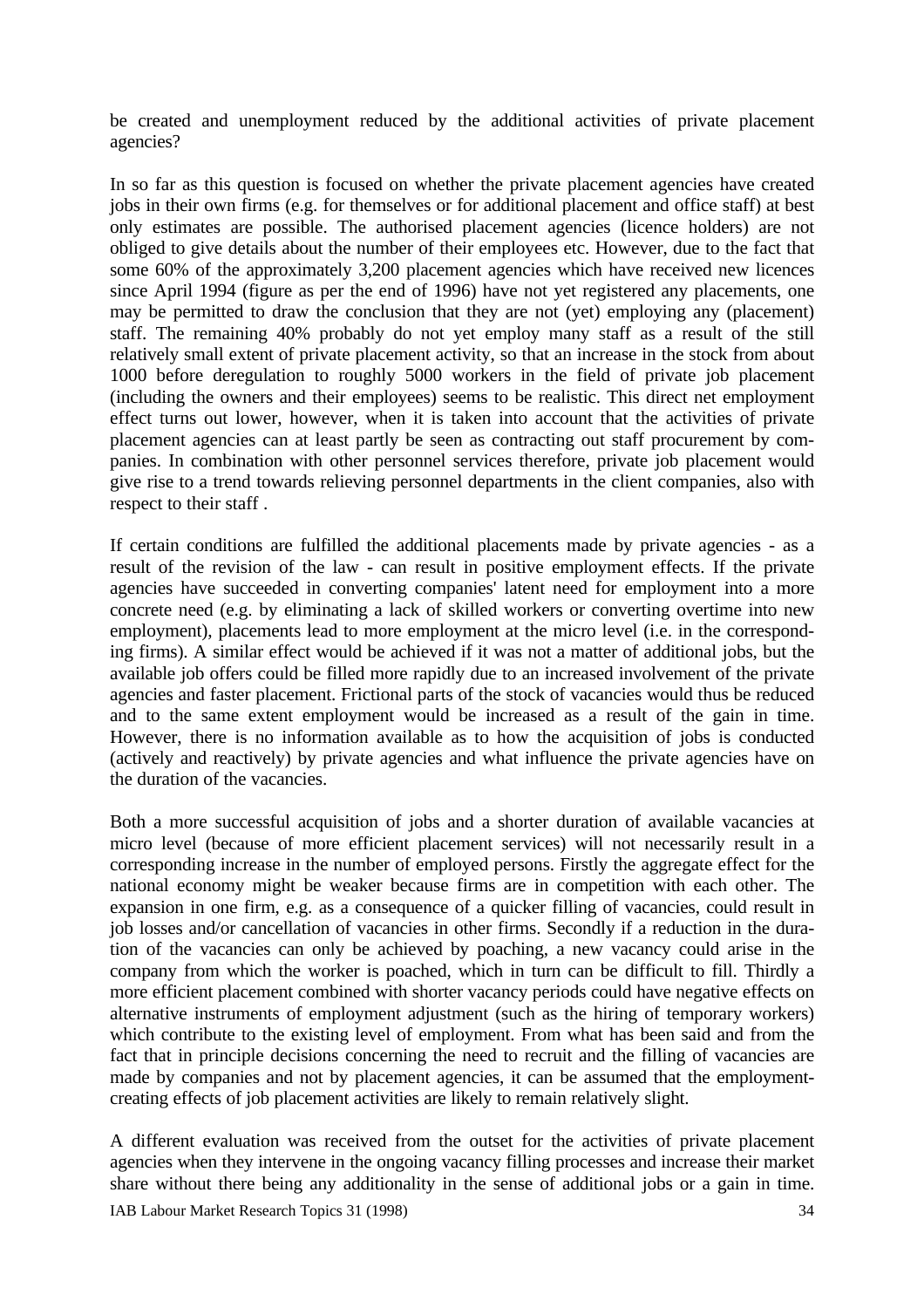After the preceding remarks it seems reasonable to suppose that the vast majority of private placements (similar to public placements) do not have any additional character. This can also be accounted for by the fact that private agencies are frequently involved by companies because they are expected to provide a perfect placement. In particular in the case of difficult vacancies, however, a conflict can arise between the targets of quality and speed of the placement.

If the employment-creating effects of job placement in general are therefore to be classed as rather slight and the displacement of other search methods is probable, it is necessary to discuss to what extent private placement agencies contribute to a redistribution of employment opportunities and unemployment risks among various groups of people. In order to be able to answer this question, it is necessary to imagine that there were no private placement services and to analyse which groups of people would then have been served. In general there are three groups of people to take into account in connection with this: those in employment but wishing to change jobs; the registered unemployed; jobseekers in the so-called "hidden labour force". With a constant number of employment opportunities, unemployment could only fall if more private job placements were in favour of registered unemployed people and at the expense of those in the hidden labour force. In view of the fact that about 95% of all workers placed in employment by private agencies were employed before (cf. Table 1 above), the possible direct relief effects of private job placement with regard to unemployment are rather low from the outset. It is open to question here whether at least as many unemployed people might have found a job without private job placement (i.e. by using other search methods).

It must therefore be stressed that hardly any additional jobs can be created through more private job placements. Thus neither cyclical unemployment nor a global deficit of jobs can be reduced through (public or private) job placement. The direct macroeconomic employment effects or unemployment relief effects of job placement remain on a small scale particularly because it is unable to create any jobs with its clients on the employer side. The new private job placement agencies are to be regarded first and foremost as an additional and useful search channel in the filling of vacancies. As a result the transparency on the labour market may increase followed by a probably greater turnover in employment. As a consequence, however, indirect effects on the labour market can result. More movement on the labour market would, in general, lead to an improvement of the quality of the matching process, e.g. if skilled workers employed in positions below their status are used in accordance with their qualifications. Greater fluctuation could therefore also open up better employment opportunities for the problem groups of the labour market. If, for example, the skilled workers employed in positions below their status find a better job due to more efficient placement services, semi-skilled or unskilled vacancies will have to be filled again.

### **3.2.3 Regulation and reputation of private agencies**

The historical reason for the placement monopoly of the public placement service was the untrustworthy practices of private placement agencies in the 1920s and 1930s. The deregulation in 1994 took into account recent fears based on historical experiences to a certain extent by making legal provisions regulating access to the market and the practice of the profession. The legislative intent was to keep so-called "black sheep" out of private job placement via suitable regulations. For the job placement market, however, regulations are not only linked with advantages. They can result in considerable administrative costs and thus create "bureaucratic hurdles" for the agencies. Furthermore, over-demanding standards can hinder market access unnecessarily, thus making competition more difficult. It is possible that in this industry, which depends to a high degree on reputation, sound competition would

IAB Labour Market Research Topics 31 (1998) 35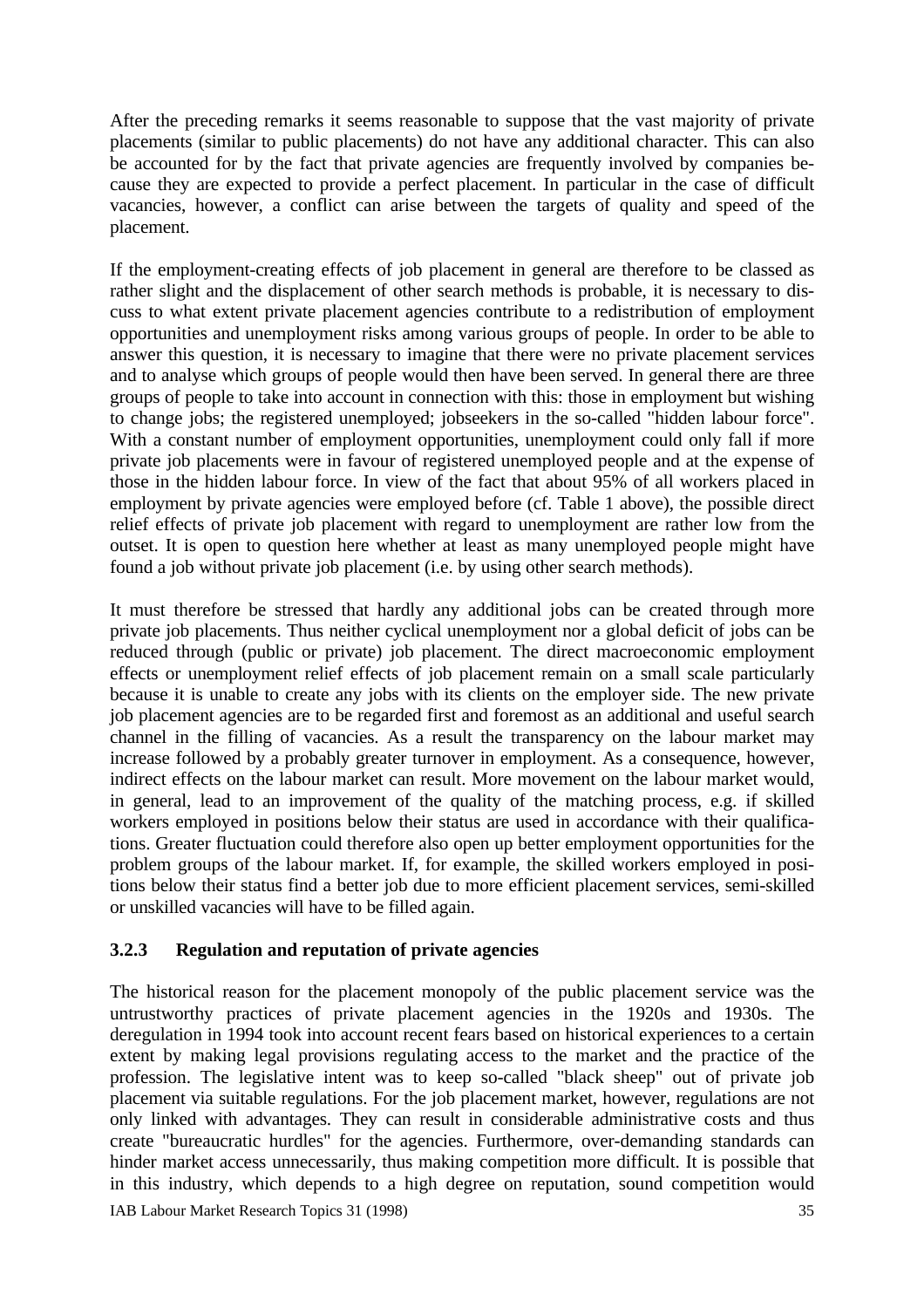suffice to result in "black sheep" being ousted from the market. Frequently the long-term profit is enough of an incentive for the private agencies to conduct serious placement activities. In Germany, however, the model of "regulated competition" was selected in the introductory phase of private job placement. But even with the existence of regulations misuse cannot be ruled out, whether because it is not discovered or whether because existing regulations are cunningly by-passed. Do the new regulations constitute an effective protection against misuse in the field of private job placement?

Under existing law, private placement agencies - apart from a few exceptions - are not allowed either to demand or to accept payments from workers. Only relatively few cases of definite violations of the ban on demanding payment from workers have become known to the public employment service in its role as the supervisory body. Definite violations are to be understood as violations in which the fee demanded can be regarded without a doubt as "payment for placement in employment". This is the case for example when fees are to be paid for the jobseeker to be included in the placement agency files at all or for his/her application for work to be processed (so-called "registration fees" and deposits) or when fees are to be paid for services which are clearly job placement services, such as the sending of application material to potential employers. One individual case is to be mentioned as a peculiarity in which a private placement agency pointed out in a newspaper advertisement that placement was initially free of charge for the worker but that the employer was free to "charge the employee proportionately with the fee to be paid after recruitment". The public employment service prohibited the placement agency from using the advertising statement.

One difficulty in the assessment of the payment practices of private agencies is distinguishing between job placement services and other services. From a legal point of view all activities aimed at bringing about an employment contract count as placement activities. There is, however, an increasing trend for private placement agencies to break down their overall activity into separate components, differentiating between services which are free of charge for the worker and those which have to be paid for by the worker. The services which are then subject to payment include, for example, drawing up job application material, careers advice, training in applying for a job, carrying out aptitude tests, making labour market analyses and designing and placing newspaper advertisements. It is becoming increasingly difficult in practice to distinguish between job placement services (which are free of charge) and other services (which are subject to a charge), especially as the services which are subject to a charge can also be taken advantage of independently of job placement services. It is also necessary to consider the possibility that separate businesses (e.g. a job placement and careers advice office), which then support each other, can be set up by one person. The public employment service, in its role as the supervisory authority, and the Ministry of Labour are of the opinion that no payments whatsoever may be demanded of the jobseeker for being included in the agency's placement files, nor can the inclusion in the placement files be made dependent directly or indirectly on the use of certain services. In order to clarify this matter the present regulations regarding private job placement are soon to be amended.

A certain stir was caused by the Ministry of Labour's instruction not to grant licences for private job placement to members of the Scientology Organisation as they do not possess the required trustworthiness. In two cases licences had to be withdrawn for this reason. In one of the cases the former licence holder, however, now conducts a personnel consultation business, which is in principle licence-free. In a similar way as with the jobseeker-oriented consultation offers, there are therefore also differentiation difficulties with employer-oriented personnel consultation. Because of the indistinct criteria the public employment service fears an undermining of job placement which is subject to licensing.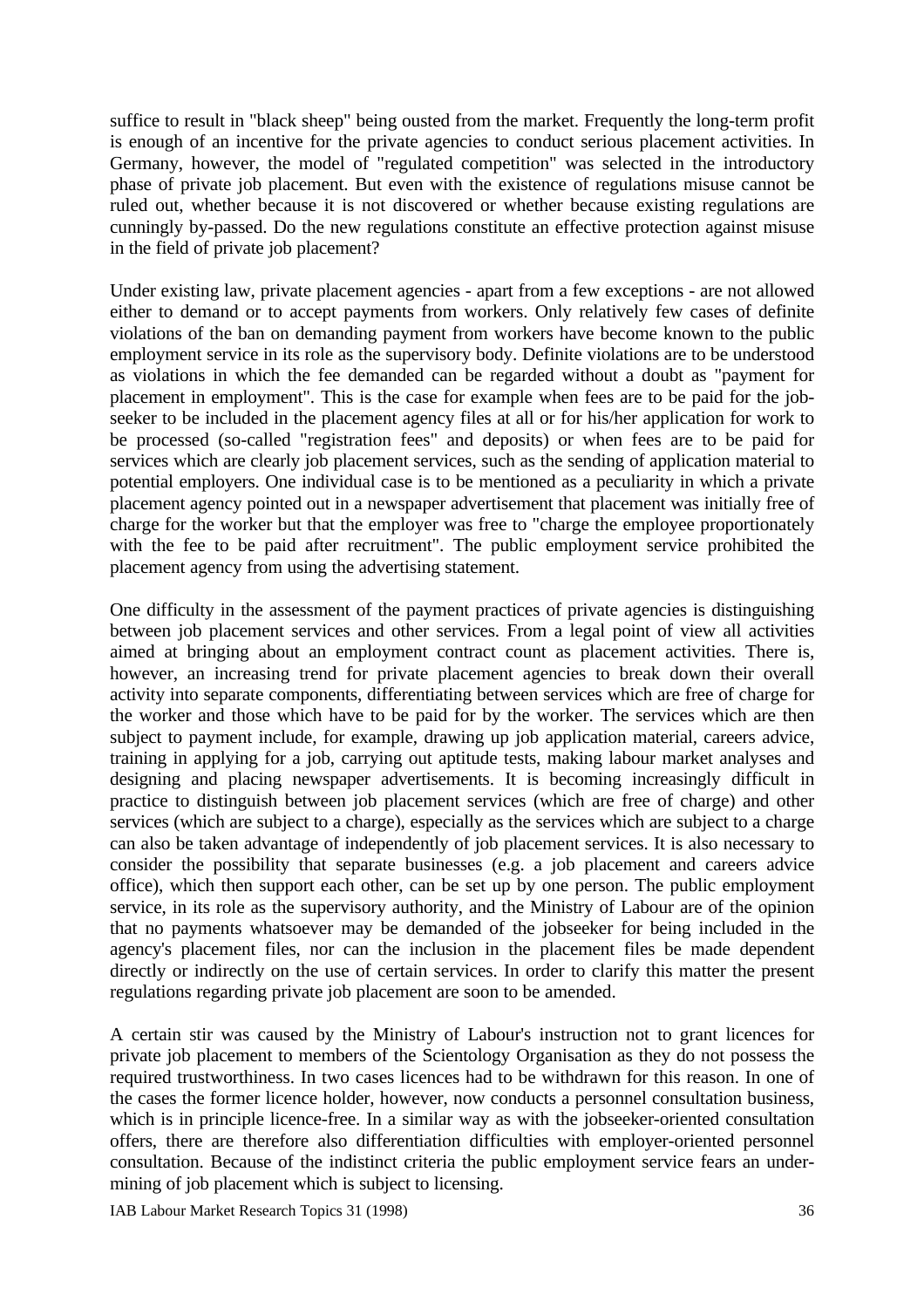It is a matter of fact that among the holders of job placement licences there is a significant unknown - number of businesses which are at the same time holders of a licence for the commercial supply of temporary workers. There is a tendency for more and more of these "double licence holders" to add a clause to their contracts for temporary work and their terms of business, saying that the business to which temporary workers are hired out is to pay a certain placement charge to the lessor/placement agency if they take on temporary workers permanently after the end of their period of temporary work.

According to the information and estimations available so far the regulations have proved to be worthwhile. This also has to do with the fact that a not inconsiderable number of private placement agencies have organised themselves into various associations and have subjected themselves to a so-called "code of honour". In this declaration of personal commitment the agencies guarantee to maintain certain standards of professional practice. Some of these standards go beyond what is laid down in the legal regulations. In their lobby work the associations in particular support placing an increased emphasis on the "suitability criterion" in the licensing of private placement agencies. People who lack the relevant occupational experience and/or qualifications should be denied access to job placement activities for reasons of quality assurance. The extensive ban on payment from workers is regarded as not always useful. In this connection there are calls for relaxing the charging regulations in a pragmatic way. For example it has been suggested that agencies be allowed to charge the placed worker a small percentage of their monthly salary for administrative expenses (e.g. making photocopies or producing attractive job application material) (cf. König 1996).

### **4 Conclusions: Summary and outlook**

### **4.1 Main results of the study**

In 1994 the German PES (Bundesanstalt für Arbeit) lost its so-called "placement monopoly". Since then it has been permitted to conduct private job placement (though not placement in training places) as an independent activity. However, according to the new law, private placement services are only permitted with a licence from the public employment service. It needs to be emphasized that the deregulation took place in a period of unfavourable basic economic conditions which was characterised by a serious recession and increasing unemployment.

Since deregulation in 1994 the number of job placement licences has increased continously. Whereas at the end of the second quarter of 1994 653 licences were registered, by the end of 1997 they had increased in number to 4,277. In spite of the continous increase in the number of licence holders and licences, the number of placements made by private agencies has remained relatively constant over the course of time at 170,000-180,000 per six-month period. Shortterm placements definitely constitute an emphasis of the activities of private agencies. Some three quarters of all placements are in employment relationships lasting up to 7 days.

Using the official statistics of the placement activities by private agencies, the quantitative effect of deregulation can also be estimated. For this it is necessary to distinguish between "old" agencies that were already active before 1 April 1994 and "new" agencies which commenced their activity after 1 April 1994. In 1996, approximately one tenth (36,000 placements) of all private placements (360,000) can be attributed to the activities of new agencies and, therefore, to the deregulation in 1994. To a large extent independently of the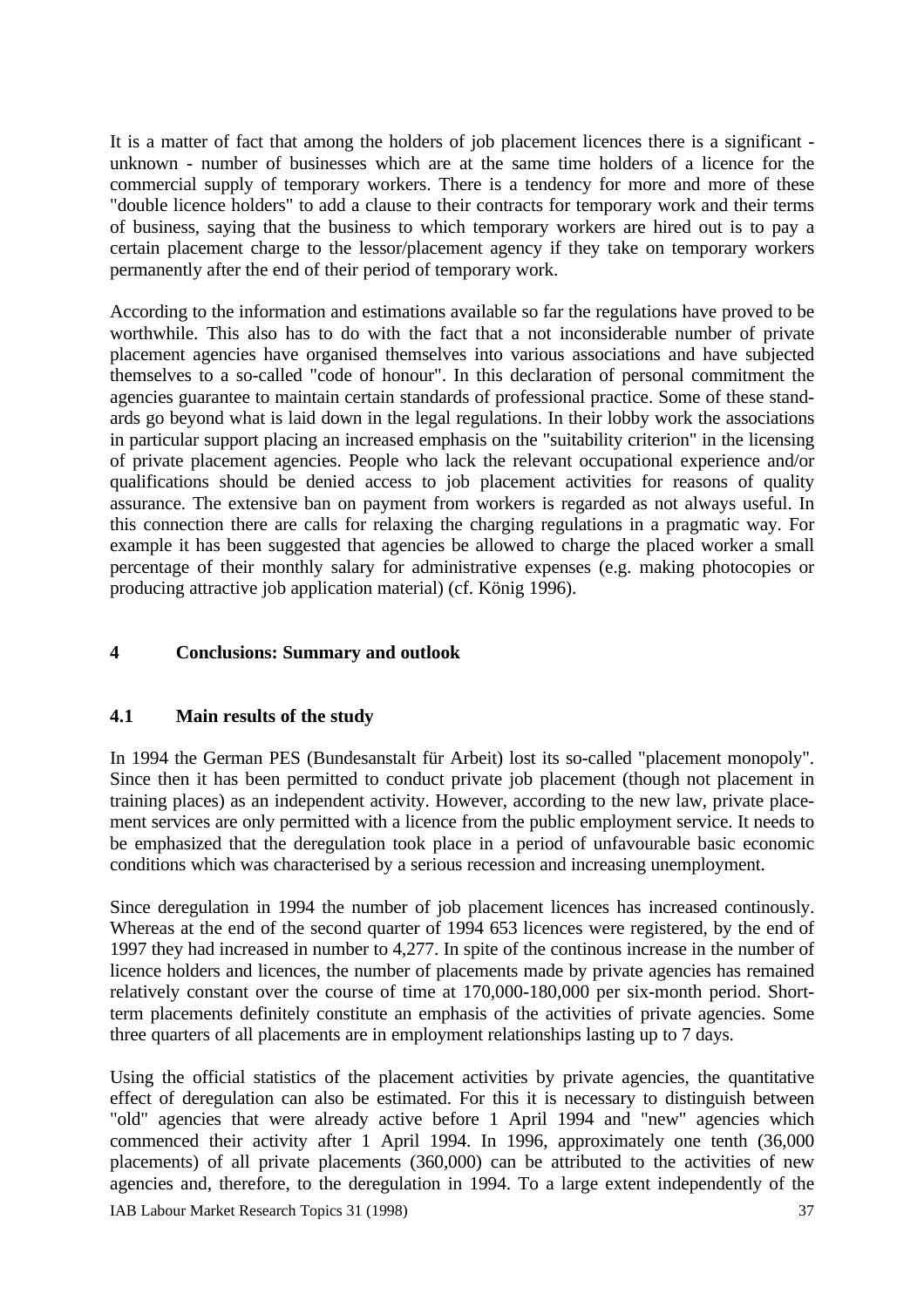deregulation of job placement, the trend towards an increased utilisation of commercial temporary employment agencies continued after 1994.

Although the number of placements in employment relationships exceeding seven days has increased strongly from a very low level, so far they hardly play an important role in quantitative terms. Only 4% of all placements made in the national economy could be attributed to private job placement even two years after deregulation. Compared with the number of recruitments in the national economy, the market share of private placement is no more than 1.5%. The public employment service, with its market share of more than 30% of all recruitments, continues to be the dominant provider of placement services. Although certain market segments, such as arts-related occupations or managerial staff, do constitute a domain of private placement, this was already the case before deregulation. Independently of the personnel consultants, who are more strongly orientated towards the field of managerial staff, the new private placement agencies have at least opened up new markets in particular in the field of qualified skilled workers.

In addition to quantitative developments (e.g. regarding the number of placements or market shares) the relationship of public and private placement services also has a more qualitative dimension. Since deregulation public placement services no longer need to deal with the kind of cases which can be adaquately served by the market (i.e. by private placement agencies or any other search channels). Now the public employment service can concentrate its limited resources more on those issues for which the market is unable to offer any solutions. Although in recent times target group orientation is becoming more visible this option does not appear to be fully utilised. Besides a stronger target group orientation deregulation opens up a further option. Public and private placement services can work together at least now and again. But co-operation between both has so far been rather rare, in spite of activities such as the Maatwerk approach, which has been implemented by local communities in order to place social assistance recipients.

The effects of placement activities on the labour market situation are rather limited. This is true for public as well as private placement activities. Because decisions concerning the need to recruit and the filling of vacancies are made by companies and not by placement agencies, it can be assumed that the employment-creating effects of job placement activities are likely to remain relatively slight. In most cases placement agencies of any kind intervene in the ongoing vacancy filling processes and increase their market share without there being any additionality in the sense of new jobs or through a significant reduction in search duration. That means that the new private agencies are to be regarded first and foremost as an additional and useful search channel in the filling of vacancies. As a result the transparency on the labour market may increase followed by a probably greater turnover in employment. Generally, greater fluctuation could open up better employment opportunities for people outside the labour market (e.g. such as the unemployed).

According to the information and estimations available so far the regulations dealing with private job placement have proved to be suitable. Nevertheless the extensive ban on payment from workers is regarded as not always useful. In this connection there are calls for relaxing the charging regulations in a pragmatic way. For example it has been suggested that agencies be allowed to charge the placed worker a small percentage of their monthly salary for administrative expenses (e.g. making photocopies or producing attractive job application material).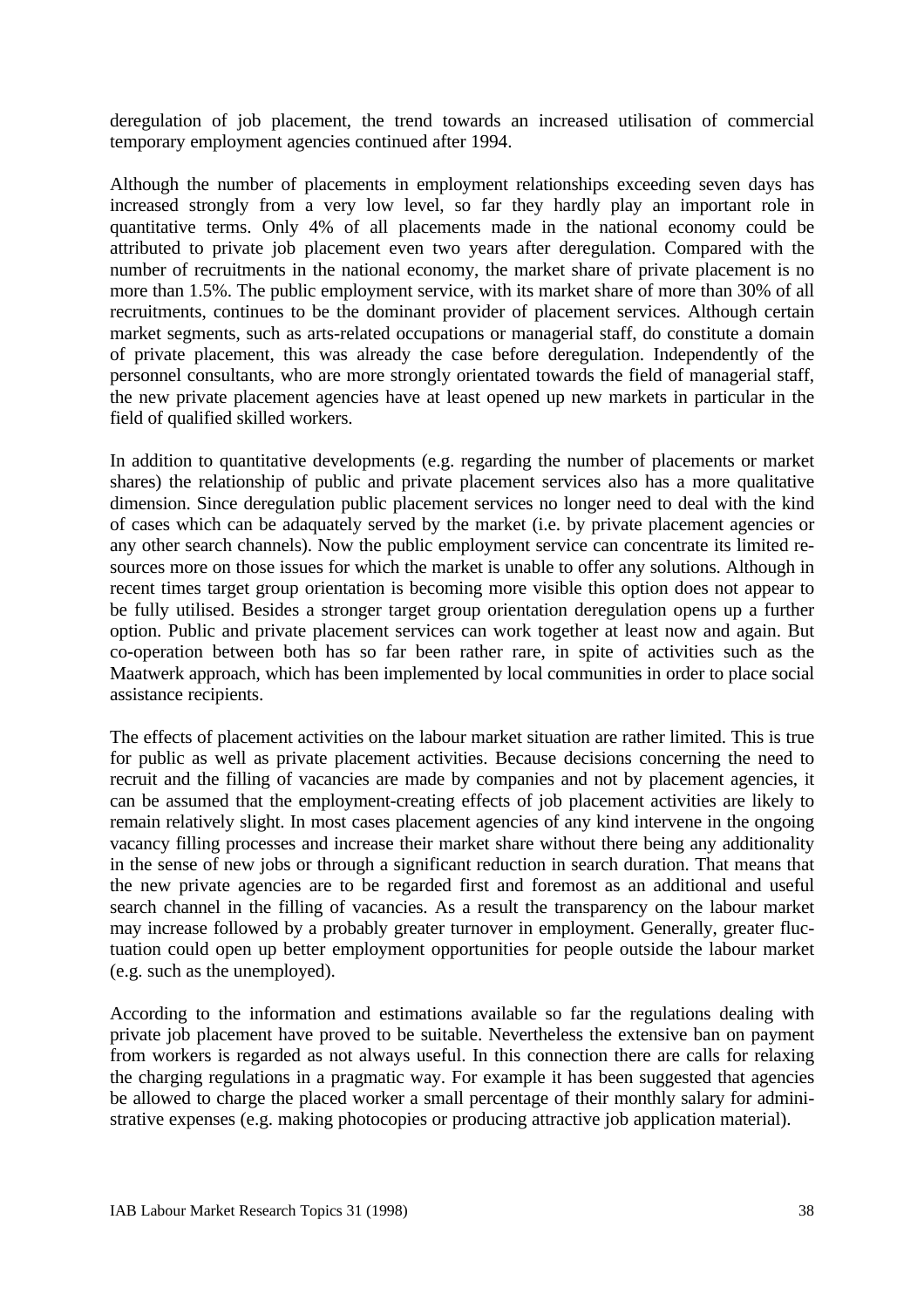### **4.2 Perspectives of job placement**

The development in the field of private job placement after deregulation, which took place in two stages in 1994, has so far proceeded unspectacularly. The trend towards an increased use of the supply of temporary workers was not noticeably affected by it either. The market importance of private job placement is unlikely to increase very significantly as a result of the public employment service also losing the placement monopoly for the careers advice directed at school-leavers and the placement in company training places as of 1 January 1998. But the effects of the deregulation of job placement that are visible so far must not lead to the rash conclusion that the picture could not change in the future. Two aspects play a decisive role in connection with this.

Firstly from a medium and longer-term point of view the question arises as to whether the market for private job placement could still grow. Both with respect to the commercial supply of temporary workers and to commercial job placement, the available potential does not yet seem to be entirely exhausted. The legal regulations continue to be an obstacle for the supply of workers by temporary employment agencies. A not inconsiderable employment and cost risk for temporary employment agencies is the ban on the fixed-term employment of temporary workers and thus the obligation to employ workers on a permanent basis. Therefore, it seems to be important that the regulations dealing with temporary work agencies were lifted again in April 1997. In addition to another increase of the maximum duration from nine months to twelve months the synchronisation ban has been partly relaxed (not only as in 1994 for the problem groups of the labour market). Now temporary work agencies are allowed to test temporary workers during their first period of employment, that means their first use by a lessee company. As a consequence, the employment relationship between the agency (lessor) and the worker can (in contrast to the former law) start off with a fixed-term contract. This further deregulation will presumably make the supply of temporary workers even more attractive and also more important in its additional placement function.

There are other barriers for commercial job placement. Firstly they are affected by the weak economy more than any other industry. More recruitments in a boom and staffing bottlenecks in certain market segments in a better economic situation would improve the market chances of private agencies. Secondly the offer of private placement providers is frequently not taken advantage of much because many companies, in spite of all the trends towards contracting out work, still declare the tasks of the personnel department virtually to be "a matter for the boss" and contract little out. This restrained practice of allocating work could, however, be reconsidered by the companies and increasingly revised if - as is already visible today - private agencies more frequently offer a comprehensive range of services. There could also be more demand in future for professional "job counselling" especially in the case of well qualified jobseekers. Private job placement would benefit from both of these developments.

Secondly the future understanding of the public placement service of its own role could also have consequences for private service providers. If in the future public placement services concentrated on a double strategy of helping people to help themselves in the "easy cases" and providing more assistance in the "difficult cases", this circumstance alone would produce additional fields of activity for private agencies. Although a complete privatisation of the public placement services is out of the question due to the negative consequences that could be expected for disadvantaged groups of people, the question nonetheless arises as to the form in which public interventions in search processes are to be organised in the future. Public providers would have the possibility to offer their services themselves as before and therefore complementary to the offers of private providers or they could commission commercial or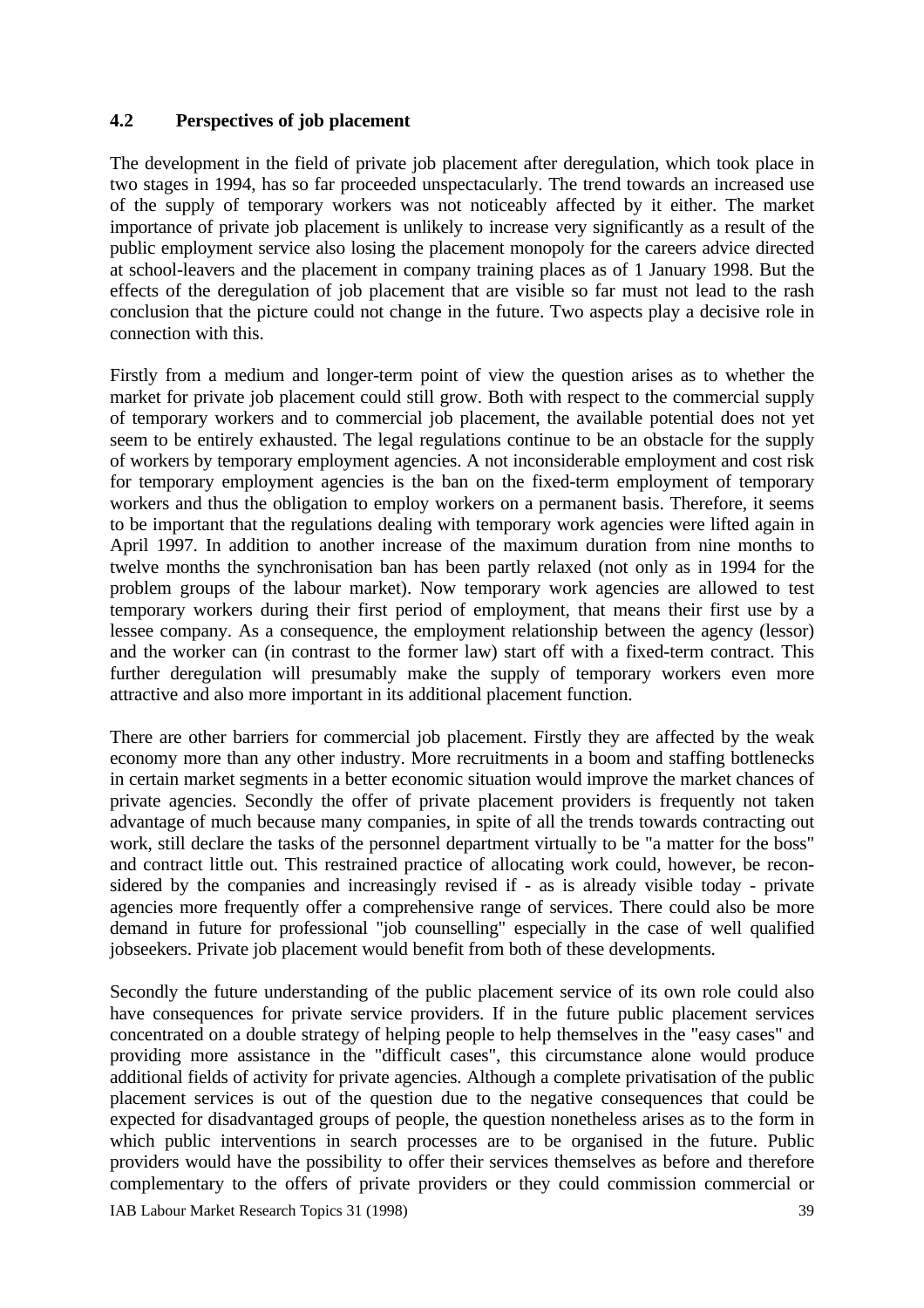charitable private agencies in full or in part with the placement of problem groups of the labour market. The possibility of delegating the task of public job placement has, however, been used to only a slight extent so far (exception: Maatwerk approach). In view of the experiences made with this so far it can, however, be assumed that the examples so far are more likely to become the accepted thing rather than that these approaches pale into insignificance again. Unlike today there could thus be in future a much broader spectrum of placement services for all groups of job seekers as a result of more private providers.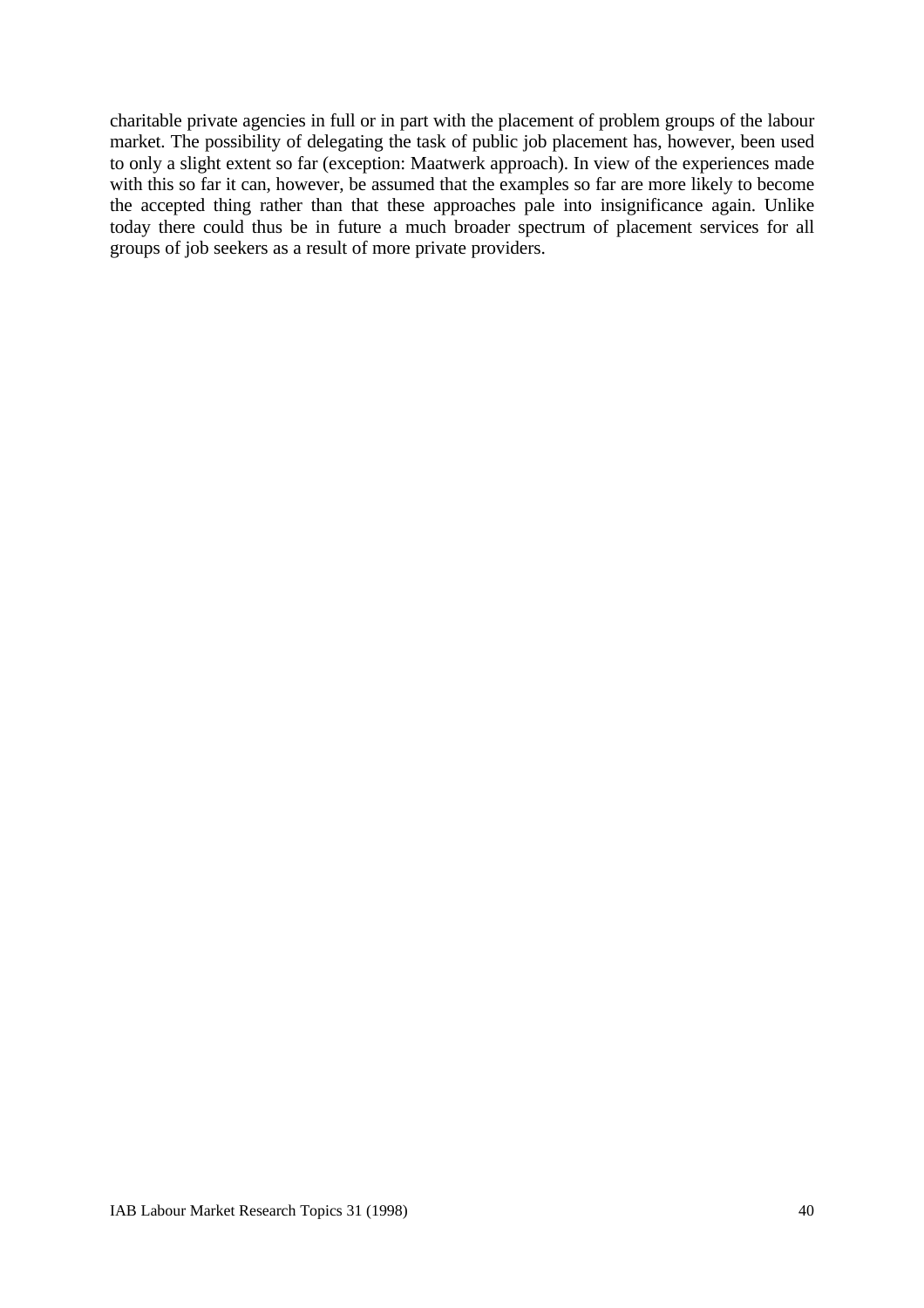### **5 References**

Bundesanstalt für Arbeit (1996): Arbeitsstatistik 1995 - Jahreszahlen. Amtliche Nachrichten (Special Volume)

Bundesanstalt für Arbeit (1997): Arbeitsmarkt 1996. Amtliche Nachrichten (forthcoming)

Bundesanstalt für Arbeit (no year): Amtliche Nachrichten (Different Volumes)

Bundesanstalt für Arbeit (no year): Arbeitsmarkt in Zahlen (Different Volumes)

Deeke, Axel (1991): Informelle Beziehungen auf dem Arbeitsmarkt. Marktregulierung und Chancenverteilung durch Arbeitsvermittlung, Campus: Frankfurt/New York

Deeke, Axel (1992): Zur Kontrovers um das "Vermittlungsmonopol" der Bundesanstalt für Arbeit. In: WSI-Mitteilungen, No. 7, pp. 459-466

Egle, Franz and Edeltrud Zahn (1992): Arbeitsmarktausgleich: Verbesserung durch Abschaffung des Vermittlungsmonopols?. In: Wirtschaftsdienst, No. 3, pp. 138-144

Employment Observatory (1996): The National Dimension. Review of Public and Private Employment Services: Federal Republic of Germany. In: Trends, No. 26, pp. 16-18

Gaugler, Eduard (1991): Dienstleistungen der Personalberater. In: Personalführung, No. 2, pp. 84-88

Klein, Thomas (1993): Zweckmäßigkeit staatlicher Regelungen der Arbeitsvermittlung, Löw und Vorderwülbecke: Baden-Baden

Klös, Hans-Peter (1991): Reform der Arbeitsvermittlung, Institut der deutschen Wirtschaft, Beiträge zur Wirtschafts- und Sozialpolitik, Köln

König, Bärbel (1996): Erste Erfahrungen bei der privaten Arbeitsvermittlung. In: Arbeit und Arbeitsrecht, No. 8, pp. 262-264

Leikeb, Hanspeter; Eugen Spitznagel; Kurt Vogler-Ludwig (1995): Das gesamtwirtschaftliche Stellenangebot. Bundesrepublik Deutschland, IV. Quartal 1994. In: IAB-kurzbericht No. 9

Marschner, Andreas (1994): Das neue Recht der Arbeitsvermittlung. In: Arbeit und Arbeitsrecht, No. 10, pp. 307-308

OECD (1996): The Public Employment Service: Austria, Germany, Sweden, OECD: Paris

Reyher, Lutz; Eugen Spitznagel; Gerhard Kretschmer (1990): Das gesamtwirtschaftliche Stellenangebot: Umfang, Struktur und Besetzungsprobleme. In: Mitteilungen aus der Arbeitsmarkt- und Berufsforschung, No. 3, pp. 347-372

Rudolph, Helmut (1994): Federal Republic of Germany: Change and Diversity, in: Benoit-Guilbot, O. and Gallie, D. (Ed.), Long-term unemployment, Pinter Publishers, London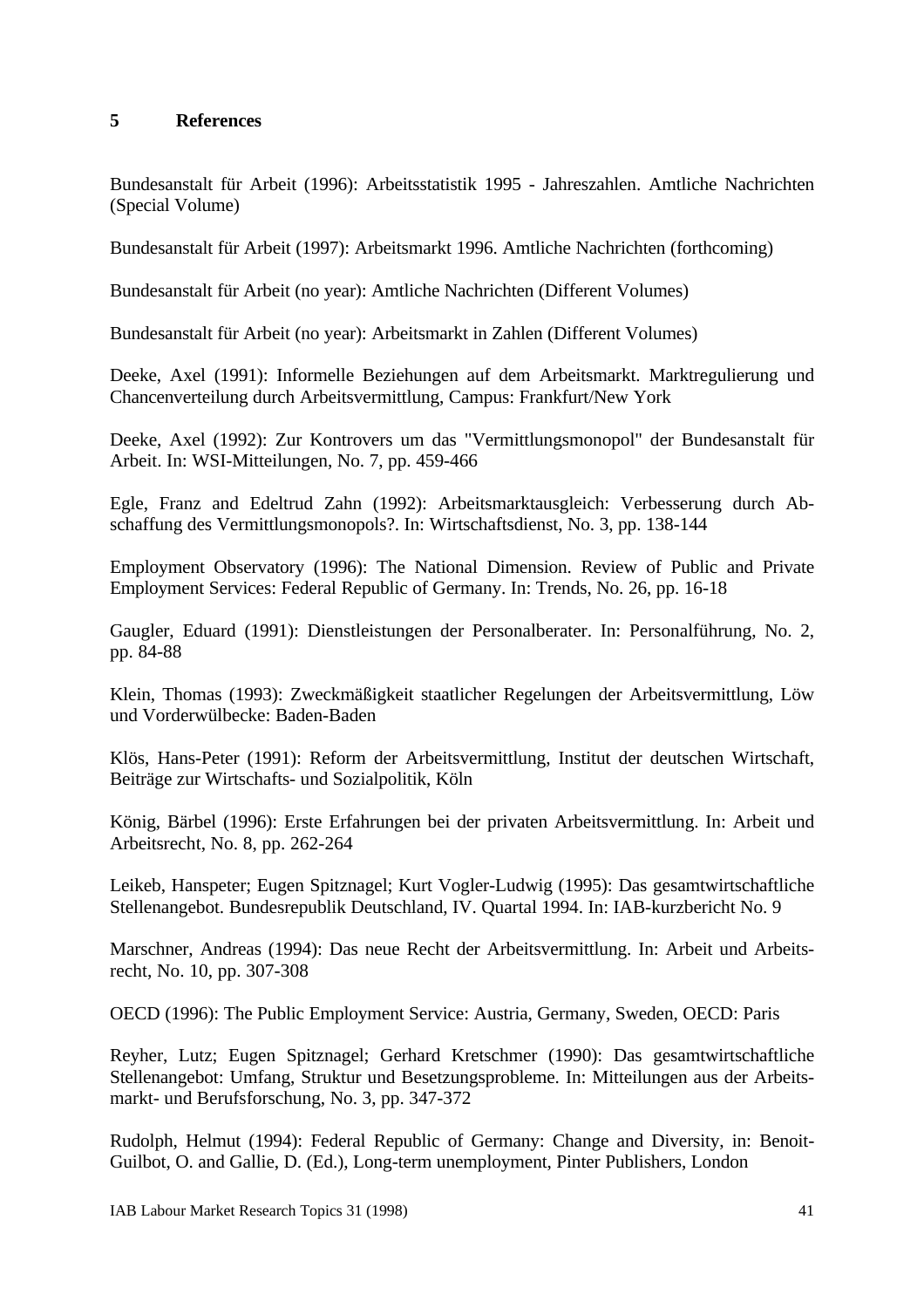Rudolph, Helmut and Esther Schröder (1997): Arbeitnehmerüberlassung: Trends und Einsatzlogik. In: Mitteilungen aus der Arbeitsmarkt und Berufsforschung, No. 1, pp.102-126

Schröder, Esther (1997): "Arbeitnehmerüberlassung in Vermittlungsabsicht". Start oder Fehlstart eines arbeitsmarktpolitischen Modells in Deutschland? Beiträge aus der Arbeitsmarktund Berufsforschung, No. 209, p 25 ff.

Vanselow, Achim and Claudia Weinkopf (1997): START Zeitarbeit NRW - eine Zwischenbilanz. Bericht der fachlichen Begleitung zum Workshop am 5. Juni 1997 in Gelsenkirchen

Walwei, Ulrich (1991): Monopol oder Koexistenz: Arbeitsvermittlung in der Bundesrepublik Deutschland und Großbritannien. In: Mitteilungen aus der Arbeitsmarkt und Berufsforschung, No. 4, pp. 635-647

Walwei, Ulrich (1996): Improving Job-matching through Placement Services. In: Schmid, G. et al., International Handbook of Labour Market Policy and Evaluation, Cheltenham and Brookfield, pp. 594-622

Weingärtner, Ralf-Rene (1989): Private Job Placement in the Federal Republic of Germany, Country Report for the ILO (unpublished manuscript)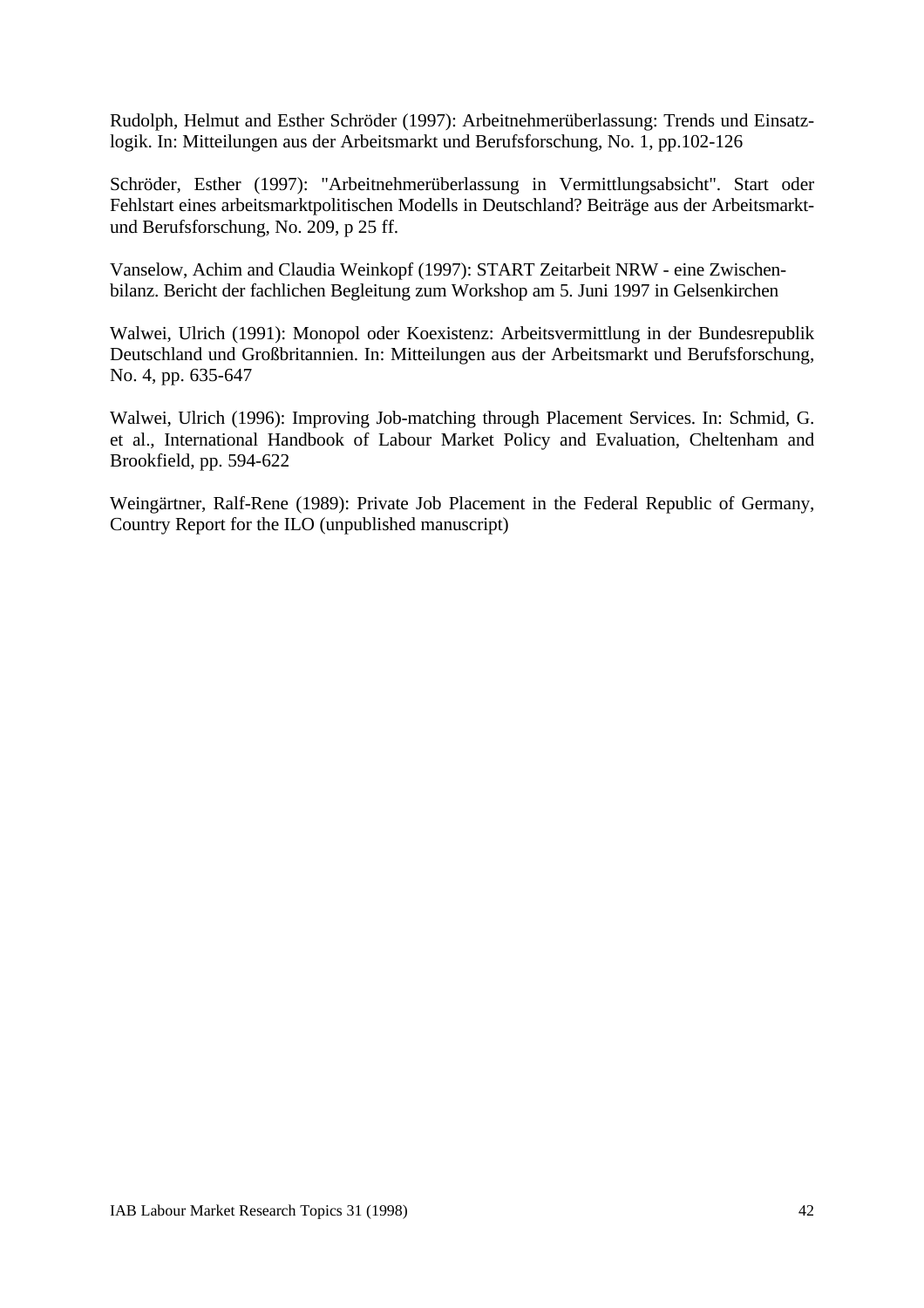#### **6 Appendix of figures and tables**

#### *Figures*

- Figure F1: Agency workers in Germany 1973-1996
- Figure F2: Recruitment Rates in Western Germany 1984-1996

### *Tables*

- Table A1: Role of Labour Market Policies (1991-1997)
- Table A2: Job Placements through Non-Commercial Agencies (1979-1993)
- Table A3: Job Placements through Commercial Agencies in the Field of Entertainment (1979-1993)
- Table A4: Unemployed and Registered Vacancies (1980-1996)
- Table A5: Total and Registered Vacancies (1989-1996)
- Table A6: Share of Vacancies Registered with the PES as Percentage of Total Vacancies by Qualification Requirements in Western Germany (1994-1996)
- Table A7: Recruitments in Western Germany (1993-1996): Results of the Employment Statistics and the IAB-Establishment Panel
- Table A8: Placement Staff in the German Public Employment Service (1989-1996)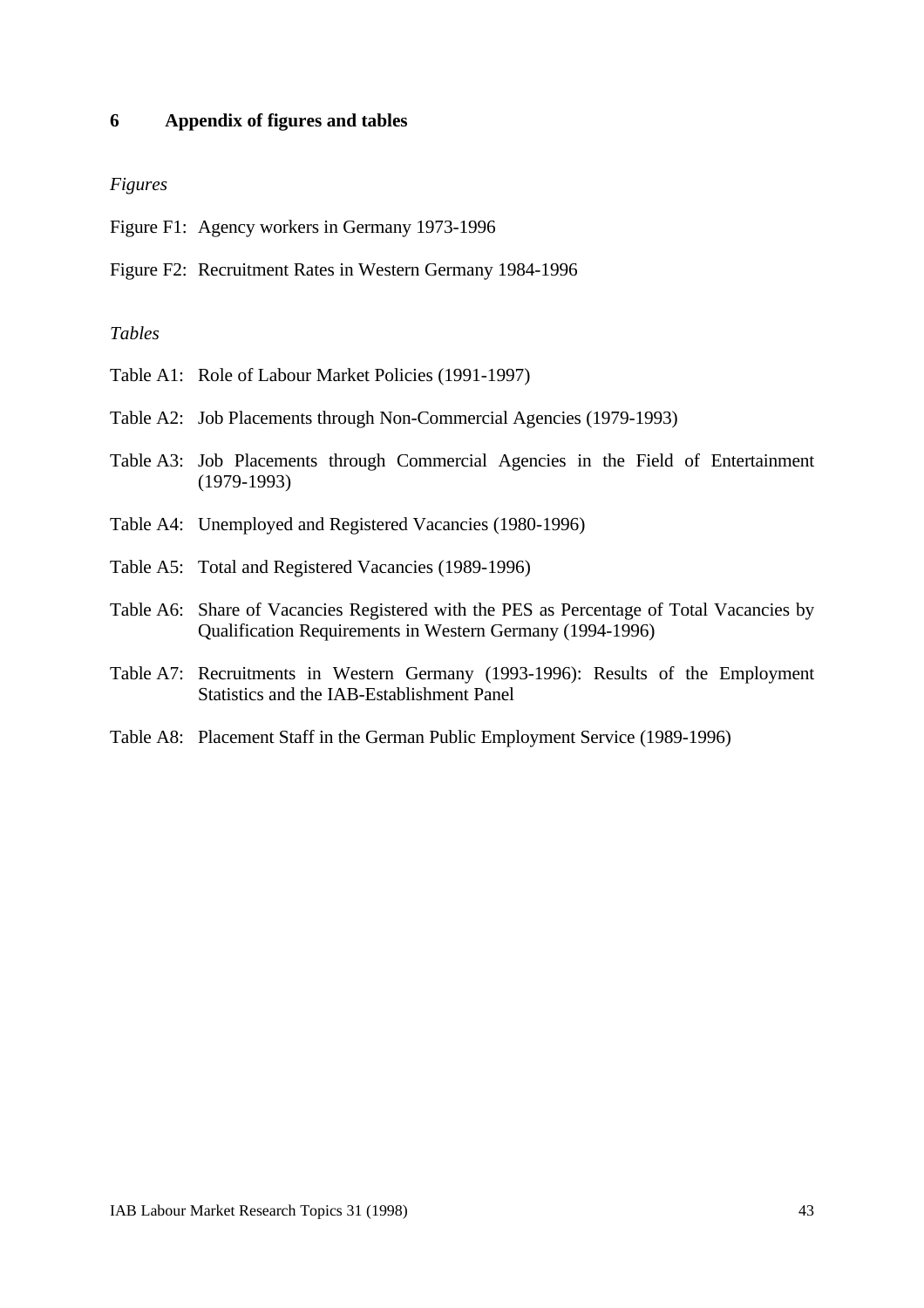

Source: Rudolph and Schröder 1997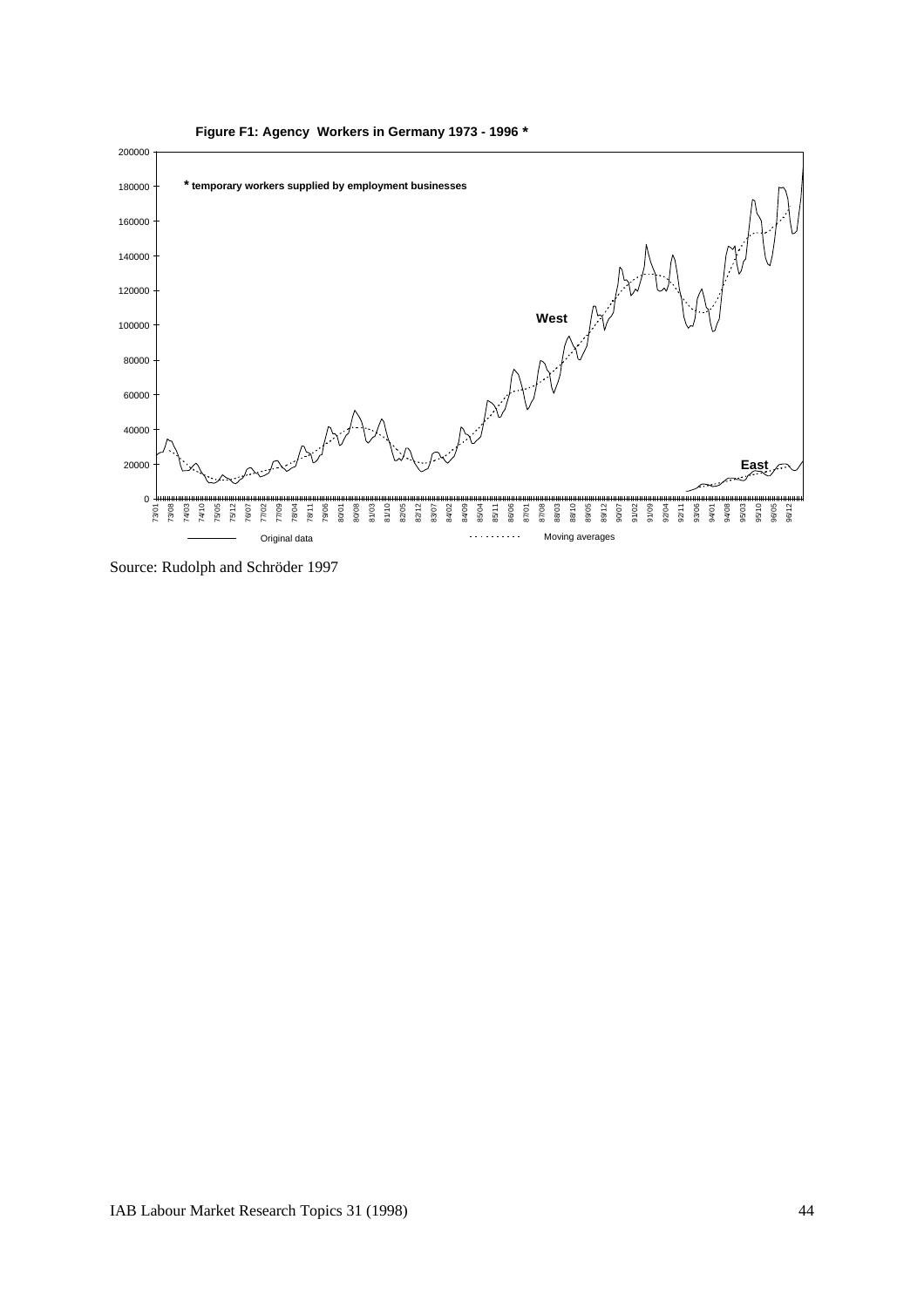

Source: Employment Statistics of the Federal Employment Services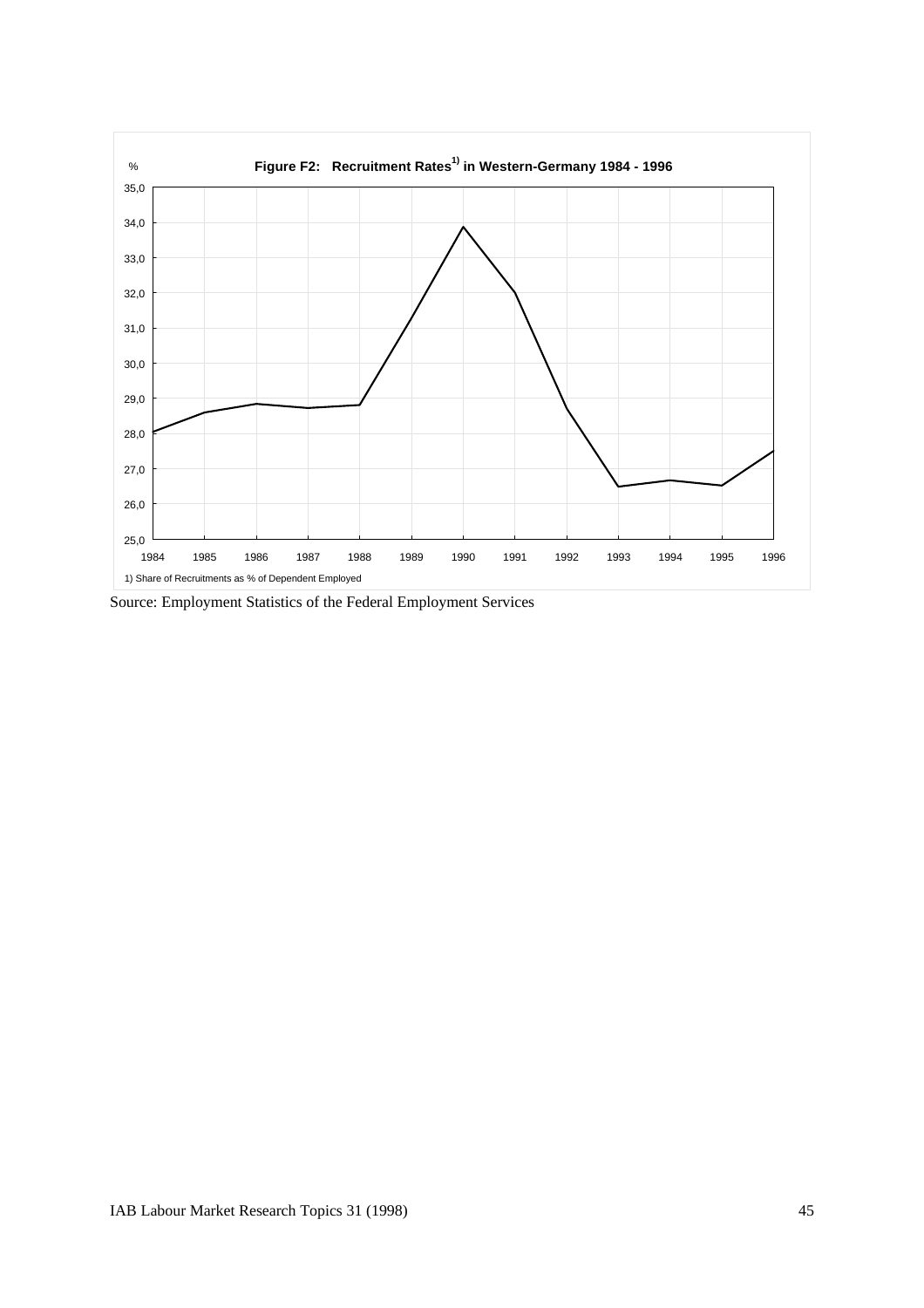#### **Table A1: Role of Labour Market Policies in Germany (1991-1997) - in 1000s -**

| Year                   | Gainfully                        | Unemployed           |                                        | Relief of the labour market through policy measures |                     |
|------------------------|----------------------------------|----------------------|----------------------------------------|-----------------------------------------------------|---------------------|
|                        | employed<br>people <sup>1)</sup> | people <sup>2)</sup> | Subsidized<br>Employment <sup>3)</sup> | Reduction of<br>Labour Supply <sup>4)</sup>         | <b>Total Relief</b> |
| <b>Western Germany</b> |                                  |                      |                                        |                                                     |                     |
| 1991                   | 29190                            | 1689                 | 190                                    | 448                                                 | 638                 |
| 1992                   | 29457                            | 1808                 | 224                                    | 452                                                 | 676                 |
| 1993                   | 29002                            | 2270                 | 335                                    | 481                                                 | 816                 |
| 1994                   | 28656                            | 2556                 | 190                                    | 460                                                 | 650                 |
| 1995                   | 28464                            | 2565                 | 177                                    | 490                                                 | 667                 |
| 1996                   | 28156                            | 2796                 | 187                                    | 498                                                 | 685                 |
| 1997                   | 27875                            | 3021                 | 152                                    | 425                                                 | 577                 |
| <b>Eastern Germany</b> |                                  |                      |                                        |                                                     |                     |
| 1991                   | 7321                             | 913                  | 1157                                   | 724                                                 | 1881                |
| 1992                   | 6387                             | 1170                 | 741                                    | 1244                                                | 1985                |
| 1993                   | 6209                             | 1149                 | 462                                    | 1210                                                | 1672                |
| 1994                   | 6330                             | 1142                 | 431                                    | 905                                                 | 1336                |
| 1995                   | 6396                             | 1047                 | 470                                    | 634                                                 | 1104                |
| 1996                   | 6259                             | 1169                 | 421                                    | 458                                                 | 879                 |
| 1997                   | 6053                             | 1364                 | 323                                    | 331                                                 | 654                 |

1) Domestic concept (place of employment)

2) The corresponding unemployment rates can be found in Table 9

3) Estimation in employment equivalents, e.g. short-time work, bad-weather allowance, job creation measures, wage subsidy programmes

4) Estimation in employment equivalents, e.g. training measures, vocational rehabilitation, early retirement arrangements

Source: Bundesanstalt für Arbeit; Calculations by the Institute for Employment Research (IAB), from MittAB 1/1998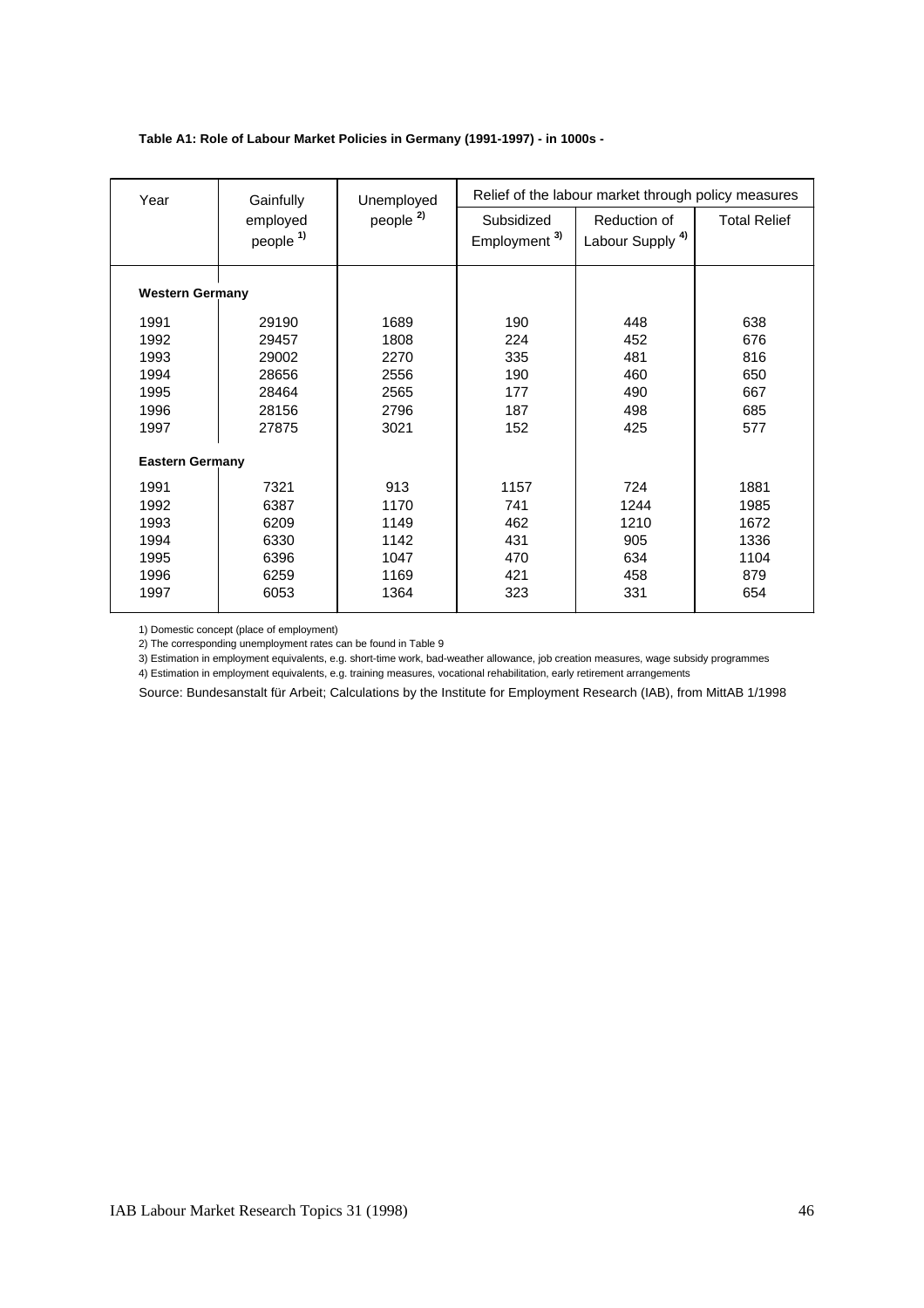|                        | Number   | <b>Total Number</b> |          | <b>Short-Term Placements</b> |          | Placements in jobs lasting |
|------------------------|----------|---------------------|----------|------------------------------|----------|----------------------------|
| Year                   | of       | of placements       |          | up to 7 days                 |          | longer than 7 days         |
|                        | Agencies | in 1000s            | in 1000s | % of total                   | in 1000s | % of total                 |
|                        |          |                     |          |                              |          |                            |
| <b>Western Germany</b> |          |                     |          |                              |          |                            |
| 1979                   | 49       | 129,7               | 120,1    | 92,6                         | 9,6      | 7,4                        |
| 1980                   | 48       | 123,2               | 113,2    | 91,9                         | 10,0     | 8,1                        |
| 1981                   | 46       | 114,0               | 101,8    | 89,3                         | 12,2     | 10,7                       |
| 1982                   | 48       | 100,1               | 89,4     | 89,3                         | 10,7     | 10,7                       |
| 1983                   | 48       | 104,1               | 93,4     | 89,7                         | 10,7     | 10,3                       |
| 1984                   | 48       | 112,9               | 101,6    | 90,0                         | 11,3     | 10,0                       |
| 1985                   | 47       | 129,6               | 118,4    | 91,4                         | 11,2     | 8,6                        |
| 1986                   | 46       | 141,8               | 130,4    | 92,0                         | 11,4     | 8,0                        |
| 1987                   | 46       | 133,2               | 121,5    | 91,2                         | 11,7     | 8,8                        |
| 1988                   | 52       | 174,2               | 162,4    | 93,2                         | 11,8     | 6,8                        |
| 1989                   | 55       | 168,5               | 155,5    | 92,3                         | 13,0     | 7,7                        |
| 1990                   | 58       | 169,1               | 154,7    | 91,5                         | 14,4     | 8,5                        |
| 1991                   | 61       | 173,7               | 159,0    | 91,5                         | 14,7     | 8,5                        |
| 1992                   | 64       | 139,2               | 124,1    | 89,2                         | 15,1     | 10,8                       |
| 1993                   | 65       | 145,1               | 130,6    | 90,0                         | 14,5     | 10,0                       |
|                        |          |                     |          |                              |          |                            |
| <b>Eastern Germany</b> |          |                     |          |                              |          |                            |
| 1992                   | 3        | 23,9                | 23,8     | 99,6                         | 0,1      | 0,4                        |
| 1993                   | 5        | 31,9                | 31,4     | 98,4                         | 0,5      | 1,6                        |

### **Table A2: Job Placements through Non-Commercial Agencies in Germany (1979-1993)**

Source: Bundesanstalt für Arbeit (Amtliche Nachrichten; Different Volumes)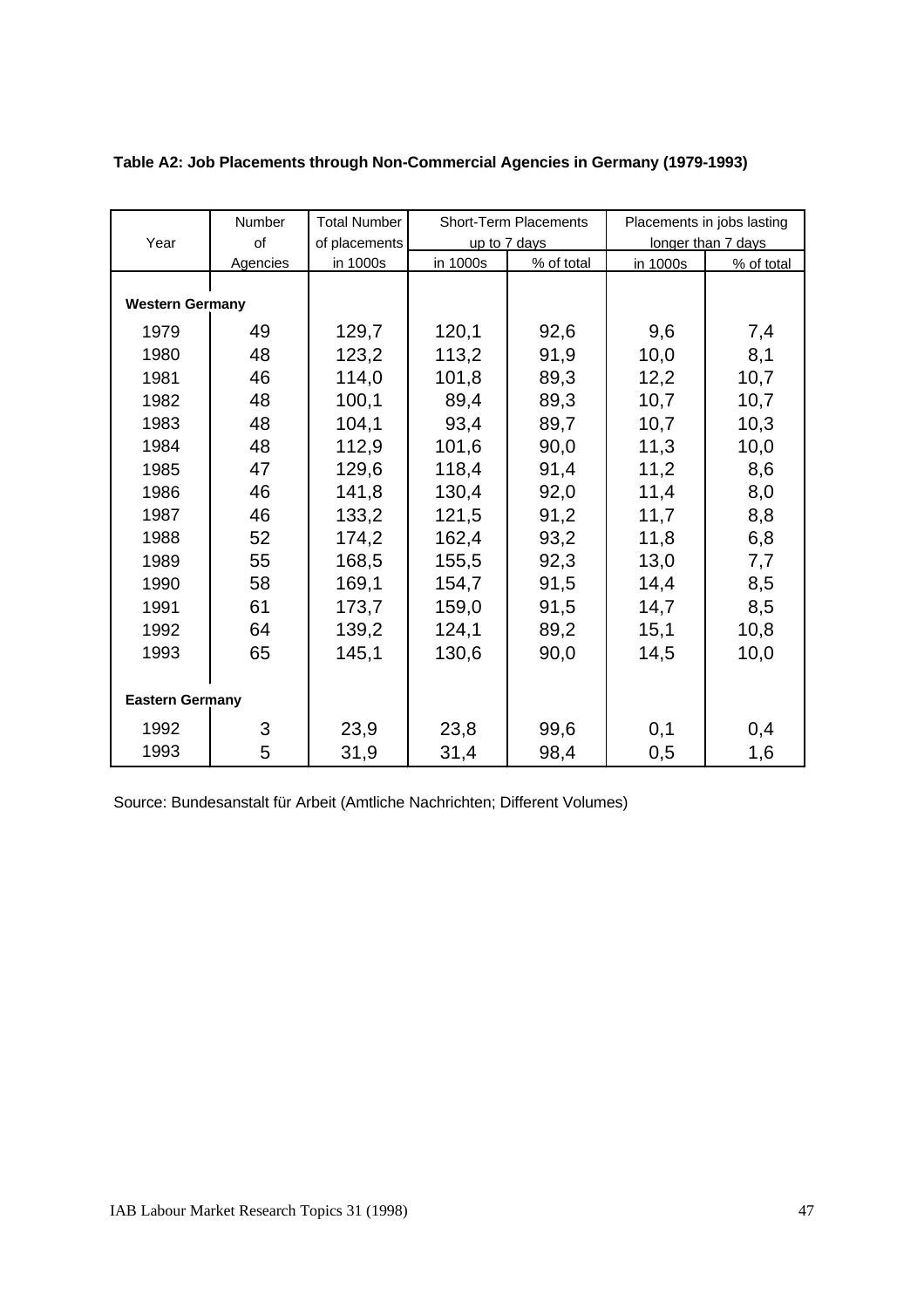|                        | Number   | Total number  |          | Short-term placements |          | Placements in jobs lasting |
|------------------------|----------|---------------|----------|-----------------------|----------|----------------------------|
| Year                   | of       | of placements |          | up to 7 days          |          | longer than 7 days         |
|                        | Agencies | in 1000s      | in 1000s | % of total            | in 1000s | % of total                 |
|                        |          |               |          |                       |          |                            |
| <b>Western Germany</b> |          |               |          |                       |          |                            |
| 1979                   | 111      | 115,1         | 90,5     | 78,6                  | 24,6     | 21,4                       |
| 1980                   | 127      | 111,2         | 79,3     | 71,3                  | 31,9     | 28,7                       |
| 1981                   | 147      | 120,4         | 82,1     | 68,2                  | 38,3     | 31,8                       |
| 1982                   | 160      | 117,3         | 93,1     | 79,4                  | 24,2     | 20,6                       |
| 1983                   | 174      | 131,2         | 107,4    | 81,9                  | 23,8     | 18,1                       |
| 1984                   | 173      | 119,8         | 98,5     | 82,2                  | 21,3     | 17,8                       |
| 1985                   | 169      | 142,2         | 118,1    | 83,1                  | 24,1     | 16,9                       |
| 1986                   | 176      | 148,1         | 126,3    | 85,3                  | 21,8     | 14,7                       |
| 1987                   | 186      | 152,7         | 130,2    | 85,3                  | 22,5     | 14,7                       |
| 1988                   | 195      | 165,9         | 138,9    | 83,7                  | 27,0     | 16,3                       |
| 1989                   | 195      | 171,0         | 154,5    | 90,4                  | 16,5     | 9,6                        |
| 1990                   | 203      | 172,7         | 154,8    | 89,6                  | 17,9     | 10,4                       |
| 1991                   | 241      | 165,0         | 141,4    | 85,7                  | 23,6     | 14,3                       |
| 1992                   | 219      | 182,7         | 159,9    | 87,5                  | 22,8     | 12,5                       |
| 1993                   | 203      | 115,7         | 97,9     | 84,6                  | 17,8     | 15,4                       |
|                        |          |               |          |                       |          |                            |
| <b>Eastern Germany</b> |          |               |          |                       |          |                            |
| 1992                   | 22       | 4,9           | 4,1      | 83,7                  | 0,8      | 16,3                       |
| 1993                   | 17       | 3,0           | 2,7      | 90,0                  | 0,3      | 10,0                       |

## **Table A3: Job Placements through Commercial Agencies in the Field of Entertainment in Germany (1979-1993)**

Source: Bundesanstalt für Arbeit (Amtliche Nachrichten; Different Volumes)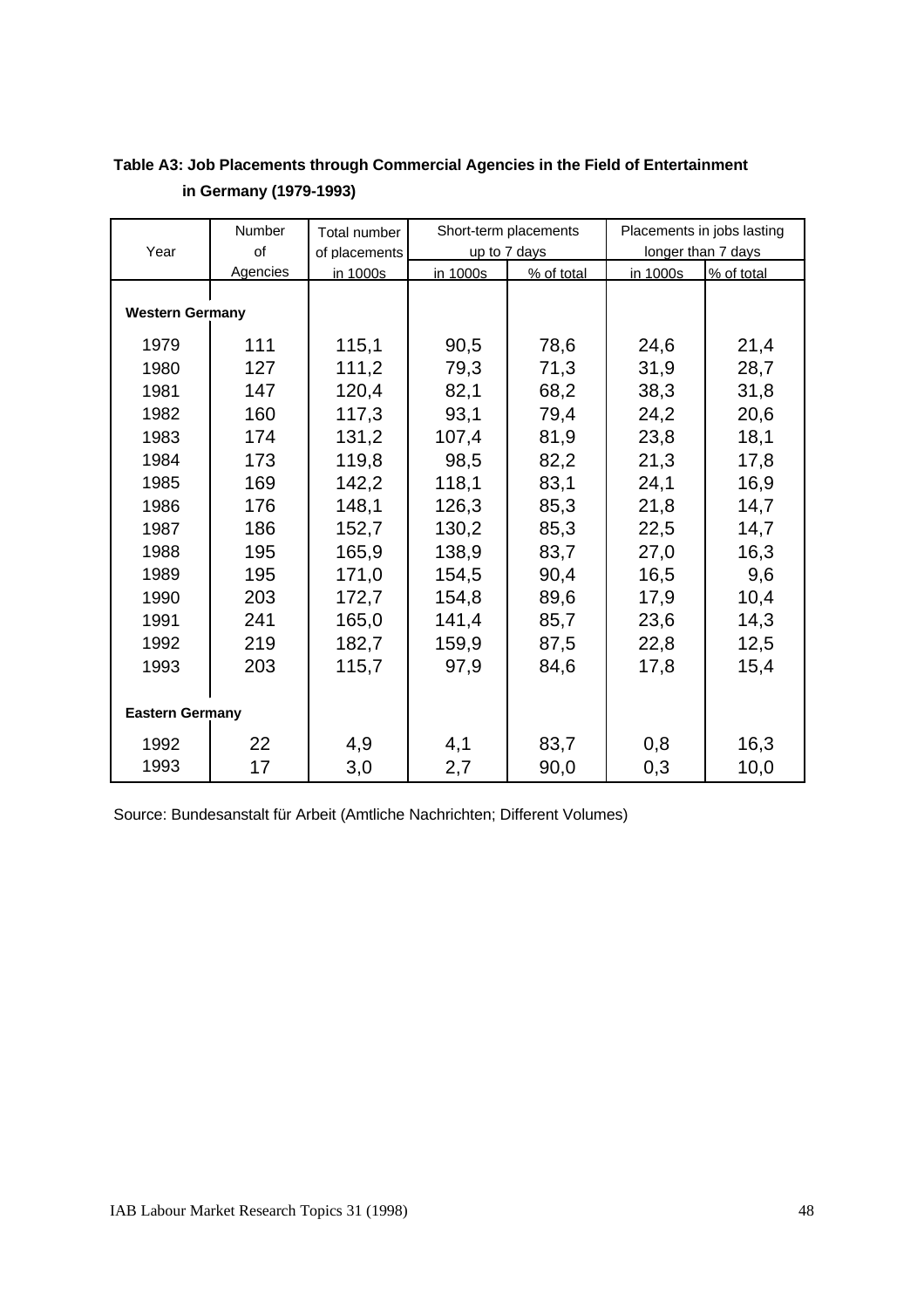|                        |           | Unemployed      |           | <b>Registered Vacancies</b> | Inflow of Reg. Vacancies |
|------------------------|-----------|-----------------|-----------|-----------------------------|--------------------------|
| Years                  | in 1 000s | % of lab. force | in 1 000s | % of lab. force             | in 1 000s                |
| <b>Western Germany</b> |           |                 |           |                             |                          |
| 1980                   | 889       | 3,8             | 308       | 1,3                         | 1709                     |
| 1981                   | 1272      | 5,5             | 208       | 0,9                         | 1355                     |
| 1982                   | 1833      | 7,5             | 105       | 0,4                         | 1124                     |
| 1983                   | 2258      | 9,1             | 76        | 0,3                         | 1248                     |
| 1984                   | 2266      | 9,1             | 88        | 0,4                         | 1403                     |
| 1985                   | 2304      | 9,3             | 110       | 0,4                         | 1553                     |
| 1986                   | 2228      | 9,0             | 154       | 0,6                         | 1841                     |
| 1987                   | 2229      | 8,9             | 171       | 0,7                         | 1823                     |
| 1988                   | 2242      | 8,7             | 189       | 0,7                         | 1934                     |
| 1989                   | 2038      | 7,9             | 251       | 1,0                         | 2229                     |
| 1990                   | 1883      | 7,2             | 314       | 1,2                         | 2297                     |
| 1991                   | 1689      | 6,3             | 331       | 1,2                         | 2307                     |
| 1992                   | 1808      | 6,6             | 324       | 1,2                         | 2207                     |
| 1993                   | 2270      | 8,2             | 243       | 0,9                         | 2073                     |
| 1994                   | 2556      | 9,2             | 234       | 0,8                         | 2170                     |
| 1995                   | 2565      | 9,3             | 267       | 1,0                         | 2338                     |
| 1996                   | 2796      | 9,1             | 270       | 0,9                         | 2377                     |
| <b>Eastern Germany</b> |           |                 |           |                             |                          |
| 1991                   | 913       | 11,1            | 31        | 0,4                         | 758                      |
| 1992                   | 1170      | 15,5            | 33        | 0,4                         | 733                      |
| 1993                   | 1149      | 15,6            | 36        | 0,5                         | 785                      |
| 1994                   | 1142      | 15,3            | 51        | 0,7                         | 920                      |
| 1995                   | 1047      | 14,0            | 55        | 0,7                         | 878                      |
| 1996                   | 1169      | 15,7            | 57        | 0,8                         | 886                      |

**Table A4: Unemployed and Registered Vacancies in Germany (1980-1996, yearly averages)**

Source: Bundesanstalt für Arbeit (Official Figures)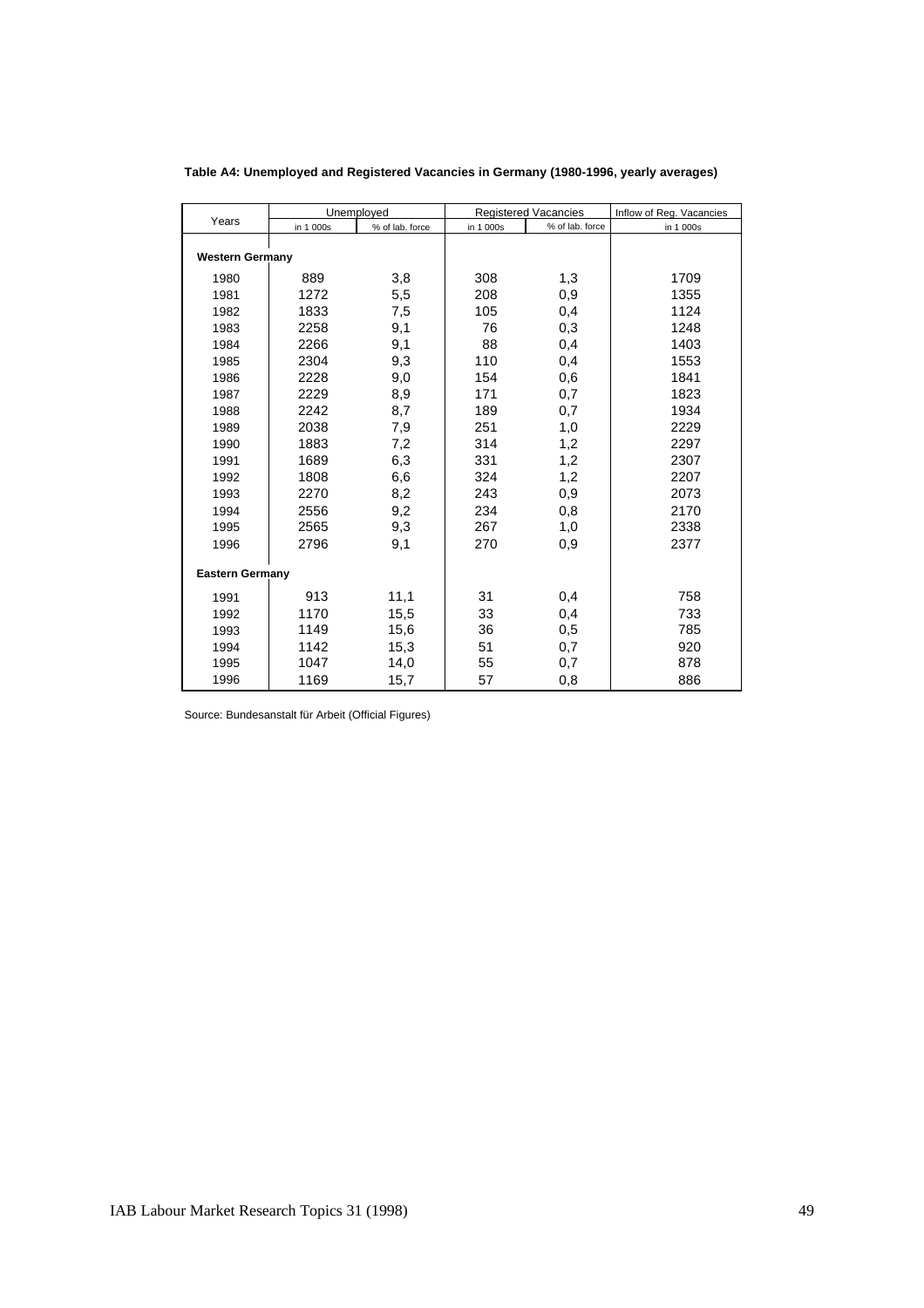|                        |              |              | Vacancies |              |              |
|------------------------|--------------|--------------|-----------|--------------|--------------|
|                        | To be filled | To be filled | Total     | Registered   | Registered   |
| Quater/Year            | immediately  | later        |           | with the PES | with the PES |
|                        | in 1 000s    | in 1 000s    | in 1 000s | in 1 000s    | % of total   |
|                        |              |              |           |              |              |
| <b>Western Germany</b> |              |              |           |              |              |
| IV/1989                | 620          | 242          | 862       | 289          | 33,5         |
| IV/1990                | 751          | 353          | 1104      | 308          | 27,9         |
| IV/1991                | 700          | 284          | 984       | 322          | 32,7         |
| IV/1992                | 554          | 230          | 784       | 275          | 35,1         |
| IV/1993                | 373          | 163          | 536       | 198          | 36,9         |
| IV/1994                | 428          | 153          | 581       | 219          | 37,7         |
| IV/1995                | 441          | 213          | 654       | 227          | 34,7         |
| IV/1996                | 462          | 174          | 636       | 232          | 36,4         |
|                        |              |              |           |              |              |
| <b>Eastern Germany</b> |              |              |           |              |              |
|                        |              |              |           |              |              |
| IV/1992                | 61           | 50           | 111       | 32           | 28,8         |
| IV/1993                | 87           | 70           | 157       | 39           | 24,8         |
| IV/1994                | 110          | 68           | 178       | 61           | 34,3         |
| IV/1995                | 96           | 81           | 177       | 56           | 31,6         |
| IV/1996                | 114          | 52           | 166       | 57           | 34,3         |

### **Table A5: Total and Registered Vacancies in Germany (1989-1996)**

Source: Institute for Employment Research (IAB Vacancy Survey)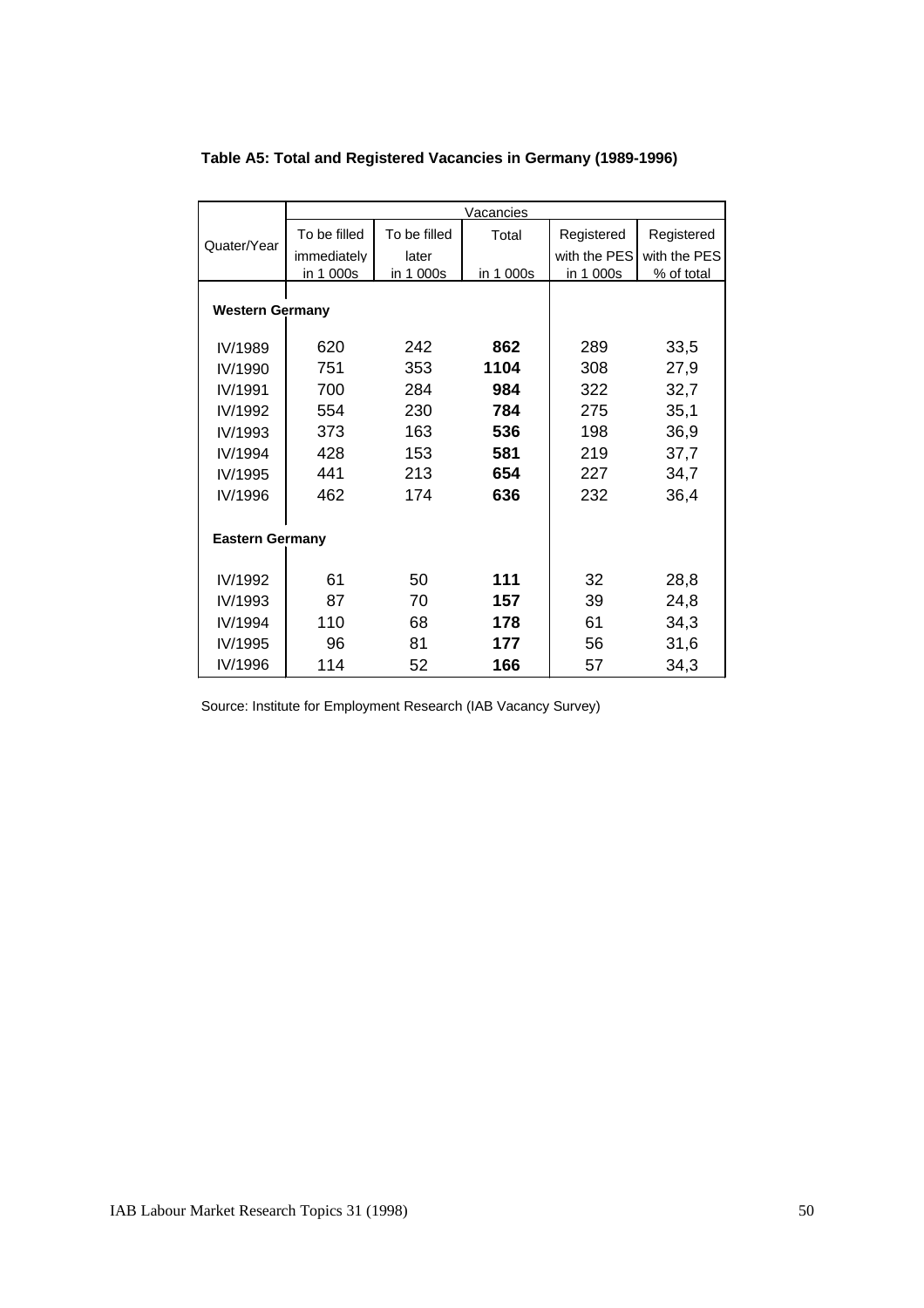#### **Table A6: Share of Vacancies Registered with the PES as Percentage of Total (1994-1996) Vacancies by Qualification Requirements in Western Germany**

| <b>Characteristics of Vacancies</b> | Quarter/Year |         |         |  |  |
|-------------------------------------|--------------|---------|---------|--|--|
|                                     | IV/1994      | IV/1995 | IV/1996 |  |  |
| <b>Qualification Requirements</b>   |              |         |         |  |  |
| Unskilled/Low-Skilled               |              |         |         |  |  |
| <b>Blue-Collar Workers</b>          | 43,5         | 38,7    | 43,9    |  |  |
| <b>White-Collar Workers</b>         | 27,7         | 37,9    | 19,3    |  |  |
| Skilled                             |              |         |         |  |  |
| <b>Blue-Collar Workers</b>          | 46,3         | 42,6    | 47,0    |  |  |
| <b>White-Collar Workers</b>         | 25,7         | 24,4    | 25,1    |  |  |
| <b>Total</b>                        | 37,7         | 34,7    | 36,4    |  |  |
| To be filled immediately            | 44,3         | 41,2    | 40,7    |  |  |
| To be filled later                  | 19,6         | 21,2    | 25,3    |  |  |

Source: Institute for Employment Research (IAB Vacancy Survey)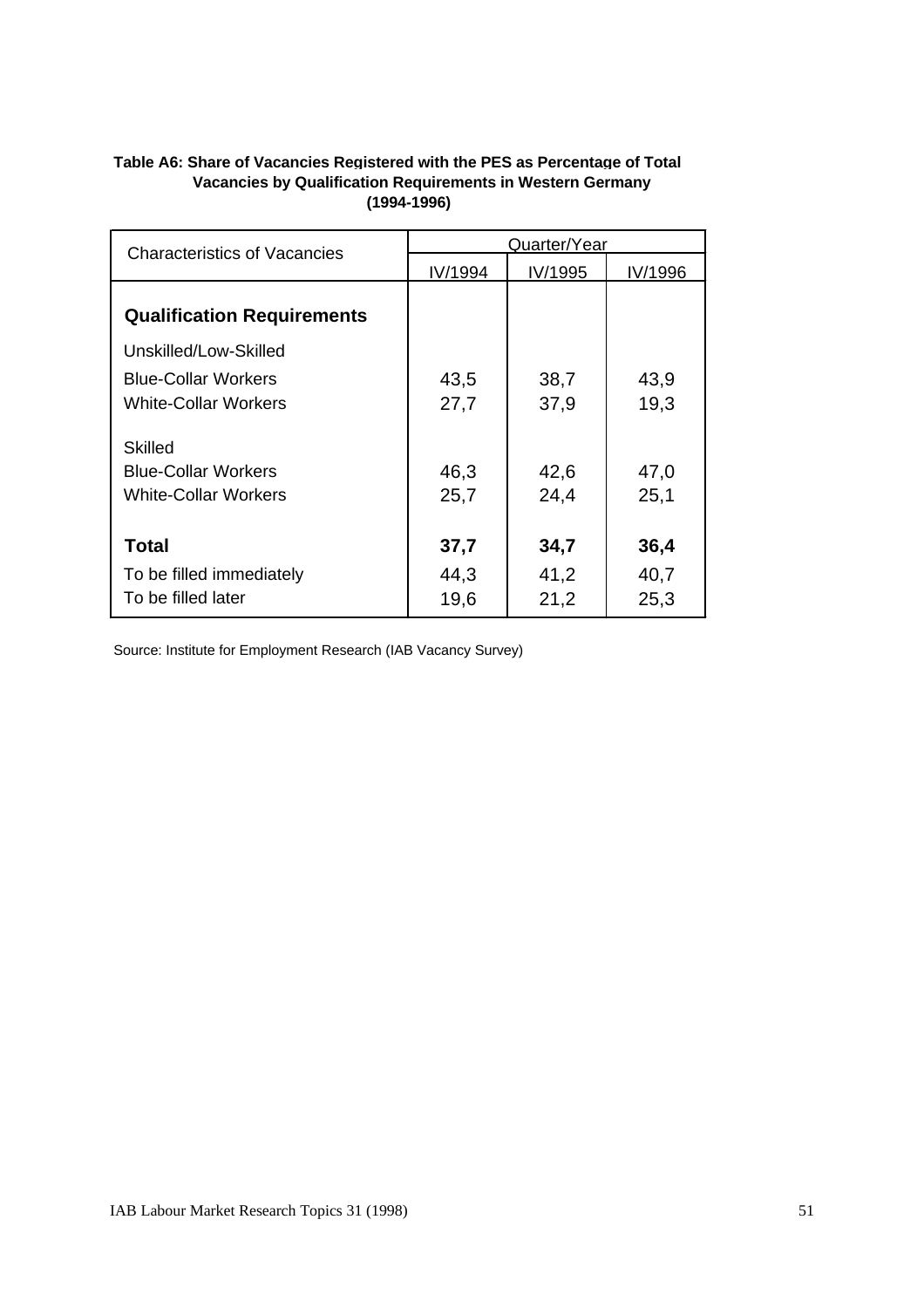#### **Recruitments in Western Germany (1993-1996) Results of the Employment Statistics and the IAB-Establishment Panel Survey Table A7:**

| Period         | <b>Employment Statistics</b><br>Recruitments in 1000s |      |
|----------------|-------------------------------------------------------|------|
| 1.1.-30.6.1993 | 3088                                                  | 1525 |
| 1.1.-30.6.1994 | 2982                                                  | 1577 |
| 1.1.-30.6.1995 | 3019                                                  | 1633 |
| 1.1.-30.6.1996 | 3156                                                  | 1414 |

Source: Employment Statistics of the Bundesanstalt für Arbeit and Institute for Employment Research (IAB)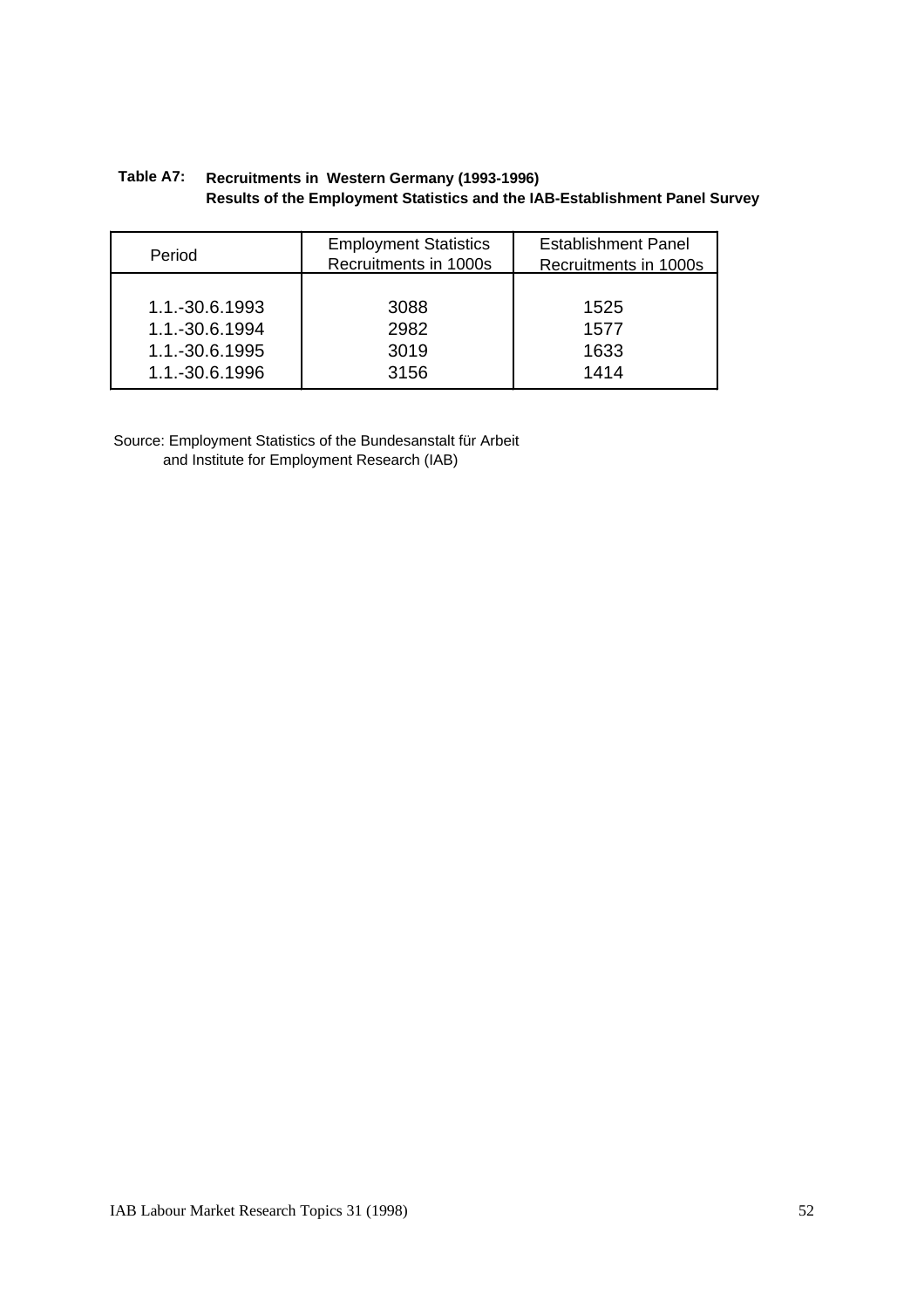| Table A8: Placement Staff in the German Public Employment Service (1989-1996) |
|-------------------------------------------------------------------------------|
|-------------------------------------------------------------------------------|

| Year $^{1)}$ | PES staff (total) | PES staff in<br>local offices | PES placement staff<br>in local offices 2) | Share of placement<br>staff in local PES offices |
|--------------|-------------------|-------------------------------|--------------------------------------------|--------------------------------------------------|
|              |                   |                               |                                            |                                                  |
| 1989         | 53860             | 48087,5                       | 16646,5                                    | 34,6                                             |
| 1990         | 72104             | 65398,5                       | 22748,5                                    | 34,8                                             |
| 1991         | 74913             | 68010,5                       | 23444,5                                    | 34,5                                             |
| 1992         | 76418             | 69301,5                       | 24302,0                                    | 35,1                                             |
| 1993         | 78018             | 70848,0                       | 24863,5                                    | 35,1                                             |
| 1994         | 78018             | 70854,0                       | 24859,5                                    | 35,1                                             |
| 1995         | 77618             | 70504,0                       | 24847,5                                    | 35,2                                             |
| 1996         | 76724             | 69697,5                       | 24812,0                                    | 35,6                                             |

1) Figures include eastern Germany since 1990.

2) PES placement staff also includes all personnel responsible for job placement and vocational guidance.

Source: Bundesanstalt für Arbeit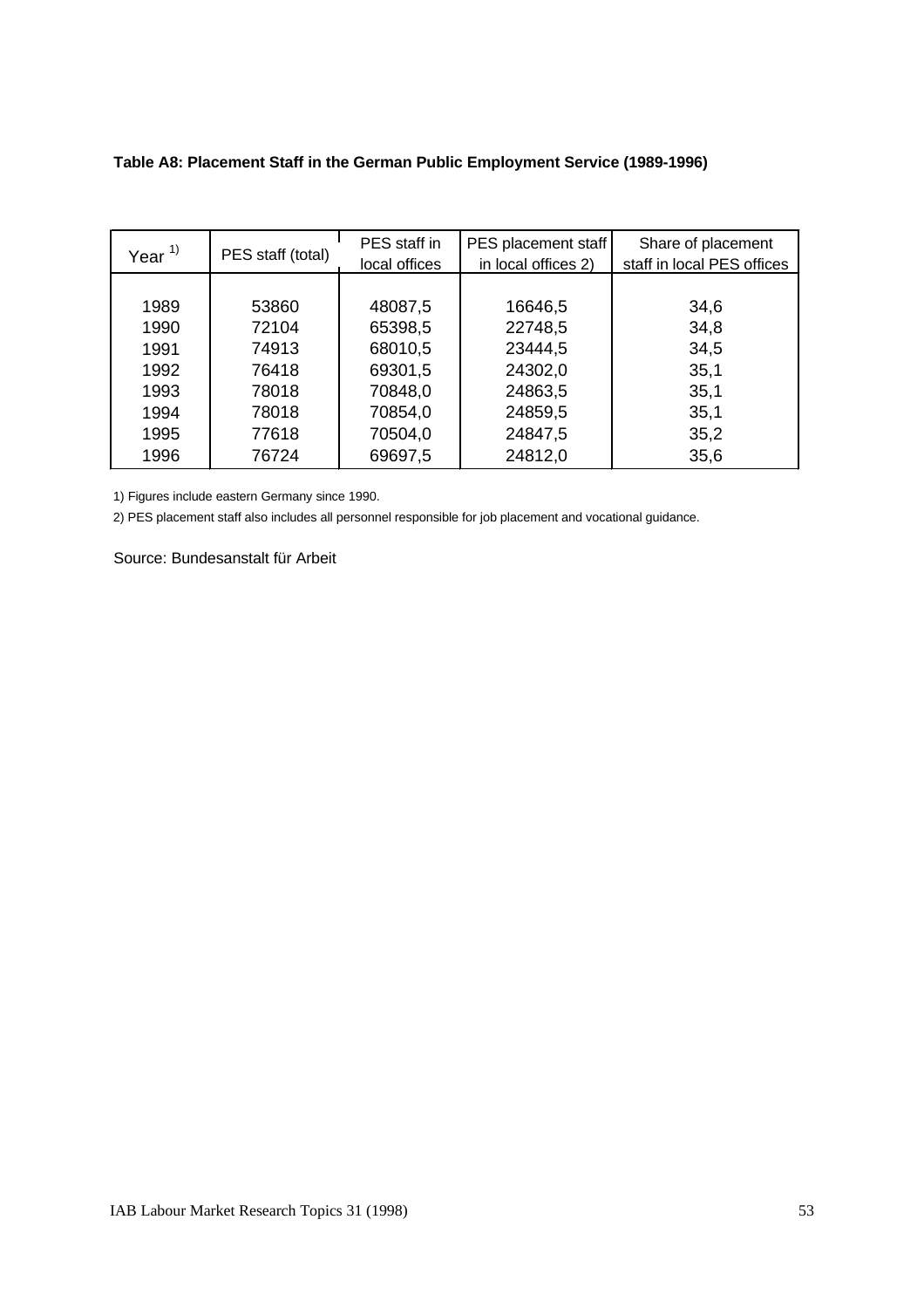### **The papers published in this series:**

- 1 Ulrich Walwei, Heinz Werner Employment and Social Dimensions of the Single European Market (1993)
- 2 D. Bogai, F. Buttler, K. Emmerich, W. Klauder, M. Koller, G. Kühlewind, U. Möller Promoting Employment Instead of Financing Unemployment - Advocating an Investive Employment and Labour Policy in the New German States (1993)
- 3 Gerhard Kühlewind Long-term Labour Market Projections - Methods and Results for the Federal Republic of Germany - (1993)
- 4 Manfred Tessaring Manpower Requirements by Levels of Qualification in West Germany until 2010; Implications of the 1989 IAB/Prognos Projection for the Qualification Structure of Jobs (1993)
- 5 Ulrich Walwei Monopoly or Coexistence: An International Comparison of Job Placement (1993)
- 6 Heinz Werner The Integration of Foreign Workers into the Labour Market, (France, Germany, Netherlands, Sweden) (1994)
- 7 Friedrich Buttler/Ulrich Walwei The Employment Contract: Cooperation Requires Stability (1994)
- 8 Friedrich Buttler/Manfred Tessaring Human Capital as a Location Factor: Arguments for the Education Policy Discussion from a Labour Market Policy Standpoint (1994)
- 9 Barbara Koller Social and Occupational Integration of Immigrants of German Origin in Germany (1994)
- 10 Gerhard Kühlewind Gainful Employment and the Inter-generational Contract (1995)
- 11 Johann Fuchs Long-term Labour Force Projections for Germany - the Concept of Potential Labour Force - (1995)
- 12 Heinz Werner Economic Integration and Migration; the European Case (1995)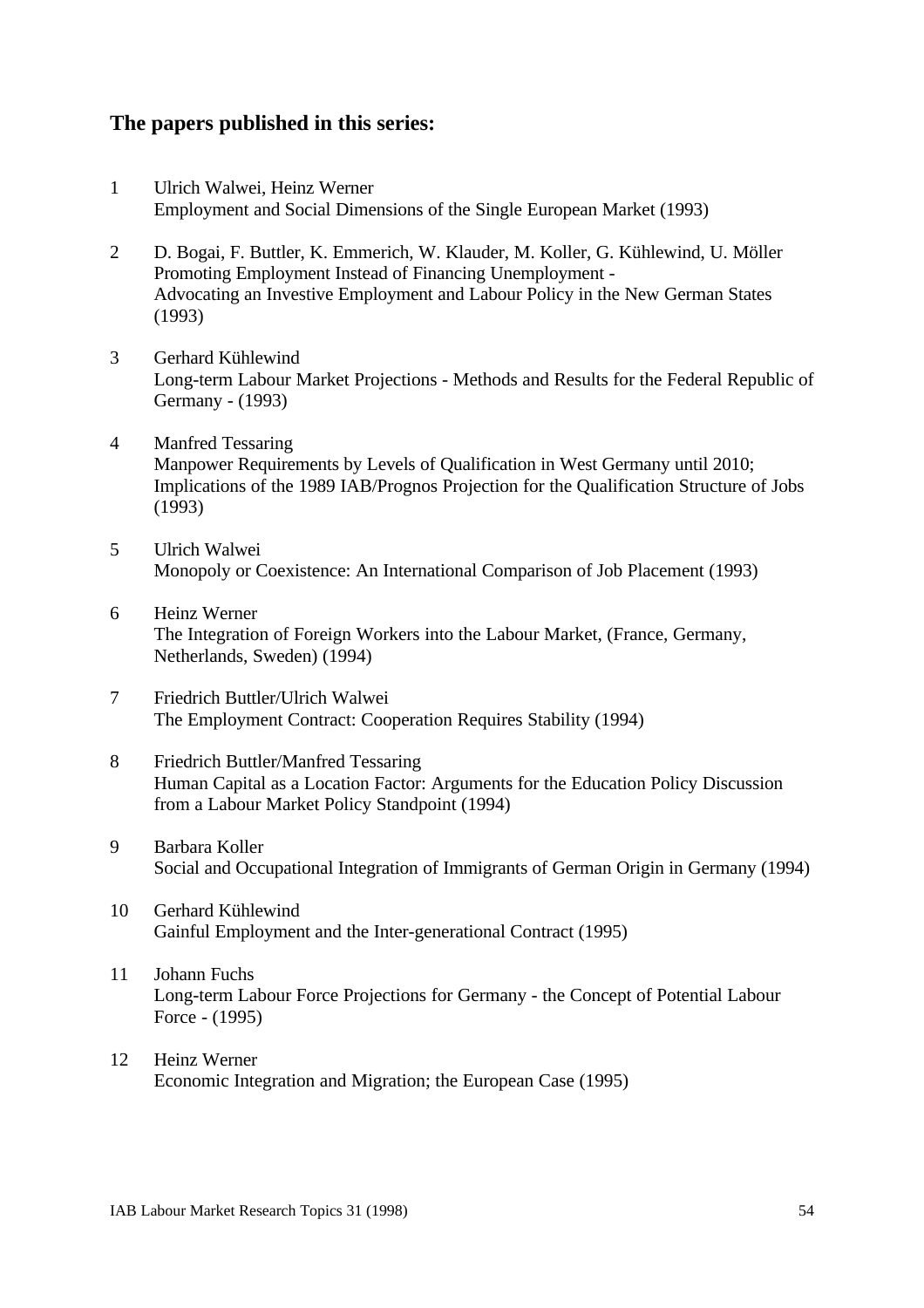## **The papers published in this series (continued):**

- 13 Alfons Barth IAB Long-term Labour Market Projections and Policy Simulation with the SYSIFO Macroeconometric Model - Concept and Application (1995
- 14 Thomas Rhein The European Monetary Union: Possible Consequences for Employment and Earnings (1995)
- 15 Lutz Bellmann/Susanne Kohaut Determinants of Wages in the German Service and Manufacturing Sectors: An Empirical Analysis Based on the IAB Establishment Panel (1995)
- 16 Ulrich Walwei/Heinz Werner More Part-time Work as a Cure for Unemployment? Results of an International Comparison (1996)
- 17 Ulrich Walwei Placement as a Public Responsibility and as a Private Service An International Comparative Perspective of the Reorganization of Placement Systems (1996)
- 18 Heinz Werner Temporary Migration of Foreign Workers - Illustrated with Special Regard to East-West Migrations (1996)
- 19 Lutz Bellmann Wage Differentiation and Long-term Unemployment - An International Comparison (1996)
- 20 Lutz Bellmann The IAB Establishment Panel with an Exemplary Analysis of Employment Expectations (1997)
- 21 Werner Karr Conceptual Problems in the Understatement of Long-term Unemployment (1997)
- 22 Ulrich Walwei Flexibility of Employment Relationships: Possibilities and Limits (1997)
- 23 Elmar Hönekopp Labour Migration to Germany from Central and Eastern Europe - Old and New Trends (1997)